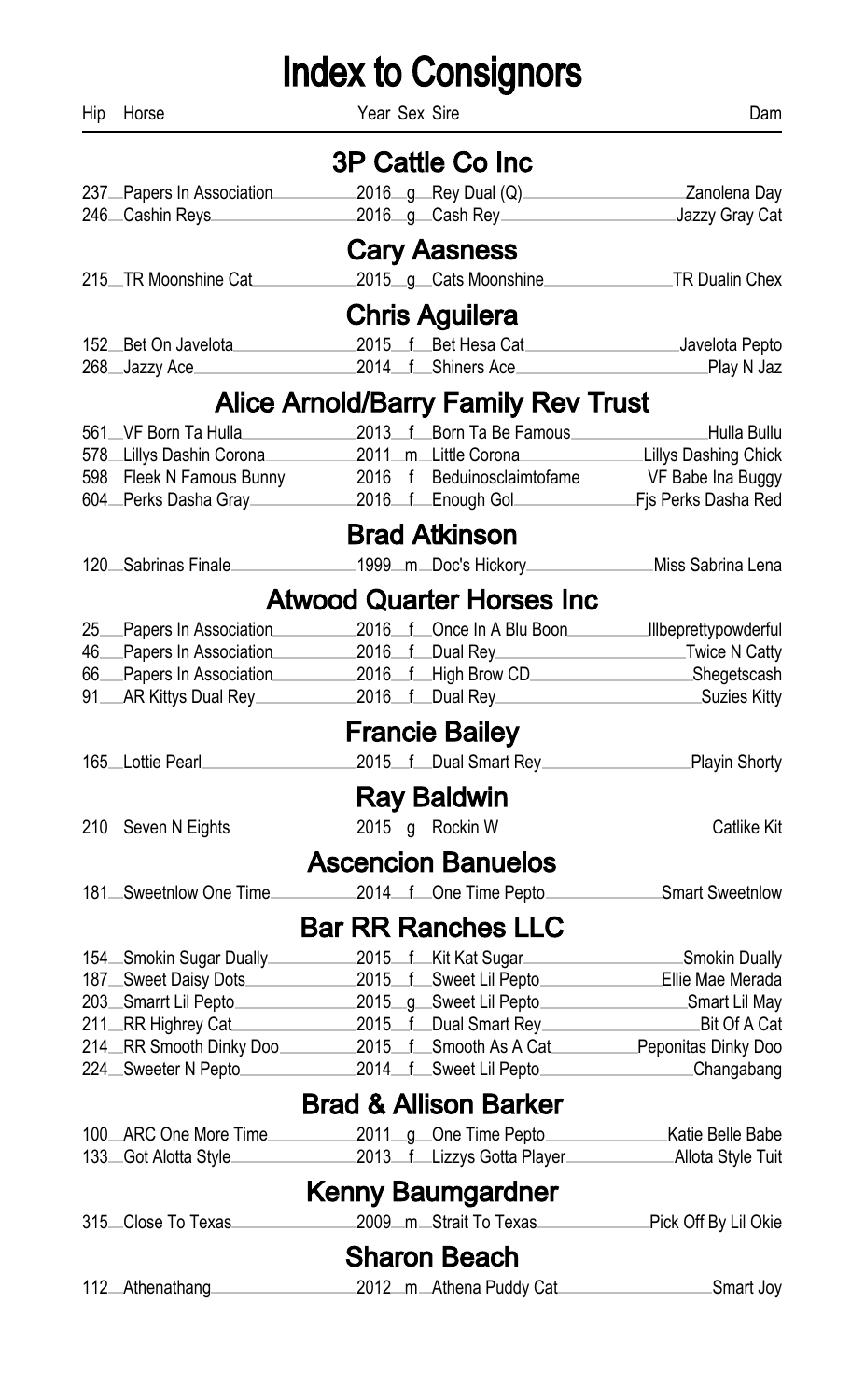Hip Horse **Dam** Year Sex Sire **Next Similar Sex Similar Sex Similar Sex Similar Science Communist Dam** 

#### Rick Beck

| 163 Skeetshoot Kay      |  | 2015 f Rockin W           | Play Like Clay. |
|-------------------------|--|---------------------------|-----------------|
| 166 PG Pebbles          |  | 2015 f Bamacat            | _PG Miss Max    |
| 445 Hanks Freckle Peppy |  | 2006 g Hanks Roan Freckle | Foxy Peppy Imp  |

### Bedonna's Stallion Station

| 405 Driftin Wood Buck |  | 2015 c JR Wood Buck      | Lil Piney Honey Wood |
|-----------------------|--|--------------------------|----------------------|
| 585 Party Of Six      |  | .1998 s Streakin Six.    | _Partys Legacy       |
| 592 The Shady Money   |  | 2000 s On The Money Red. | .Thymus Lady         |

#### Big Bend Ranch

| 372 Papers In Association |                   | 2015 f Cow Town Cat         | <sub>−</sub> Stγlin Taz       |
|---------------------------|-------------------|-----------------------------|-------------------------------|
| 375 BBR Lil Bit Of Cat    | 2014 f Credit Doc |                             | Unforget A Ball Girl          |
| 416 BBR Poco Zanna        |                   | 2013 f Puff Of Time         | <sub>-</sub> Ss Deacons Zanna |
| 423 Papers In Association |                   | 2015 q Cow Town Cat         | CD Cute N Light               |
| 425 Peptos Spark Girl     |                   | 2013 f Untouchable Playboy. | BR Watch Her Spark            |

#### Black Ranches Inc

|  | 450 Hairpinsgraybloomers |  |  | 2012 m Hairpin Blue N Hep | Hairpin Hep Bloomers |
|--|--------------------------|--|--|---------------------------|----------------------|
|--|--------------------------|--|--|---------------------------|----------------------|

#### Marcy Blanchard

| 123 Hay Momma Rock Me  | 2013 f Hay Maker       | Freedoms Badge   |
|------------------------|------------------------|------------------|
| 336 Amirightoramarillo | 2015 f Vandals Villain | DAR Smart Remedy |

#### BLC Performance Horses

| 334 Rango (Grade)             | $2006 - q$ |                         |                    |
|-------------------------------|------------|-------------------------|--------------------|
| 387 <sub>—</sub> Yeti (Grade) | $2009 - q$ |                         |                    |
| 399 Playboys Bargain Boy      |            | 2003 g Bay Boys Playboy | Docs Gotta Have It |
| 418 May Bee Miss Lizee        |            | 2004mMay Bee Cee Bee    | Zees Lady Blue     |

#### Jarrett & Jessica Blessing

| 317 Gay Bar Peg.         | .1996m Bootlegger Badger | ∟Gay Bar B Hive    |
|--------------------------|--------------------------|--------------------|
|                          | <b>Tyler Bode</b>        |                    |
| 281 Dual Watch           | 2010 g Dual Spark        | Watch Rocket Win.  |
| 288 MCC Wrigly Lost Gold | 2012_m_Wrigly_           | Matadors Lost Gold |

#### Don & Kathy Boone

| Miss Toot N Shoot     |
|-----------------------|
| DMAC Dandy Devine     |
| <b>Winded Freckle</b> |
| Play Shorty Play      |
| Lenas Tachita         |
| Clays Little Kit      |
|                       |

#### Russell Braly

| 293 SMS Swen Cutie   |  | 2007 <sub>--</sub> g-Dido Swen | Miss Swen Cutie  |
|----------------------|--|--------------------------------|------------------|
| 342 Henriettas Sugar |  | _2012_m_Cheno Pep              | Lowenbraus Sugar |

### Marianne Brants

| 19 Hydrive Star |  | 2016 f Hydrive Cat   | <b>Quejanaisastar</b> |
|-----------------|--|----------------------|-----------------------|
| 101Miss T       |  | 2013 f Third Cutting | Peppys Little Royal   |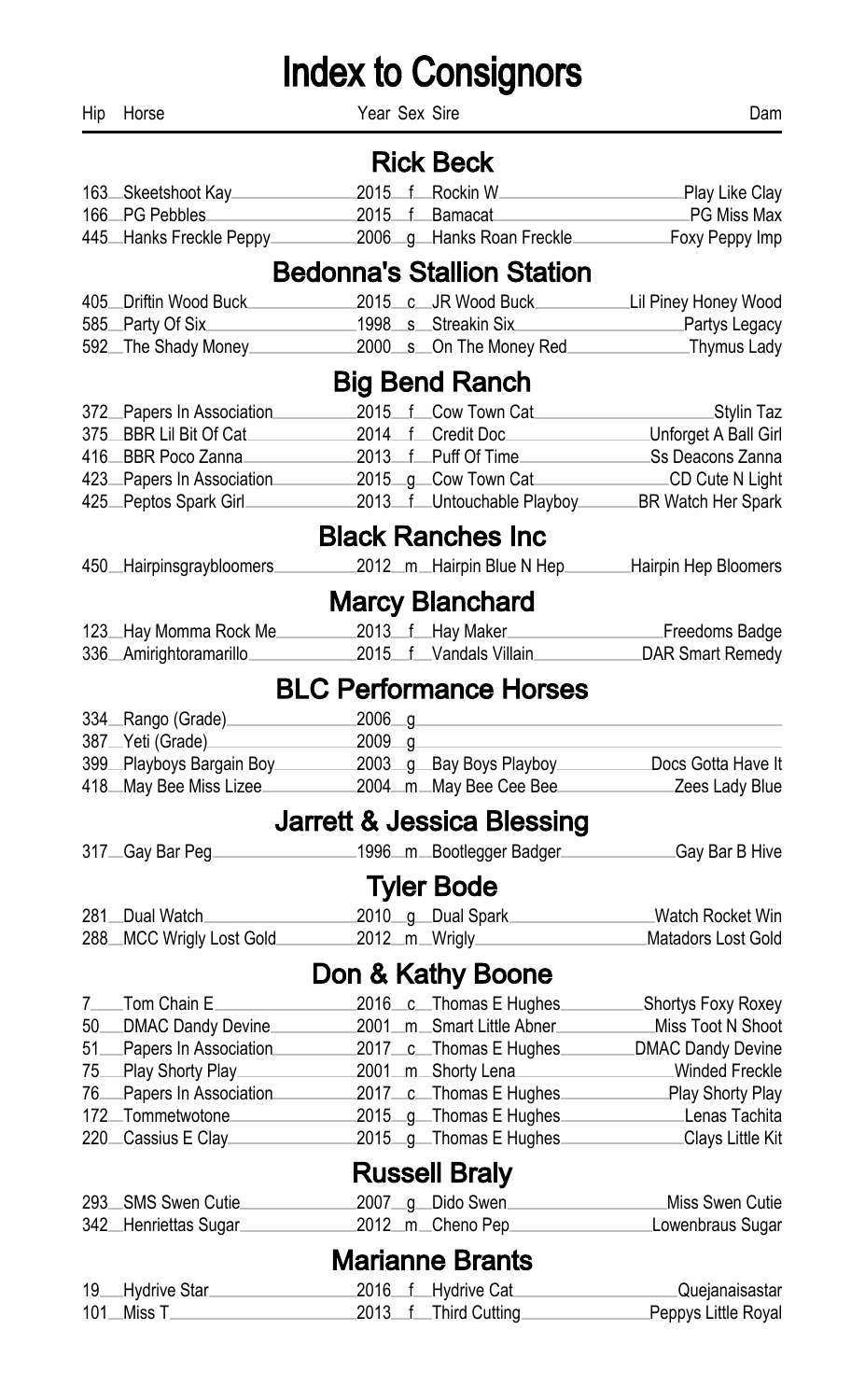| Hip | Horse                                                                                                         | Year Sex Sire |                                                                   | Dam               |
|-----|---------------------------------------------------------------------------------------------------------------|---------------|-------------------------------------------------------------------|-------------------|
|     |                                                                                                               |               | <b>Fred Bray Ranch</b>                                            |                   |
|     | 125 PRF Cats Indian                                                                                           |               | 2006_m_Cats Red Feather_________________________Mj Play Lady Play |                   |
|     | 127 Auspicious Darlin                                                                                         |               | 2013 f Auspicious Cat Hyadualin Darlin                            |                   |
|     |                                                                                                               |               | <b>Vicky Johnston Briggs</b>                                      |                   |
|     | 591 Sabares Sugar Doll                                                                                        |               | 2009 m Sabares Crystal Moon Madam Dolly Pine                      |                   |
|     |                                                                                                               |               | <b>Vicky Briggs/Cinnamon Mullens</b>                              |                   |
|     | 298 Omy Jettin Bear 2005 g Orphan Bear                                                                        |               |                                                                   | Roma Jetta        |
|     |                                                                                                               |               | <b>Rene Brown</b>                                                 |                   |
|     | 128 Heez All That 2013 g Cat Ichi                                                                             |               |                                                                   | Sanjo Sue         |
|     |                                                                                                               |               | <b>Brown &amp; Mullenbach Enterprises</b>                         |                   |
|     | 306 Dr Tough JR                                                                                               |               | 2007 g Traditional Tattoo Solid Gold Amber                        |                   |
|     | 410 Traditional Bob 2004 g Traditional Tattoo Mistys High Gear                                                |               |                                                                   |                   |
|     |                                                                                                               |               | <b>Joel Brownlee</b>                                              |                   |
|     | 407 Frostytheyellowmanmc 2009 g Samson MC Frosty Gemini                                                       |               |                                                                   |                   |
|     |                                                                                                               |               | <b>Burr Oak Stock Farm</b>                                        |                   |
|     | 273 Papers In Association 2017 c Missin Dinero Chica San Lena                                                 |               |                                                                   |                   |
|     | 344 Cats Miss N Cash 2017 c Missin Dinero This Scarlet Kitten                                                 |               |                                                                   |                   |
|     | 394 Miss N Doclena 2017 c Missin Dinero Amanda Oakley                                                         |               |                                                                   |                   |
|     | 409 Miss N Hiada                                                                                              |               | 2017 f Missin Dinero Dollys Double Cross                          |                   |
|     |                                                                                                               |               |                                                                   |                   |
|     | 414 Papers In Association 2017 c Missin Dinero<br>420 Miss N Marvin 2017 c Missin Dinero Peppyschristianolena |               |                                                                   |                   |
|     |                                                                                                               |               | <b>Angele &amp; Constantine Caloudas</b>                          |                   |
|     | 164 Hydrive A Zamboni 2015 g Hydrive Cat                                                                      |               |                                                                   | Miss Rey Hickory  |
|     |                                                                                                               |               | <b>Kenneth Campbell</b>                                           |                   |
|     | 330 Lucky Bottom Fling                                                                                        |               | 2003_m_Lucky Bottom Noah_______                                   | Boys Ling         |
|     | 380 Lucky Bottom Dina                                                                                         |               | 2006_m_Doctor Blue Boon____________Lucky Bottom Marie             |                   |
|     |                                                                                                               |               | <b>Julie Hollar Carr</b>                                          |                   |
|     | 158 Hollys Stylish Kitty 2015 f Kit Kat Sugar Stylish Holly Lena                                              |               |                                                                   |                   |
|     | 171_Wired On Pepto________                                                                                    |               | 2015_g_Little Dulces Rey____________Peppys Powder                 |                   |
|     |                                                                                                               |               | <b>Carroll's Cutting LLC</b>                                      |                   |
|     | 170 CD Sugarbritches 2015 f Kit Kat Sugar CD Ladual                                                           |               |                                                                   |                   |
|     |                                                                                                               |               | <b>Ty Casper</b>                                                  |                   |
|     | 378 EM Two Pounds                                                                                             |               | 2013_g_Mj Wichita Twist__________EM Go Go Gertie                  |                   |
|     |                                                                                                               |               | <b>Nonie Casselman Reed</b>                                       |                   |
|     | 61 Catty Cassie                                                                                               |               | 2016 f Metallic Cat                                               | Quintana Cassy    |
|     | 113_Verve Cat                                                                                                 |               | 2012_m_Zezes Pepto Cat________________Pastels Play Girl           |                   |
|     |                                                                                                               |               | <b>Center Creek Ranch</b>                                         |                   |
| 88  | Hydriving Jewel.                                                                                              |               | 2016 f Hydrive Cat                                                | My Rhythm N Blues |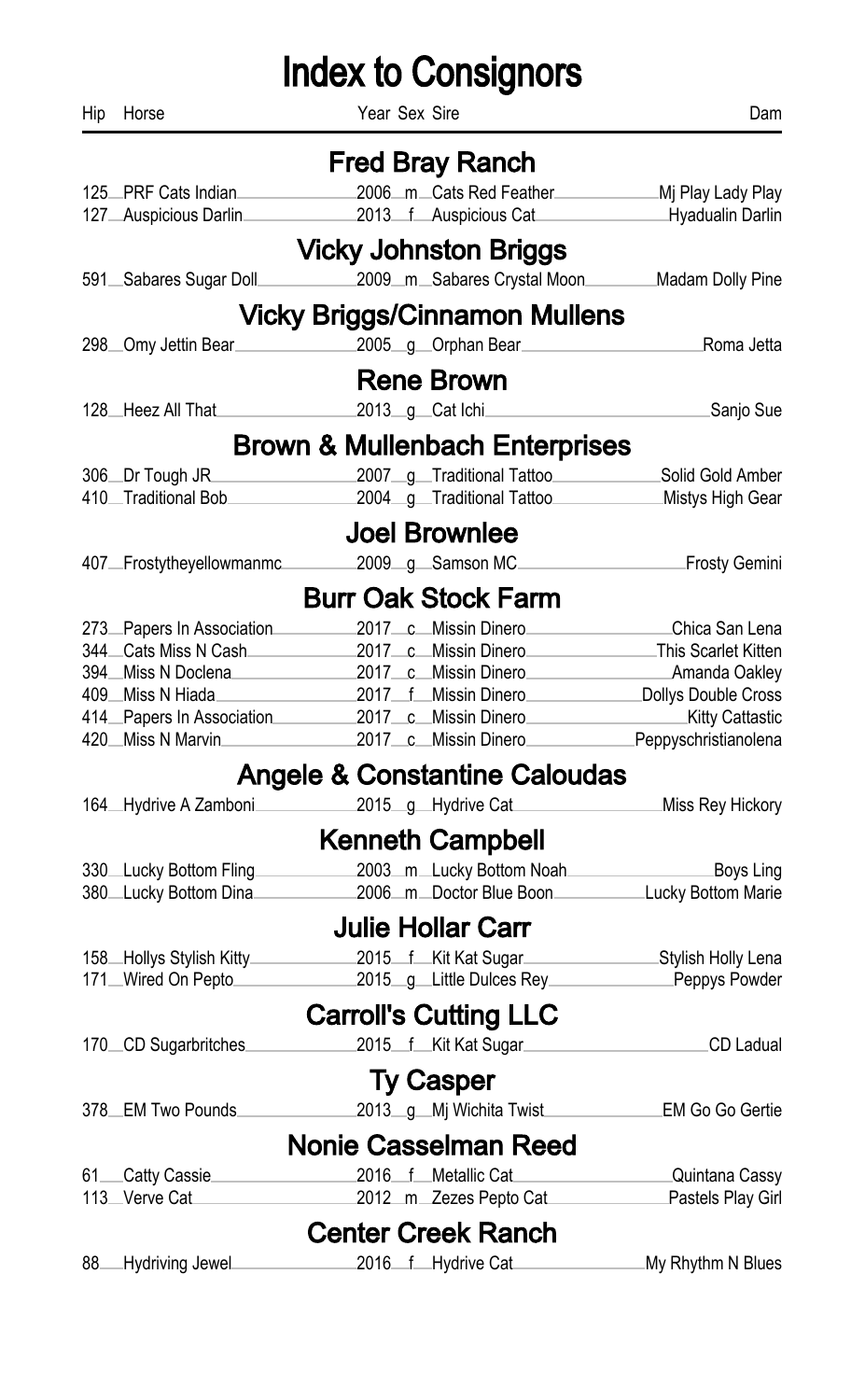Hip Horse **Dam** Year Sex Sire **Next Similar Sex Similar Sex Similar Sex Similar Science Communist Dam** 

#### Bobby Chambers (Matt Whitman, Agent)

| 303 Volcom Perry                 |  | 2010_g_Volcom         | Miss Jessica Perry |
|----------------------------------|--|-----------------------|--------------------|
| 340 <sub>—</sub> Dualin Out West |  | 2009 g Quejanaisalena | ⊥Dual Heritage     |

#### Circle C Ranch Co

| 9 Hope Of Metallic      | 2016 c Metallic Cat        | Tornados Rey Of Hope |
|-------------------------|----------------------------|----------------------|
| 10 Hopes Blu Boon       | 2016 g Once In A Blu Boon  | Tornados Rey Of Hope |
| 83 A Mate Metallic      | 2016 q Metallic Cat        | Annie Mate           |
| 84 Our Smart Blu Boon.  | 2016 f Once In A Blu Boon. | Shes A Smart Hick    |
| 94 Metallic Blaze       | 2016 c Metallic Cat        | Blazen Tornado       |
| 95 Tornados Blazen Blu. | 2016 f Once In A Blu Boon. | Blazen Tornado       |
| 143 Pat Flanagan.       | 2010 g Mr Peppys Freckles. | Instant Marys Choice |
| 156 KKS Time            | 2015 g Kit Kat Sugar       | Angelena Time        |
| 197 Hopes Metallic      | 2015 f Metallic Cat        | Tornados Rey Of Hope |
| 232 Maxs Fabulous Buzz  | 2014 g PG Max Attack       | Ltl Fabulous 742     |

#### Dillon Clapp Performance Horses-Agent

| 85 PG Alycia            |  | 2013 f Playgun           | Easters Dual Pep  |
|-------------------------|--|--------------------------|-------------------|
| 105 Kind Of Fun         |  | 2013 f Metallic Cat      | Teninas Tango     |
| 110 Seven Attraction    |  | 2013 g Playin Attraction | Lizzie Seven      |
| 190 Pepto Lenas Playgun |  | 2014 f Playgun           | Shes A Pepto Lena |

#### Terry Clifford

| 3 | Deltas Playgirl (P)        | 2000 m Delta Olena (P)                                   | Docs Playgirl (P)      |
|---|----------------------------|----------------------------------------------------------|------------------------|
| 8 | Starlights Innocence       | 2001_m_Seven X Starlight                                 | Beyond Innocence       |
|   | 12 Safari Huntress         | 1999_m_Playin Safari_                                    | <b>Lynx Huntress</b>   |
|   | 16 Sweet Lectric Sting (P) | 2003_m_Lectric Playboy (Q)                               | Stingers Sugar Bar (P) |
|   | 49 Shesa Little Lectric    | 2005 m Lectric Lena                                      | Santeri Lena           |
|   | 80 Spins Bar Socks         | 2004 m Spins Hallmark                                    | Cindy Q Olena          |
|   | 87 Styleana                | 1999_m_Smart Little Jerry_                               | <b>Otolena</b>         |
|   | 104 Lectric Little Cat     | 2013 g Auspicious Cat                                    | Lectric Little Lena    |
|   | 119 Crystal Blue Boon (P)  | 2009 m. Twr Bar Times Blues (P) Colorme Crystal Blue (P) |                        |
|   | 144 Little Smarty Oak      | 1997 s Smart Little Diablo Missfrecklesoak01ias          |                        |

#### Robert Collins

| 117 Purely Blue     | 2006 g Mecom Blue   | Purely Bob         |
|---------------------|---------------------|--------------------|
| 147 A Tall Kual One | 2013 g Metallic Cat | ⊥Dual Kual         |
| 194 Hott Pursuit    | 2015 g Hottish      | Get Her Flowing    |
| 205 Mister Cat      | 2015 c Bet Hesa Cat | Playwiththebigboys |

#### Darren Cook

180 Cats Got Class 2014 f Highbrow Mecom Blue Little O Classy Bars

#### Louis & Cindy Costanza

|  | 326 Lenas Black Spoon 15 |  |  | 2015 g Lenas Cee Boonsmal | Sheza Pretty Sponful |  |
|--|--------------------------|--|--|---------------------------|----------------------|--|
|--|--------------------------|--|--|---------------------------|----------------------|--|

#### Anita Cox

| 162 MC Scat A Pep |  | 2015 f HD Smart Cat | Just Plain Peeka Pep |
|-------------------|--|---------------------|----------------------|
| 219 MC Scat Check |  | 2015 f HD Smart Cat | _Ac Cindy Checkers   |

### Skeeter Cox

|  | 62 Papers In Association |  |  | 2016 c Hottish | _CD Stylishfilly |  |
|--|--------------------------|--|--|----------------|------------------|--|
|--|--------------------------|--|--|----------------|------------------|--|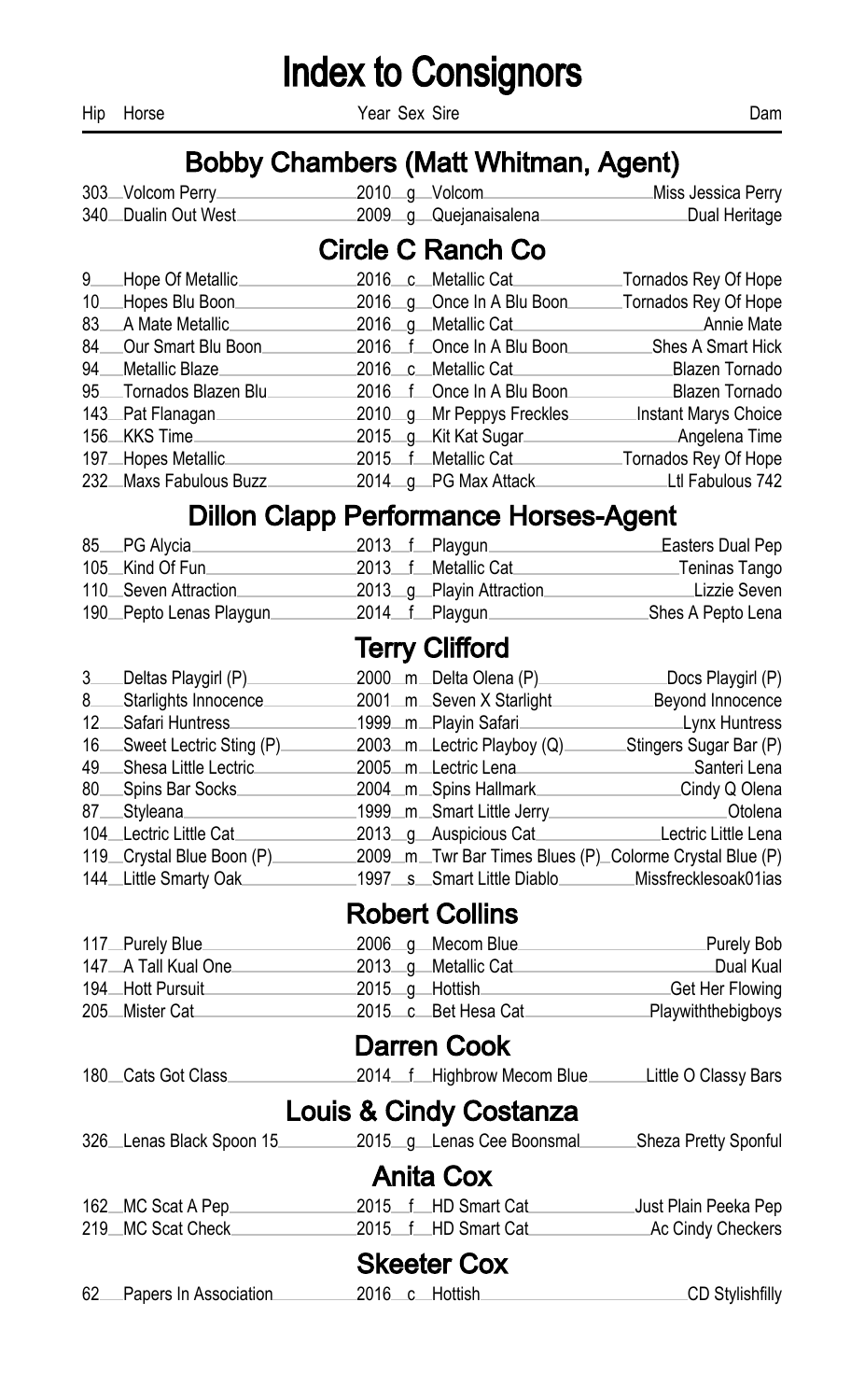| Hip | Horse                                      | Year Sex Sire                                          | Dam                                 |
|-----|--------------------------------------------|--------------------------------------------------------|-------------------------------------|
|     |                                            | <b>Tom Crabtree</b>                                    |                                     |
|     | 576 TLC Dashing Guy                        | 2016 g Guys CD                                         | A Dash Of Reality                   |
|     |                                            | <b>Crockett Sand &amp; Gravel Inc</b>                  |                                     |
|     | 229_Playmaker_                             | 2014 c Smart Little Lena                               | Desire Some Freckles                |
|     |                                            | <b>Rick Croft</b>                                      |                                     |
|     |                                            | 2016 f Once In A Blu Boon                              |                                     |
|     | 93. Once Ina Memory<br>139_Haleigh_        | 2013 f Halreycious                                     | Mates Memory_<br>Sweet Barbie Doll  |
|     |                                            | <b>Stephanie Croft</b>                                 |                                     |
|     | 403_Smart Jen MC                           | 2007_m_Albert The Smart Fox_                           | Jenny Mccray                        |
|     |                                            |                                                        |                                     |
|     |                                            | Allen & Lauryn Crouch                                  |                                     |
|     | 192 CR Metal Fancy Pants                   | 2014 g Metallic Cat                                    | Fancy Frostina                      |
|     |                                            | <b>Shannan Daugherty</b>                               |                                     |
|     | 206 For The Reycord                        | 2015 f High Brow CD                                    | Awesome Rey                         |
|     |                                            | <b>Brett &amp; Lisa Davis</b>                          |                                     |
|     | 138 Lenas Lil Cat                          | 2006 g High Brow Cat                                   | Equalizing Lena                     |
|     |                                            | <b>Brooke Davis</b>                                    |                                     |
|     | 320 Rey Jays Top Hand (P)                  | 2015 g Sonitalena Rey Jay (Q) Cjs Badger Bar Rey (P)   |                                     |
|     |                                            | <b>Charles Davis</b>                                   |                                     |
|     | 188 RC Who Dat Cat                         | 2014 g Bet Hesa Cat                                    | Seven S Stylish Kat                 |
|     |                                            |                                                        |                                     |
|     |                                            | <b>Peter De Leeuw</b>                                  |                                     |
|     | 17 PRF Icats Star<br>33 PRF Bet Shesa Star | 2016 f Cat Ichi<br>2016 f Bet Hesa Cat                 | Lot Of Handle<br>_Rubys Little Star |
|     | 44 PRF Ichis Excitement                    | 2016 c Cat Ichi                                        | <b>PRF Shesa Sterling</b>           |
|     |                                            | 57 PRF Peptos Smart Cat 2016 c WR This Cats Smart      | Wild Francine                       |
|     |                                            | <b>Deep Impact Consulting LLC</b>                      |                                     |
|     | 159 Bet Hesa Smart One                     | 2015 g Bet Hesa Cat                                    | Smart Little Little                 |
|     | 167 Hal Of A Playmate                      | 2015 f Halreycious                                     | Nitas Lil Playmate                  |
|     |                                            | <b>Christina Delaney</b>                               |                                     |
|     | 343 Laredos Smart Rose                     | 2014 f Laredos Lynx                                    | Highbrow Smarty 101                 |
|     | 419 Silvers Blue Boon                      | 2011_m_Lenas Lil Boon______                            | Silvers Little Babe                 |
|     |                                            | <b>Diamond L Quarter Horses</b>                        |                                     |
|     | 1 Freckles Smart Man                       | 2000 s Freckles Playboy                                | Smart Star Lady                     |
|     | 2 CT Laid Back Luke                        | 2016_g_Freckles Smart Man____________Birdies Little TR |                                     |
|     | 136 Birdies Little TR                      | 2011_m_TR Dual Rey_____________Gay Bar Memories        |                                     |
|     |                                            | Roger Duncan                                           |                                     |
|     | 339 MDP Itza Hancock                       | 2012 g Blue Hancock Star                               | Itza Bobbi Blue                     |
|     |                                            | <b>Cassidy Edwards</b>                                 |                                     |
|     | 562 Docs Dusty Fuel                        | 2013_g_Smart Palomino_                                 | Fuels Rainy Hancock                 |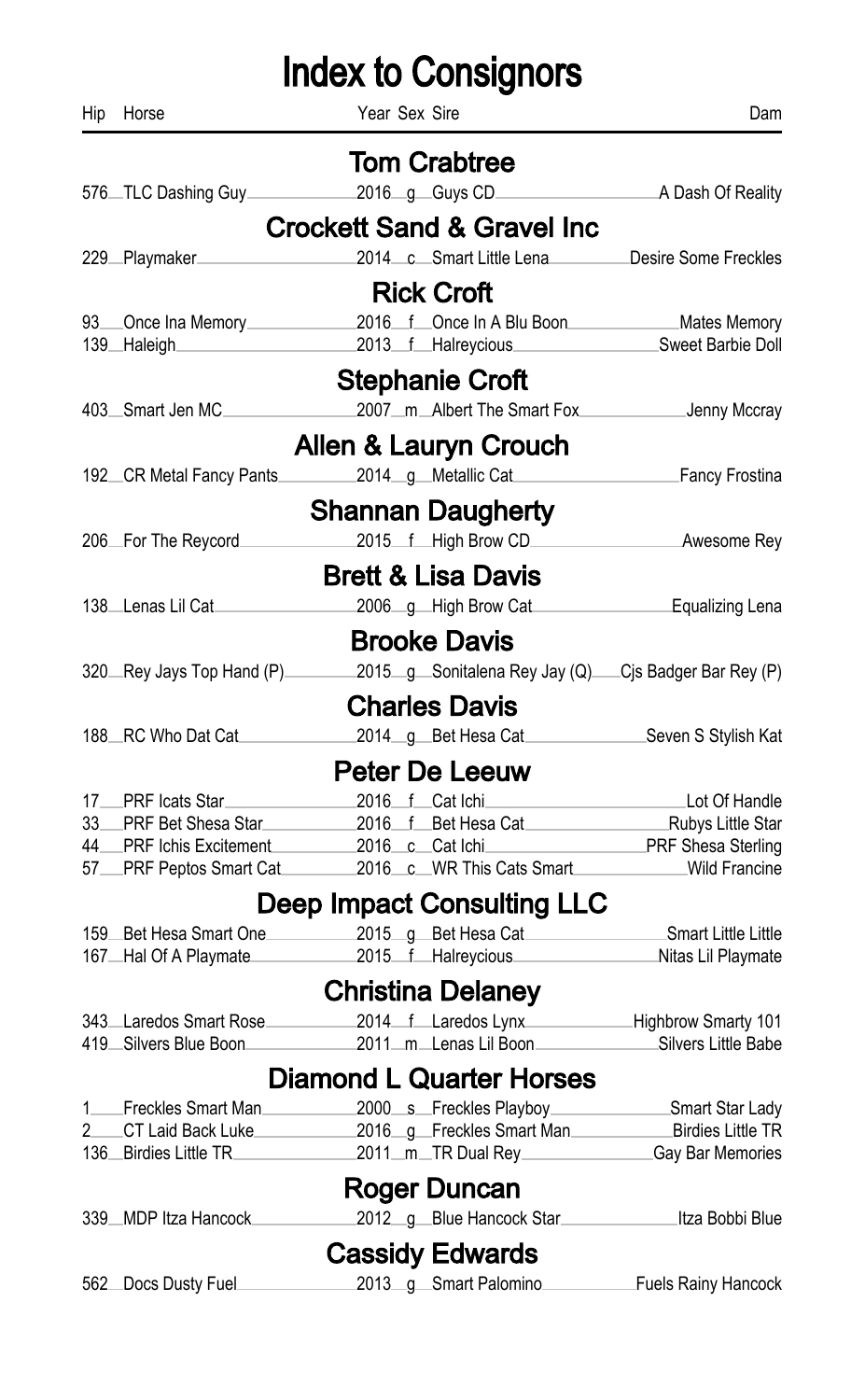Hip Horse Dam Near Sex Sire **Dam** 

#### Sergio Elia

| 235 The Lady Mobster    |  | 2016 f HF Mobster | Miss Frosted Lady |
|-------------------------|--|-------------------|-------------------|
| 245 Takemeforaride      |  | 2016 c HF Mobster | _CD Joyride       |
| 255 This Mobster Dances |  |                   | This Filly Dances |

### Roy Gene Evans

| 289 Me Mericana          | 2014 f Captain Courage   | Someone Found |
|--------------------------|--------------------------|---------------|
| 290 Chief Peta Nocona    | 2015 g Bigtime Favorite  | Someone Found |
| 291 Billy Dixon SHOT     | 2016 g Playin Attraction | Someone Found |
| 312 Adobe Walls Fight    | 2016 g Bet Hesa Cat      | Natural Water |
| 392 Medicine Tail Coulee | 2013 f Bet Hesa Cat      | Favorite Six  |
| 393 Harold Ray           | 2014 g Bet Hesa Cat      | Favorite Six  |

### Christina Farris

| 275 Sugar Grath |  | 2010 g Paddy O Sugar | Jessies Miss Grath. |
|-----------------|--|----------------------|---------------------|
|                 |  |                      |                     |

#### Mike & Linda Ferguson

| 331 Blackburn Cheri       | 2010 m Blackburn Pretty Boy | BC Odell Coal        |
|---------------------------|-----------------------------|----------------------|
| 332 Papers In Association | 2017 f BC Blue Easter 011   | Blackburn Cheri      |
| 346 Miklins Coal Black    | 2016 c BC Blue Easter 011   | BC Odell Coal        |
| 347 BC Odell Coal         | 2003 m Ce Ole King Coal     | Pretty Shannon Odell |
| 348 Papers In Association | 2017 f BC Blue Easter 011   | BC Odell Coal        |
| 440 BC Blue Easter 011    | 2011 s BC Blue Easter       | .Wj Poco Pearl       |

#### Ferguson Ranch

|  | 201. SF Cherries Jubilee |  |  | 2014 f Little Dulces Rev. | Tuloma Blues |
|--|--------------------------|--|--|---------------------------|--------------|
|--|--------------------------|--|--|---------------------------|--------------|

### Fischer Farms

| 286 Smooths Lil Long Legs (P). | 2015 g Smooth Crusin (Q).                                 | Cats Lil Long Legs (P)  |
|--------------------------------|-----------------------------------------------------------|-------------------------|
| 327 Lenas Red Dulces Pep       | 2015 g Lenas Cee Boonsmal                                 | Dulces Peppy Lady       |
| 335 Peptos Ptetty Tease (P).   | 2015 g Peptos Pretty Pep (Q).                             | Treasured Tease (P)     |
| 358 Cats Spoonfulstar (P)      | 2015 q Catzanne (P)                                       | Peptospoonfuls Star (P) |
| 362 Spoons Freckled Chic (P).  | 2015_g_Spoonfuls Serendipty (P)_Strait Freckled Chick (P) |                         |
| 364 Spoonsstraittravalena (P). | 2015 g Spoonfuls Serendipty (P) Travalenas Straitchic (P) |                         |
| 396 Peptos Its Bay Luke        | 2015_g_Peptos Pretty Pep______________                    | Lits Lady Luke          |
| 432 Peptos Strait Doll (P)     | 2015 g Peptos Pretty Pep (Q).                             | Strait Pretty Doll (P)  |
| 449 Lenas Yellow Roan          | 2015 g Lenas Cee Boonsmal                                 | Roan Texas Gay Bar      |
| 451 Lenas Smart Dipity         | 2015 g Lenas Cee Boonsmal                                 | Misssmart Serendipty    |
|                                |                                                           |                         |

#### Shayden Flynn

| 253_Tunderjuice         | 2013_g_Smart Like Juice       | Tunderbird       |
|-------------------------|-------------------------------|------------------|
|                         | <b>Carolyn Foster</b>         |                  |
| 560 Mary Jane Moon      | 2016 f Hempens Six Moon.      | Great Queen TB   |
|                         | <b>Crystal Fowler</b>         |                  |
| 261 Little Rebels Dunit | 2016_g_Brennas Golden Dunit   | BH Anna Belle    |
| 264 BH Anna Belle       | _1998__m__Be Aech Enterprise_ | Dudes Great Draw |
|                         | Lori Gale                     |                  |
| 150 Carnevale Cat.      | 2013 f Smooth As A Cat.       | Short A Shay     |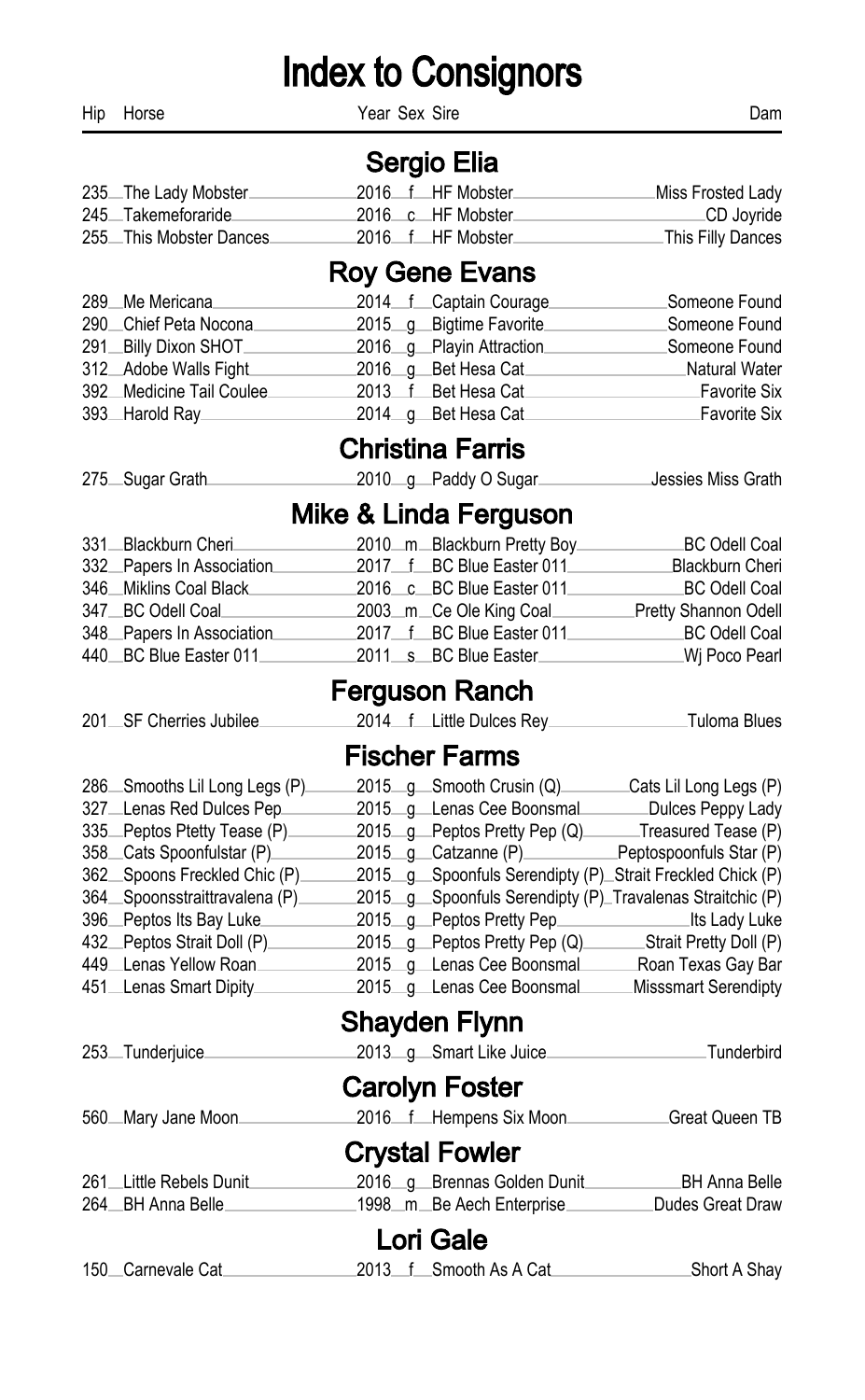Hip Horse Dam Year Sex Sire **Dam** Dam

|    |                                       | <b>Gale Force Quarter Horses</b>                             |                      |
|----|---------------------------------------|--------------------------------------------------------------|----------------------|
| 35 | Checks Are A Boon                     | 2016_g_Im Countin Checks_                                    | Shay Boon Shay Boon  |
| 56 | Need A Tuff Heart                     | 2016 c Woody Be Tuff                                         | Bet This Girls A Cat |
|    | 114 Splashed My Smoothee              | 2013 g Smooth As A Cat                                       | Spoonful Of Seahorse |
|    | 134 SVR Smart Laney Rey               | 2013 f Dual Rey                                              | Smart Lookin Laney   |
|    |                                       | <b>Benjamin Gallegos</b>                                     |                      |
| 5  | SSP Instant Choice                    | 2016_g_Smart Sunday Playboy___                               | Reeds Instant Choice |
|    |                                       | Jeanne & Donnie Gang                                         |                      |
|    | 270 Jacspin Dun Boy Oz 2001 g Jacspin |                                                              | Dixies Trix          |
|    | 274 Royal April Boon                  | 2005 m Duals Blue Boon Shesa Rey Of Alibi                    |                      |
|    | 318 Papers In Association             | 2015 g Muchacho Pepito                                       | As Dizzy Blonde      |
|    |                                       | 333 Diamonds And Calico (P) 2007 m Like A Delta (P)          | Goldseeker Chic (P)  |
|    |                                       | <b>Mark &amp; Jennifer Gomes</b>                             |                      |
|    | 377 One Bad Hooey                     | 2016 f Colonel C Hooey                                       | _Kellies Bad Cash    |
|    |                                       | <b>Robert Gomez</b>                                          |                      |
|    | 250 Splash Of Voodoo                  | 2016 c Shiners Voodoo Dr                                     | Double Twistin Poco  |
|    |                                       | <b>Mark Gratny</b>                                           |                      |
|    | 249 Roos Two Socks                    | 2016_g_Roo Fifty Two___________________________Ms Pine Olena |                      |
|    | 259 Roos Royal Chic                   | 2016 f Roo Fifty Two Cant Catch My Chic                      |                      |
|    |                                       | Daphne Grose                                                 |                      |
|    | 160 Cats Third Cutting                | 2014 f Third Cutting                                         | Swiss Cat            |
|    |                                       | <b>Marcus Vinicius Guimaraes</b>                             |                      |
|    | 225 Hottwish                          | 2015 g Hottish                                               | Wings Ofa Lena       |
|    |                                       |                                                              |                      |
|    |                                       | <b>Michael Hand</b>                                          |                      |
|    | 406 Shesa Tari Cat                    | 2005_m_Hesa Peculiar Cat______                               | Special Tari         |
|    |                                       | <b>Hanging B Quarter Horses</b>                              |                      |
|    | 572 Rockin On A Gator                 | 2015 g On A Gator                                            | Spe Rockette Frost   |
|    |                                       | Joan Dee Haun                                                |                      |
|    | 24 Metallic Pake                      | 2016 c Metallic Cat                                          | Sigourney Rey        |
|    |                                       | <b>Gaylon &amp; Paulette Hayes</b>                           |                      |
|    | 586 Woody Darlin.                     | 2016 c First Timber                                          | Chula Darlin         |
|    |                                       | <b>Rick &amp; Juanita Hayes</b>                              |                      |
|    | 124 CC Connie                         | 2001_m_Capitol Copy_____                                     | Connie J Doctor      |
|    |                                       | <b>Rick Hayes-Agent</b>                                      |                      |
|    | 233 Shiners Bright Spark              | 2005 g Shiners Black Cat                                     | Suzie Q Olena        |
|    |                                       | <b>Ward Heid &amp; Gene Walker</b>                           |                      |
|    | 118 Cats Moon Pie.                    | 2013 f Cats Merada                                           | Smartest Solano      |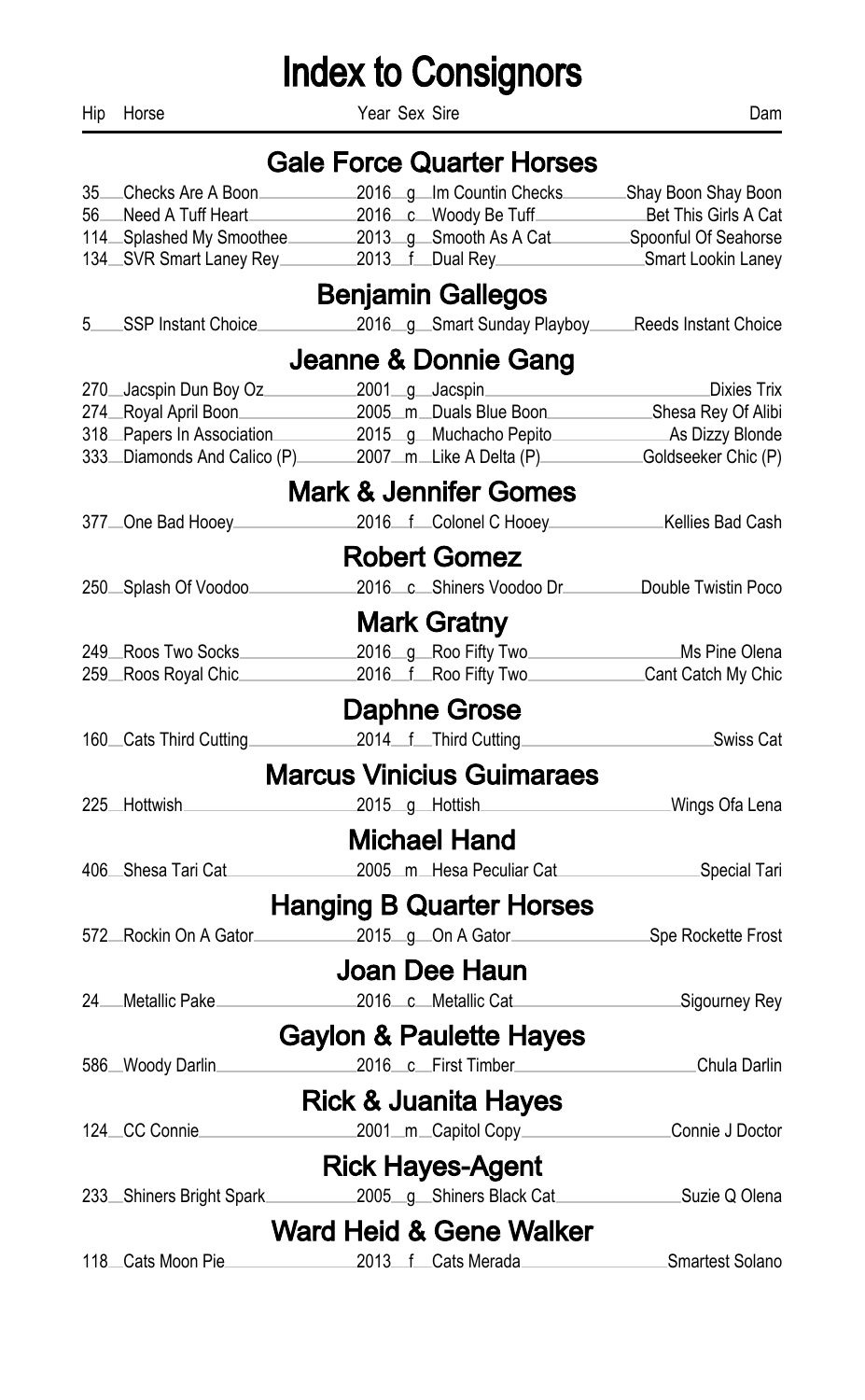Hip Horse Year Sex Sire Dam Wayne Henson 99 ML Girl Power 2011 m Power Proof Whisper Ofa Playgirl Danny Hern 368 Poco Olenas Playgun 2016 f Bar Starette Hickory Guns Affair 438 Tivio Sweet Zan Par 2016 f Plum Itchin To Win Jackis Sweety 443 Gus Boston Dun It 2016 c Rawhide Dunnit Mia Showdown David & Teri Higgs 381 Gringos Shooter 2013 g Zans Gray Gringo Miss Majors Tequila 441 Jbsextraally 2010 m Jaz Blu Steel Extra Glo Kate Highland Farms LLC 115 Lil Boon River 2007 m Peptoboonsmal Little Lena Rivers Mack Hill (John Callahan, Agent) 148 Bet Hesa Pistol Cat 2013 g Bet Hesa Cat Pistols Handle Bar Chance Hinkle 313 Peves Mucha Drew 2008 g Starbert U Rainier Mucha Pumpkin Jimmy Holmes 109 WSR Flashin Lula 2006 m Pale Face Jose Lula Quixote 428 Sno Streakin Shelby 2012 m JD Streakin Drifter Diamond N King Lita Sarah Hostetler 38 Esters Spoonful 2009 m Hes A Peptospoonful Young Amanda Riley Hubert 296 Two Eyed Goldseeker (P) 2009 g Ima Tuff Broker (P) Joy Goldseeker Taylor (P) Deborah Hudson 302 Poquito Lowry Wood 2013 g Ikes Drifting Cowboy Babbitts Poquitolady 385 Hudson Haywire 2012 s PC Frenchmans Hayday Babbitts Miss Wily 415 Bony Cowboy 2009 g Tkm Latigowood Smooth Drift Co Bar Jonathan Cole Irby 36 Billies Cat Girl 2016 f Billie Brow Cat Dual Calgirl David Robert Isham 370 Dueces Jet Frost 2014 f Driftin Dulce Sweet Jeta Sun 429 Rev Up Dudley 2005 g Duster Dudley Revs Sneaky Lady 435 Driftin Dulce 2001 s Dulces Peppy Ikes Lucky Miss 439 Eddie (Grade) 1992 g 444 Fox (Grade) 2005 g Joshua Johnson 359 Ima Dualin Oak 2014 g Dualin Boon Sonitas Last Oak Wayne & Michelle Johnson 54 MH Smart N Sexy 2005 m Playboysalittlesmart SR Glamorous Lady 68 Boonsmal Oak 2008 m Peptoboonsmal High Brow Oak

323 Drive This Dual Rey 2013 g Hydrive Cat SDP Debbys Dream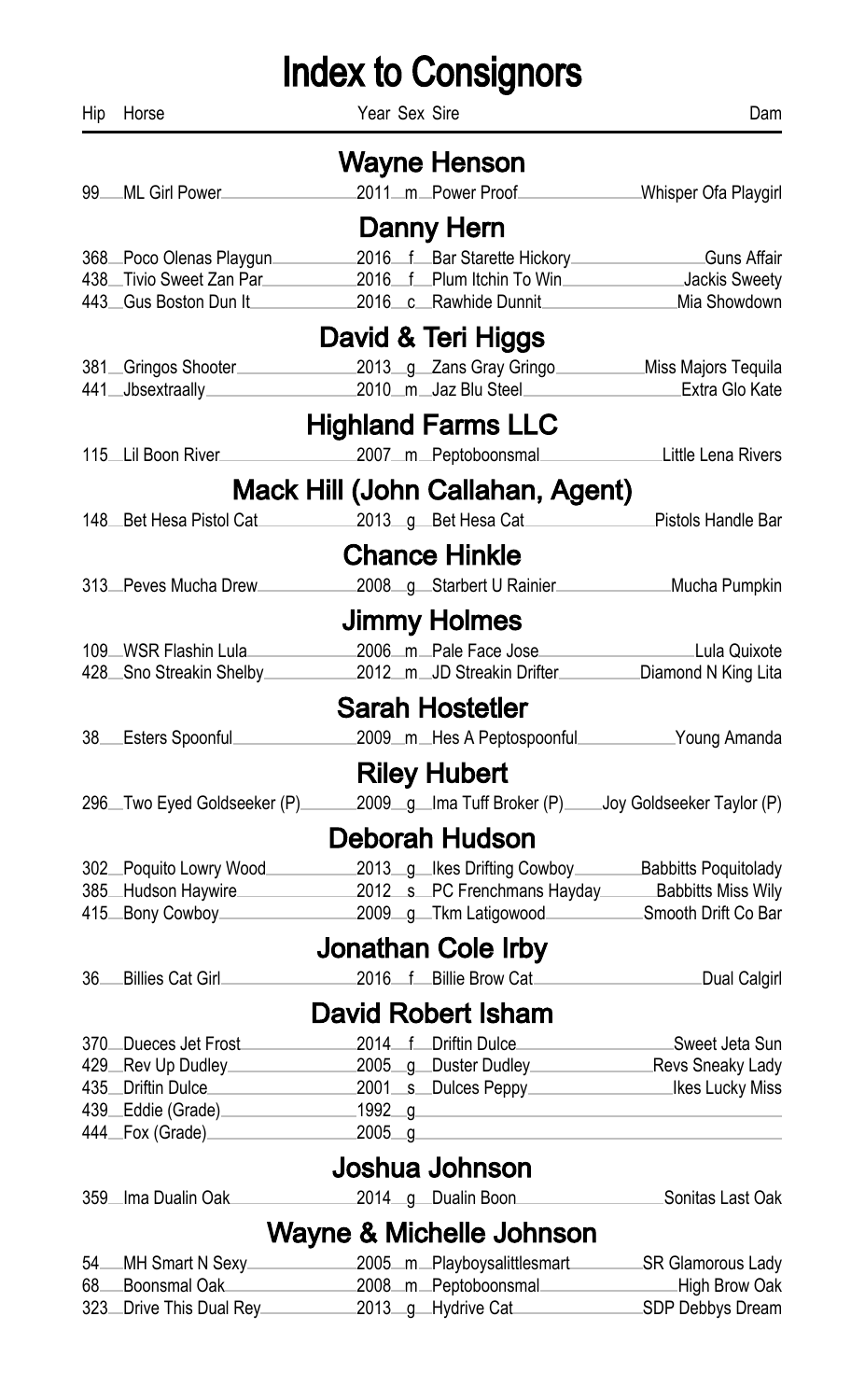| Hip        | Horse                                             | Year Sex Sire                                                                                       | Dam                                |
|------------|---------------------------------------------------|-----------------------------------------------------------------------------------------------------|------------------------------------|
|            |                                                   | <b>Clark Jones</b>                                                                                  |                                    |
|            | 422 Zips Slightly Sonny (P)                       | 2004_g_Slightly Zipped (P)__________Calicos Lil Timid (P)                                           |                                    |
|            |                                                   | Jessica Jones                                                                                       |                                    |
|            | 442 Big Bay Betty                                 | 2007m Willies Gun                                                                                   | <b>Manufacture 1988</b> Jag Lawyer |
|            |                                                   |                                                                                                     |                                    |
|            |                                                   | <b>Tara Jones</b>                                                                                   |                                    |
|            | 583 A Cozzy Chick                                 | 2013 f Lonestar Legend (P) Centers Cartel (Q)<br>2010_m_Chicks Regard________                       | Cozzy Girl                         |
|            |                                                   | Thomas Kaier                                                                                        |                                    |
|            | 20 Bet Heza ZT                                    | 2016 c Bet Hesa Cat Peptolena Wood                                                                  |                                    |
|            | 32 Peptolena Wood                                 | 2006 m Zack T Wood Peptolena Rey                                                                    |                                    |
|            | 174 Rockin ZT                                     | 2015 g Rockin W                                                                                     | Peptolena Wood                     |
|            |                                                   | <b>Arlan Kannas</b>                                                                                 |                                    |
|            | 208 Royalty And Cats                              | 2015 f One Time Royalty<br>Cat In A Cradle                                                          |                                    |
|            |                                                   | Josh & Amy King                                                                                     |                                    |
|            | 141. First Smooth Date                            | 2012 m Smooth As A Cat                                                                              | Dulces Date                        |
|            |                                                   | Jamie Kinyon                                                                                        |                                    |
|            | 369 Sisco Sun Wood                                | 2007_g_Mr Doc Sisco_                                                                                | Te Suzee Pine.                     |
|            |                                                   |                                                                                                     |                                    |
|            |                                                   | <b>Kit Kirkwood</b>                                                                                 |                                    |
|            | 18 Hottish Mate<br>47_Cattish Sue_                | 2016 c Hottish Missys Mate<br>2016 f Hottish                                                        | ∟Cats Tari Sue                     |
|            |                                                   |                                                                                                     |                                    |
|            |                                                   | <b>Ervin Kranawetter</b>                                                                            |                                    |
|            | 22 Papers In Association<br>265 Hollywoods Pizazz | 2017 c Dual Smart Rey ___________Smooth Peptocat 008<br>2017 f Hollywood Nose It Playin With Pizazz |                                    |
|            |                                                   |                                                                                                     |                                    |
|            |                                                   | Peg Kunneman                                                                                        |                                    |
|            | 329 Cisco Lahood                                  | 2005 g Chicas Playboy                                                                               | Cooks Poco Dun                     |
|            |                                                   | Laura Landers                                                                                       |                                    |
|            | 557 Papers In Association                         | 2016 f Dash Ta Fame                                                                                 | Watch Me Go Guys                   |
|            |                                                   | <b>Cole Larmon</b>                                                                                  |                                    |
|            | 349 LB Lucky Chip                                 | 2009_g_Serene Dude_                                                                                 | Rafter Niki Blu                    |
|            |                                                   | <b>Ronald &amp; Sherrie Larsen</b>                                                                  |                                    |
|            | 287 Shenandoah Red.                               | 2014 f Bueno San Peppy                                                                              | Oh What A Fantasy                  |
|            |                                                   | Ashtin Lathem                                                                                       |                                    |
|            | 299 Blackies Illusion (P)                         | 2012 m Cats Illusion (P) Royal Black Cat (Q)                                                        |                                    |
|            |                                                   | Lazy L Ranch                                                                                        |                                    |
|            | 413 Cowboys Playn 720                             | 2007_g_Playguns San Badger_                                                                         | Cowboys Wet Nelly                  |
|            |                                                   |                                                                                                     |                                    |
|            |                                                   | Ray & Charlotte Ledbetter                                                                           |                                    |
| 322<br>389 | Inwhizaablehickory_<br>Rljoejackhoney_            | 2015_g_Lm Whiz Moon Struck<br>2015_q_Lm Whiz Moon Struck_                                           | Chrissysholidoc<br>Miss Red Tyree  |
|            |                                                   |                                                                                                     |                                    |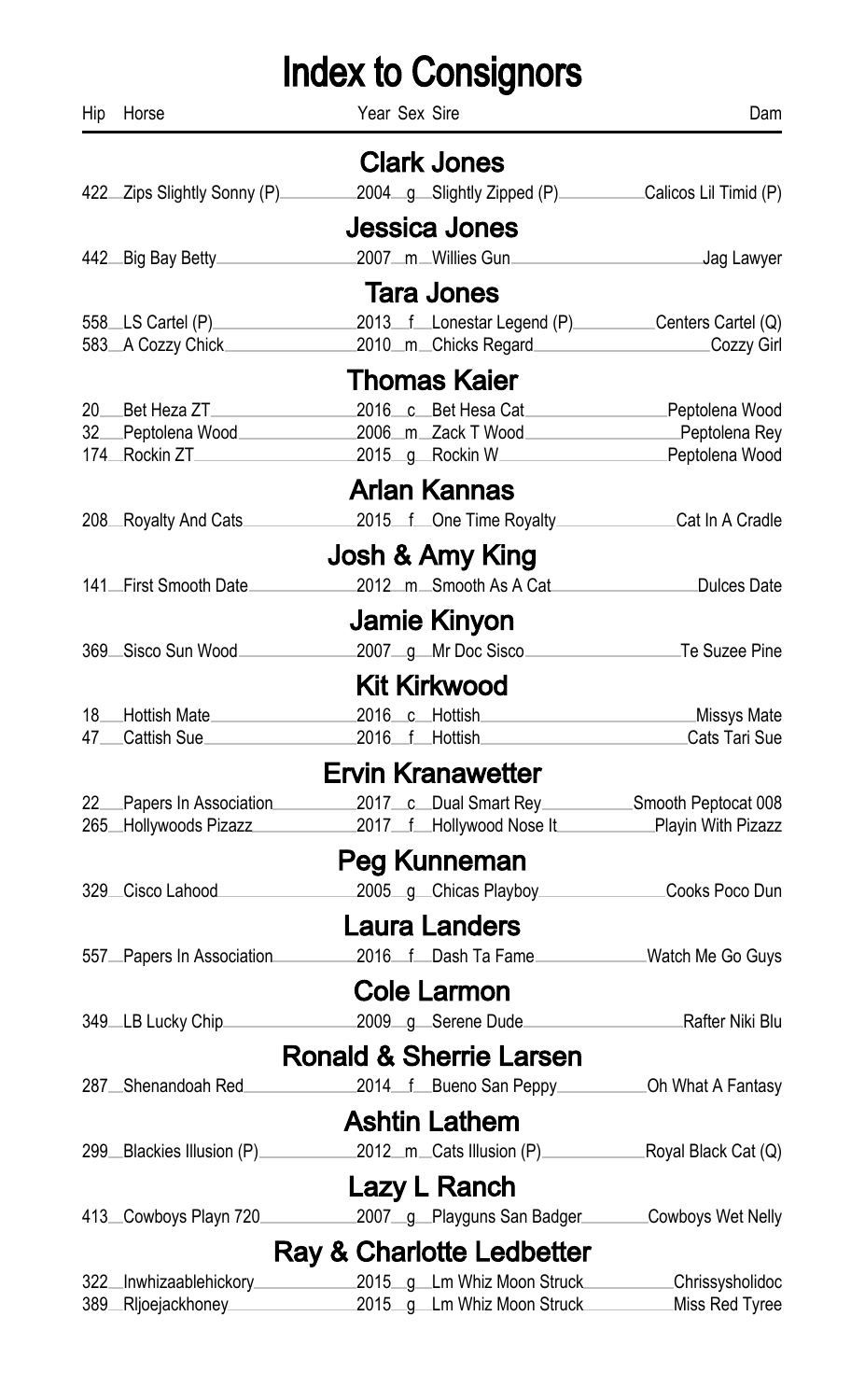Hip Horse Dam Year Sex Sire **Dam** Dam

|       |                               | Ray & Charlotte Ledbetter, continued |                                                       |
|-------|-------------------------------|--------------------------------------|-------------------------------------------------------|
|       | 452_Lynnsfancygirl.           | 2015 f Lm Whiz Moon Struck           | Charfancydunit                                        |
|       |                               | <b>Benny Lemons</b>                  |                                                       |
|       | 126 Monroe In Mink            | 2013 f Halreycious                   | <b>Bob Acres Mink</b>                                 |
|       |                               | <b>Arby &amp; Pat Little Soldier</b> |                                                       |
|       | 601 Class Bar Hillbilly       | 2004 g Bar Leo Scooter               | Ch Classy Lady                                        |
|       |                               |                                      |                                                       |
|       |                               | <b>Pat Little Soldier</b>            |                                                       |
|       | 566 Casadyspaintedpatriot (P) |                                      | 2009_m_Western Patriot (P)______Cassette Casanova (Q) |
|       | 609 Holl For Cash             | 2008_g_Holland Ease_                 | Flitin Firin Cash                                     |
|       |                               | <b>Russel Littlefield</b>            |                                                       |
|       | 458 Royally Whipped.          | 2013_g_Royal Diamondnic_             | Expensive Whip                                        |
|       |                               | <b>Brian &amp; Krystal Livesay</b>   |                                                       |
|       | 573 Lizabeths Lil Storm.      | 2010 m Scrutinizer                   | Pepper Storm TB                                       |
|       |                               | Don Long                             |                                                       |
|       | 374 Haidas Red Lassie.        | 2007 g Haidas Red Rooster            | _King Wood Lassie                                     |
|       | 382 Hot Little High Brow      | 2011_g_Haidas Red Rooster_           | Little Venice                                         |
|       | 411 Haidas Cash Harley        | 2009_g_Haidas Red Rooster_           | Holly Cash Budha                                      |
|       |                               | <b>Julie &amp; Mike Magness</b>      |                                                       |
| 28    | Steady Starlight_             | 1999_m_Grays Starlight_              | Miss Colonel Freckle                                  |
| 29    | Papers In Association (P)     | 2017 f Delta Bunnys Cat (P)          | Steady Starlight (Q)                                  |
| 86    | Starlights Love_              | 1996_m_Grays Starlight_              | Lovie Lena                                            |
| 92    | Freckled Kitty Cat            | 2007_m_High Brow Cat_                | Playboys Lorelei                                      |
|       | 103 CR Cats Lena Lucinda      | 2013 f High Brow Cat                 | Dps Lenas Lucinda                                     |
| 157.  | Smokin Hott Kitty             | 2015 f Hottish                       | Cancan Kitty                                          |
|       | 231 Papers In Association     | 2015 f Metallic Cat                  | Cash N Scooter                                        |
|       |                               | Magness Family Partnership           |                                                       |
| $21-$ | Papers In Association (P)     | 2016 c Delta Bunnys Cat (P)          | Ms Dualin Delta (P)                                   |
| 23.   | Ms Dualin Delta (P).          | 2006_m_Doc Dual Pepto (Q)___         | Peptonita Delta (P)                                   |
| 63.   | De Peppy Flyer (P)            | 2000_m_Delta Flyer (P)_____          | Changa De Peppy (Q)                                   |
|       |                               | <b>Andy Mahard</b>                   |                                                       |
|       | 278 Graves Buddy Pepper.      | 2012_g_Pepper Joe Hancock_           | Kate Mccash                                           |
|       | 456 Graves Rockin Pepper      | 2015_g_Pepper Joe Hancock            | Rockin Flit                                           |
|       |                               | Johnny Mancuso                       |                                                       |
|       | 185 Acres Red Rose            | 2015 f Acres Upon Acres              | Dualsadie                                             |
|       |                               | <b>Katie Manley</b>                  |                                                       |
|       | 426 CB Amarilla Chicadee      | 2016 f Cute Chics Dig Me             | Cross Bell 582                                        |
|       |                               | <b>Alvin Mast</b>                    |                                                       |
|       | 388 Cat Zan Dude.             | 2011 g Slidin High Cat               | Zans Charmer                                          |
|       | 582 Grey Trouble              | 2015_g_Shockn Yaw                    | JM Grey Lacy                                          |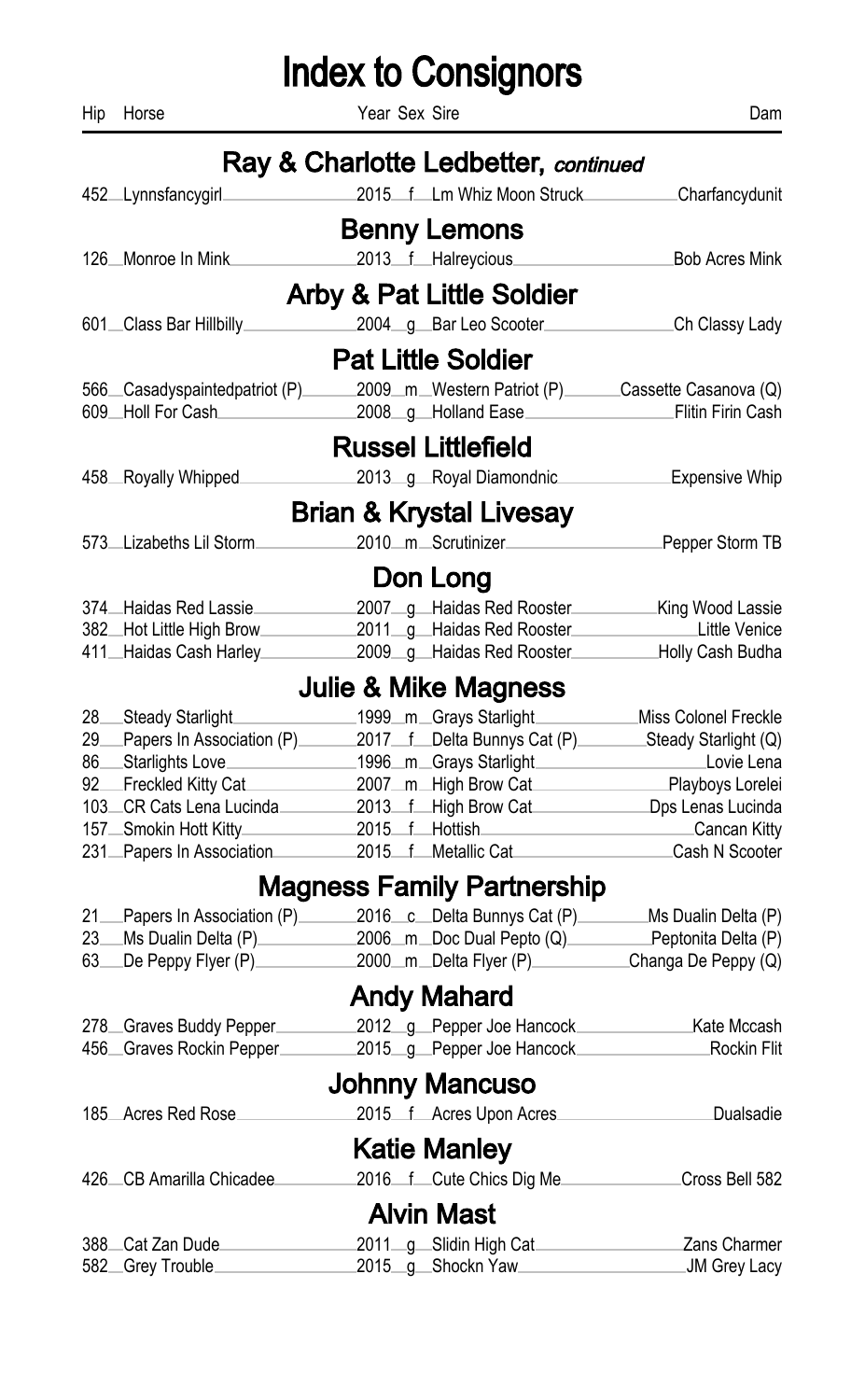| Hip | Horse                    | Year Sex Sire                  | Dam                                              |
|-----|--------------------------|--------------------------------|--------------------------------------------------|
|     |                          | <b>Audra Masterson</b>         |                                                  |
|     | 567 Jess A Bully         | 2015 f Jess Jones              | Bully Bar Maid                                   |
|     | 611_Stolin Embrace_      | 2015 f Brace For Bernal        | -Rollin N Stolin                                 |
|     |                          | <b>Rhonda McArdle</b>          |                                                  |
|     | 581Smoky Poco Dude       | 2005_g_Saltys Moon Jet_        | Shes All Dude                                    |
|     |                          | J.E. & Allyson McBride         |                                                  |
|     | 189 Captains My Dad      | 2014 f Captain Nice.           | Miss N Suzana                                    |
|     |                          | <b>Ceri McCaffery</b>          |                                                  |
|     | 575 Hang On Tight (Ap)   | 2013_g_With Intent (Ap)_       | You Da One (Ap)                                  |
|     |                          | <b>Jim &amp; Denise McCain</b> |                                                  |
|     | 135 High Reys Cat        | 2011_g_High Brow Cat____       | Dual Reys Heart                                  |
|     | 195 Boon San Reigns      | 2014_g_Boon San_               | Rose Rey                                         |
|     |                          | <b>Roy James McCool</b>        |                                                  |
|     | 308.Twich                | 2013 f Cat Ichi                | Dories Little Jewel                              |
|     |                          | <b>Pecos McNiel</b>            |                                                  |
|     | 395 Arbeka Dynamite      | 2009_g_Voghts Gold             | ∟Arbeka Bird Song                                |
|     | 404 A Great Tradition    |                                | 2009 g Steadys Spirit Star Pines Scotch Silk     |
|     |                          | <b>Scott Meiers</b>            |                                                  |
|     | 129 MPH Tango Rey        | 2013_g_TR Dual Rey_            | Cats Summer                                      |
|     |                          | <b>Jared Meyer</b>             |                                                  |
|     | 252 No Chex Cash Only    | 2014_g_Lil Joe Cash_           | Colonels Cattin Gun                              |
|     |                          |                                |                                                  |
|     |                          | Robert & Lynn Meyer            |                                                  |
|     | 175. TS Royal Flush      | 2015_g_CD Royal_               | _Slow My Roll                                    |
|     |                          | Meyer Horse Co                 |                                                  |
|     | 294Mr Red Splash         | 2009 g Mr Jack Splash          | _Miss Red Julip                                  |
|     | 345 Driftwood Black Bart | 2013_g_Bg Driftwood______      | Bg Woodyougirl                                   |
|     | 351 Smoke Um Pep         | 2005_g_Bristol Pep_            | Smokeys Smoken Lady                              |
|     |                          | Jeremy Michaelis               |                                                  |
|     | 183 MC Betty Notmetallic | 2015 f Bet Hesa Cat            | Shesa Smart Fletch                               |
|     |                          | <b>Cassidy Miller</b>          |                                                  |
|     | 263 Boone Dox.           | 2013 f Smart Boons.            | Docs Foxy Jinx                                   |
|     | 338 SS Peppa Styx (P)    |                                | 2014 c Ss Pepper La Pue (P) Ss Sandhill Rose (P) |
|     |                          | <b>Gary Miller</b>             |                                                  |
|     |                          |                                | 2016 c Stylish Rey Gay Rs Stars N Boonlight      |
|     | 257 Shiners Dual         | 2016 c Lena Spark              | Dual Chickadee                                   |
|     |                          | <b>Jonathan Miller</b>         |                                                  |
|     | 42 Butterflysfromheaven  | 2002_m_Mr Peppys Freckles_     | Stylish Holidoc                                  |
|     | 310 Rascalena Chic.      | 2008_g_Insatiable N Smart_     | Easter Stormy                                    |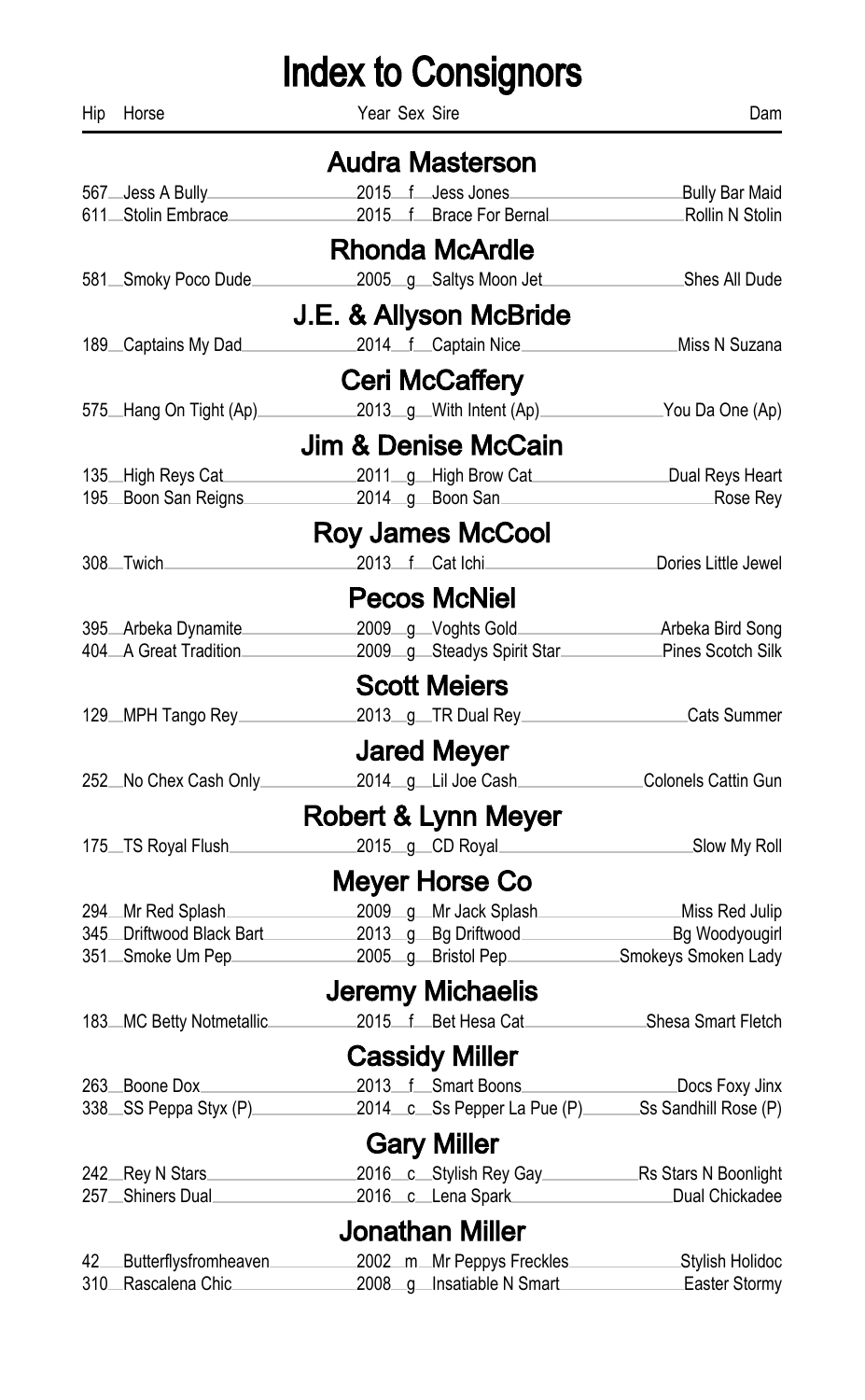Hip Horse Dam Near Sex Sire **Next Sex Side Accord Provide** Dam

|       |                                              | <b>Marshall Miller</b>                                |                                           |
|-------|----------------------------------------------|-------------------------------------------------------|-------------------------------------------|
|       | 26 Peeps Pretty Catty                        | 2010_m_Cowboy Cattylac_                               | Miss Pretty Bo Peep                       |
|       | 71 Pastels Bo Badger                         | 2008_m_Pastels Smart Lena_                            | Pretty Bo Badger                          |
|       | 116 Pretty Bo CD                             | 2013 g High Brow CD                                   | Miss Pretty Bo Peep                       |
|       |                                              | Mel & Suzy Miller                                     |                                           |
|       | 309 KRVP Freddie Bar Mac                     | 2012_g_Vp Hickory Pep.                                | Tis A Kid Poco                            |
|       | 379 Howys Hickory                            | 2012 g Howy                                           | TR Sappy Frost                            |
|       | 436 Miss Elan Pep                            | 2014 f Peptos Dual Pepboy                             | Miss Dual Rum                             |
|       | 447 Ms Dual Doc                              | 2013 f Dashing Lena Doc                               | Miss Dual Rum                             |
|       |                                              | John & Hope Mitchell                                  |                                           |
|       | 227 Midnight Blu                             | 2015 f Once In A Blu Boon                             | ∟Telet N My Ear                           |
|       |                                              | <b>Alexis Morrisey</b>                                |                                           |
|       | 319 Mindtrap Verde                           | 2004_g_Mindtrap___                                    | Silver Verde                              |
|       |                                              | <b>Arden &amp; Jane Morrow</b>                        |                                           |
|       | 11 Ima Miss Little Lena                      | 2016 f Ima Bit Of Heaven                              | Ms Dual Pep                               |
| 15    | Ima Girl Gone Wild.                          | 2016 f Ima Bit Of Heaven                              | Wild Solano Style                         |
| 34    | Miss Bit Of Heaven.                          | 2016 f Ima Bit Of Heaven                              | Pretty House Wife                         |
|       |                                              | <b>Steve Moss</b>                                     |                                           |
|       | 173. Simply Sophy.                           | 2015 f Sophisticated Catt                             | Lakers Martina                            |
|       |                                              | <b>Randall Murray</b>                                 |                                           |
|       | 122 Rockin Is Stylish                        | 2012 g Rockin W                                       | Scooters Stylish Oak                      |
|       |                                              | <b>Ben Neely</b>                                      |                                           |
|       | 151. Tronas Pretty Girl (P)                  | 2012_m_Little Trona (Q)_                              | Wise Cash (P)                             |
|       |                                              |                                                       |                                           |
|       |                                              | <b>Benjie Neely</b>                                   |                                           |
| $39-$ | Tronas Bella Donna.                          | 2016 f Little Trona                                   | Glo A Little Smarter                      |
| 48    | —This Ones A Trona<br>52 This One For Carlos | 2016 f Little Trona                                   | This One For Carlos<br>Smart Little Trona |
| 60    | ⊥Tiny Little Trona                           | 2009_m_One Time Pepto___<br>1998_m_Little Trona       | Smart Little Trona                        |
| 69    | Reysed In The South (P).                     | 2016 c Dual Smart Rey (Q)                             | Little Lacey (P)                          |
|       |                                              | <b>Tommy Neergaard</b>                                |                                           |
|       | 454 Hired Hands Chip                         | 2006_g_Chips White Shoes_                             | Fancy Bar Holly                           |
|       |                                              | <b>Roger Nelson</b>                                   |                                           |
|       | 301 Smartys Stormy Scrip                     | 2011_m_Ill Be Smarty Pants_________Docs Scrip Diamond |                                           |
|       | 390 Oh Heavens Im Lazy (P)                   | 2011_g_No Doubt Im Lazy (Q)________Oh Heavens Me (P)  |                                           |
|       | 400 Sparks Beauty                            | 2012_m_Shining Spark Two_____________Blue Becky Gal   |                                           |
|       | 455 RR Classy Streak (P)                     | 2003_g_Heza Classy Looker (P)_RR Diamond Streak (P)   |                                           |
|       |                                              | <b>Jeff Newby</b>                                     |                                           |
|       | 279 Purdy Handsome Man                       | 2016 c Purdy Poco Kelto                               | Lucy Heck Hancock                         |
|       |                                              | <b>Kayla Norris</b>                                   |                                           |
|       |                                              |                                                       |                                           |
|       | 226 Shes A Kual CD.                          | 2015 f High Brow CD.                                  | Kual Gun                                  |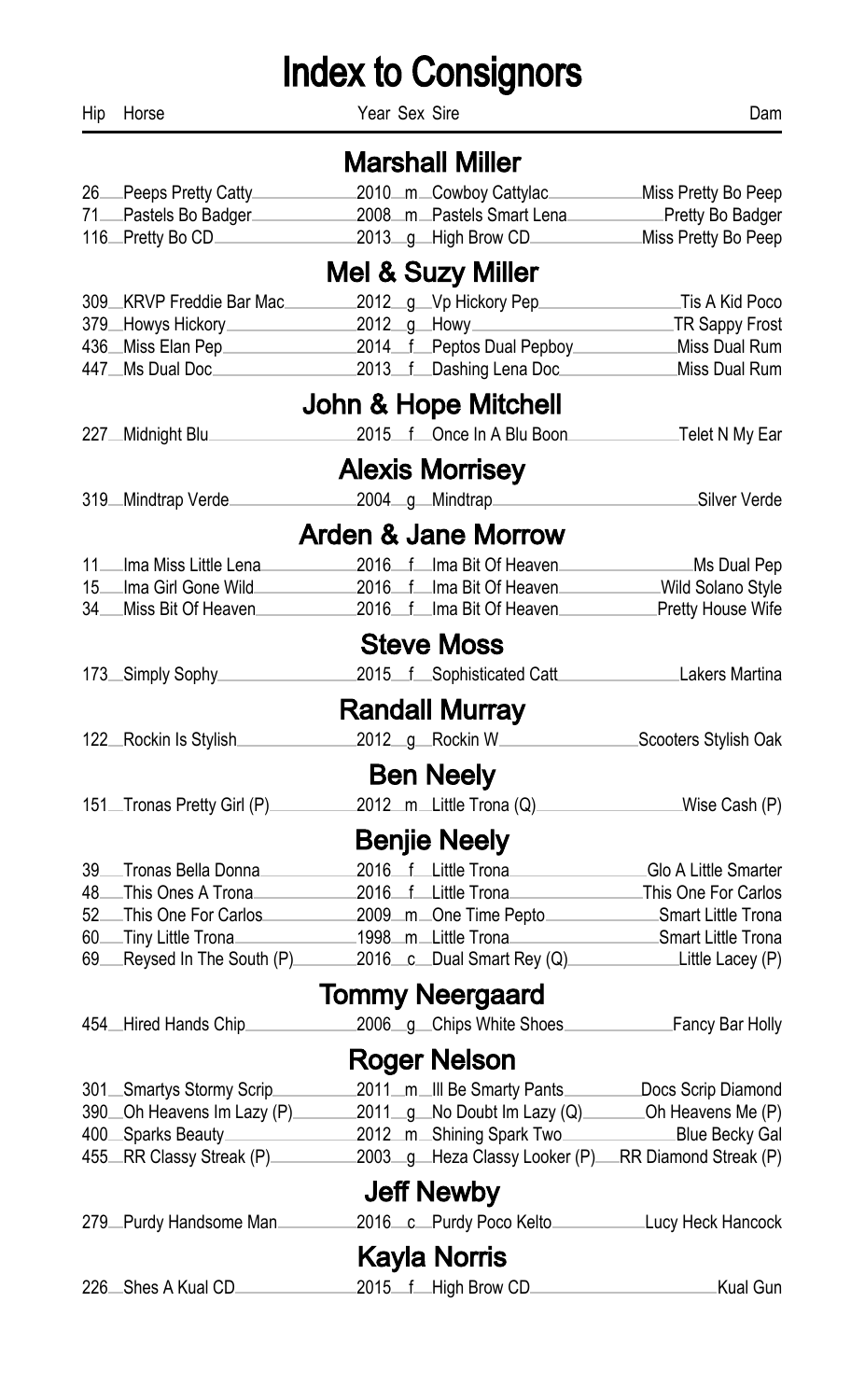| Hip | Horse                                                                                                                                                                                                                                | Year Sex Sire |                                  | Dam                                         |
|-----|--------------------------------------------------------------------------------------------------------------------------------------------------------------------------------------------------------------------------------------|---------------|----------------------------------|---------------------------------------------|
|     |                                                                                                                                                                                                                                      |               | Kelli Norton                     |                                             |
|     | 96 Honky Tonkin Hottie 2016 g Hottish Smooth Little Holly                                                                                                                                                                            |               |                                  |                                             |
|     |                                                                                                                                                                                                                                      |               | John O'Connor                    |                                             |
|     | 352 Short Stop (Grade)                                                                                                                                                                                                               | $2004$ g      |                                  |                                             |
|     | 421 Westco Count On Tex 2004 g Countin On Me Playboys Bay River                                                                                                                                                                      |               |                                  |                                             |
|     | 459 Its Cool To Be Lucky 2013 g Future Go Lucky Its Cool To Be Royal                                                                                                                                                                 |               |                                  |                                             |
|     |                                                                                                                                                                                                                                      |               | <b>Oak Dell Farm</b>             |                                             |
|     | 433 Chinita Breeze Ote                                                                                                                                                                                                               |               |                                  | 2013 f Okla Breeze Bar Chinita Ote          |
|     |                                                                                                                                                                                                                                      |               | <b>Terry Oliver</b>              |                                             |
|     | 277 Lakota Tiger Badger 2012 g Lakota Lynx BK Sterling Blue                                                                                                                                                                          |               |                                  |                                             |
|     |                                                                                                                                                                                                                                      |               |                                  |                                             |
|     |                                                                                                                                                                                                                                      |               | <b>Jerry Orr</b>                 |                                             |
|     | 193 A Swinging Cat A Rey 2014 g Cat A Rey Janes Justa Swinging                                                                                                                                                                       |               |                                  |                                             |
|     | 202 Amilliondollar Kitty 2014 f Athena Puddy Cat MH The Millions Mine                                                                                                                                                                |               |                                  |                                             |
|     |                                                                                                                                                                                                                                      |               | <b>Edwin Wade Parker</b>         |                                             |
|     | 564 Winagain N Twentyten                                                                                                                                                                                                             |               | 2008_m_Apollo TB___              | Pure D Zaks                                 |
|     |                                                                                                                                                                                                                                      |               | Cynthia Patty                    |                                             |
|     | 30 Blu Jasmine                                                                                                                                                                                                                       |               |                                  | 2016 f Once In A Blu Boon Cat Blanchett     |
|     | 55 Youmakemewanttoshout 2016 g High Brow CD Sevens N Eights                                                                                                                                                                          |               |                                  |                                             |
|     | 58 Ramius <b>Communist Communist Communist Communist Communist Communist Communist Communist Communist Communist Communist Communist Communist Communist Communist Communist Communist Communist Communist Communist Communist C</b> |               |                                  | 2016 g High Brow CD Dcd Every Which Rey     |
|     | 161 Tha Joker 2015 C Woody Be Tuff Merada Mirage                                                                                                                                                                                     |               |                                  |                                             |
|     | 209 CD Eighth Wonder                                                                                                                                                                                                                 |               |                                  | 2015 f High Brow CD Sevens N Eights         |
|     |                                                                                                                                                                                                                                      |               | <b>Richard Paul</b>              |                                             |
|     | 74. Cats Smart Look.                                                                                                                                                                                                                 |               |                                  | 2016 f WR This Cats Smart<br>Retsina Badger |
|     | 89 Laker Doc Ichi                                                                                                                                                                                                                    |               | 2016 c Cat Ichi                  | Lenas Laker                                 |
|     | 285 Peppys Stylin Lena 2016 g Stylin With Pepto Ten Little Chances                                                                                                                                                                   |               |                                  |                                             |
|     | 300 TW Stylish Pepto                                                                                                                                                                                                                 |               |                                  | 2016 g Stylin With Pepto TW Vetas Sport     |
|     | 311 Smart Foxy Pepto                                                                                                                                                                                                                 |               |                                  | 2016 f Stylin With Pepto Smart N Foxy Baby  |
|     | 366 Stylish Peg 2016 f Stylin With Pepto EZ Chex For JD                                                                                                                                                                              |               |                                  |                                             |
|     |                                                                                                                                                                                                                                      |               | <b>Mary Pletcher</b>             |                                             |
|     | 579 Jungle Prince 2011 g Little Jungle Jet Pure Princess                                                                                                                                                                             |               |                                  |                                             |
|     |                                                                                                                                                                                                                                      |               | <b>Rick Plummer</b>              |                                             |
|     | 314 Nu Pepto CT (P) 2005 g Doc Dual Pepto (Q) Nu Delta (P)                                                                                                                                                                           |               |                                  |                                             |
|     | 401 Sweet Little Stik 2015 g Sweet Nu Pepto                                                                                                                                                                                          |               |                                  | Little Gray Stik                            |
|     |                                                                                                                                                                                                                                      |               | <b>Rick &amp; Missie Plummer</b> |                                             |
|     | 437 PR Miss Lethal Gun                                                                                                                                                                                                               |               |                                  | 2015 f Miss And Gun<br>Wanger Jenny         |
|     |                                                                                                                                                                                                                                      |               | <b>Diana Powell-Shell</b>        |                                             |
|     | 569 Pals Red Alibi                                                                                                                                                                                                                   |               | 2015 c Pals Real Alibi           | Pals Missfit                                |
|     | 587 Pals Karat Bugs 2016 f Bugged With Honor                                                                                                                                                                                         |               |                                  | .Six D Or                                   |
|     |                                                                                                                                                                                                                                      |               | <b>Julie Primmer</b>             |                                             |
|     | 357 MV Real Deal Shooter 2010 g Lil Short Shooter                                                                                                                                                                                    |               |                                  | Mv Real Deal                                |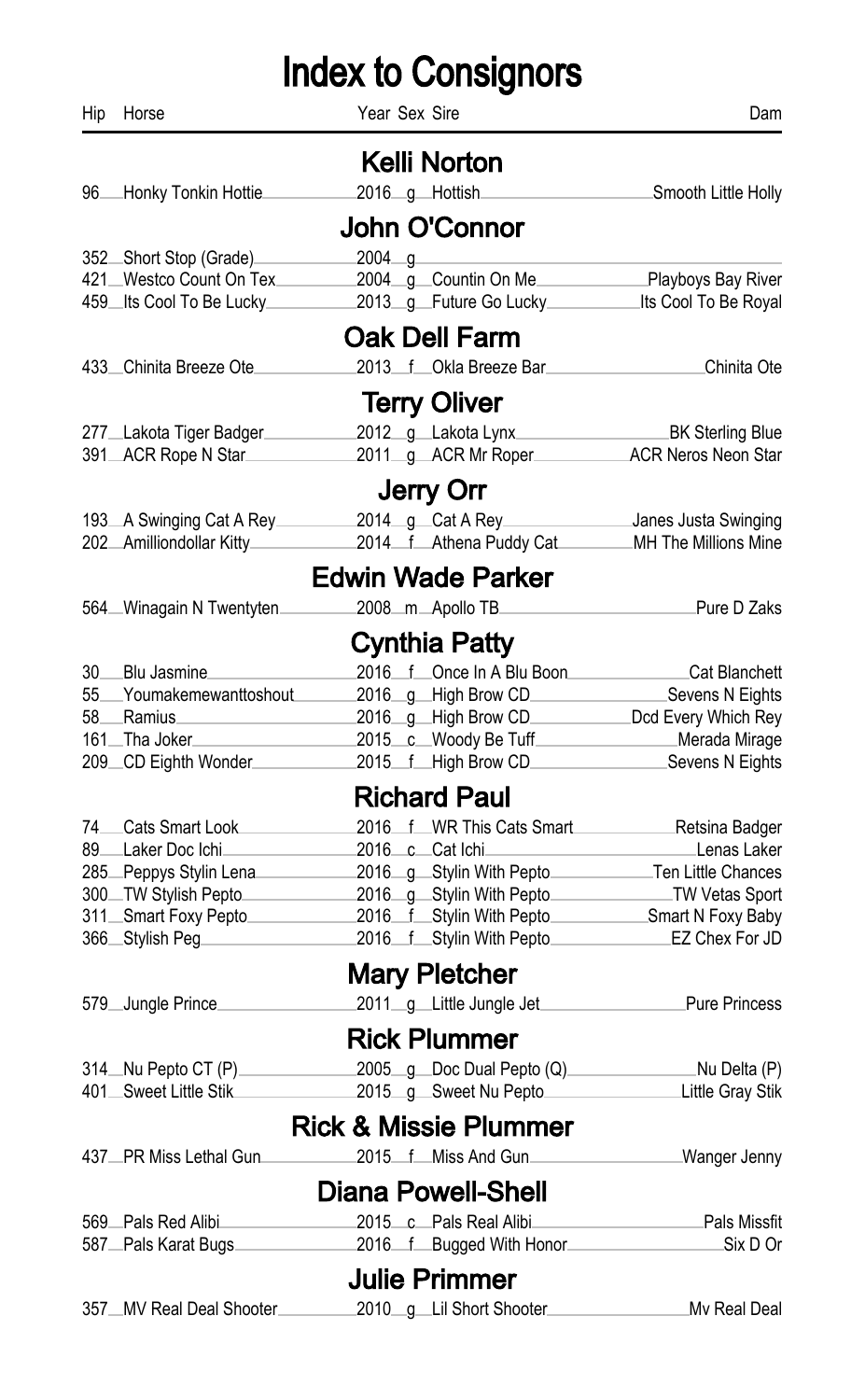Hip Horse Dam Year Sex Sire **Dam** 

|                               | <b>Pat &amp; Debbie Prince</b>           |                                                                                                                                                                                                                                                                                                                                                                                                                                                        |                                   |                                                                       |  |
|-------------------------------|------------------------------------------|--------------------------------------------------------------------------------------------------------------------------------------------------------------------------------------------------------------------------------------------------------------------------------------------------------------------------------------------------------------------------------------------------------------------------------------------------------|-----------------------------------|-----------------------------------------------------------------------|--|
|                               | 427 Dusty Lady Ace<br>565 A Sharp Fame   |                                                                                                                                                                                                                                                                                                                                                                                                                                                        | 2010_m_Bucks Dusty Ace_           | Daves Bay Lady<br>2012_g_A Sharp Frenchman____________Symphonic Fame  |  |
|                               |                                          |                                                                                                                                                                                                                                                                                                                                                                                                                                                        |                                   |                                                                       |  |
|                               |                                          |                                                                                                                                                                                                                                                                                                                                                                                                                                                        | <b>Steven Prince</b>              |                                                                       |  |
|                               | 577 Cloverleaf Perkalena                 |                                                                                                                                                                                                                                                                                                                                                                                                                                                        | 2016 f Added Perks                | Go Junior Catalena                                                    |  |
|                               | 594 Cloverleaf Rose (P)                  |                                                                                                                                                                                                                                                                                                                                                                                                                                                        |                                   | 2016 f Joe Bars Sky Jet (P) Hp Dashing Sky Bar (P)                    |  |
|                               | 606 Cloverleaf Corona 2016 f Added Perks |                                                                                                                                                                                                                                                                                                                                                                                                                                                        |                                   | The Free Corona                                                       |  |
|                               |                                          |                                                                                                                                                                                                                                                                                                                                                                                                                                                        | <b>Andy Raber</b>                 |                                                                       |  |
|                               | 199 Connect Dots                         |                                                                                                                                                                                                                                                                                                                                                                                                                                                        |                                   | 2014 c Dual Rey<br>WR Smart Lookin Dot                                |  |
|                               |                                          |                                                                                                                                                                                                                                                                                                                                                                                                                                                        | <b>Ivan Raber</b>                 |                                                                       |  |
|                               | 292 Little Cat Hickory                   |                                                                                                                                                                                                                                                                                                                                                                                                                                                        |                                   | 2014 f Little Cat Olena Rij Yellers Hickory                           |  |
|                               | 361 My Sexy Valentine                    |                                                                                                                                                                                                                                                                                                                                                                                                                                                        |                                   | 2015 f Jessie Klem Tivio<br>MH Smart N Sexy                           |  |
|                               |                                          |                                                                                                                                                                                                                                                                                                                                                                                                                                                        | <b>Toby Raber</b>                 |                                                                       |  |
|                               | 207 CD Dual Light                        |                                                                                                                                                                                                                                                                                                                                                                                                                                                        |                                   | 2015 f Duals Flashin Light Learness Ln C Da Wood                      |  |
|                               |                                          |                                                                                                                                                                                                                                                                                                                                                                                                                                                        |                                   | 283 Cuttersugarbarremedy 2015 g Cutters Poco Remedy Belle Star Sugars |  |
|                               |                                          |                                                                                                                                                                                                                                                                                                                                                                                                                                                        | <b>William Raber</b>              |                                                                       |  |
|                               | 37 SW Mr Peanut                          |                                                                                                                                                                                                                                                                                                                                                                                                                                                        | 2016 c Little Pepto Rey           | Dots Of Lena                                                          |  |
|                               |                                          |                                                                                                                                                                                                                                                                                                                                                                                                                                                        | <b>Rafter Bell Ranch</b>          |                                                                       |  |
|                               | 248 Spook Fulla Joy                      |                                                                                                                                                                                                                                                                                                                                                                                                                                                        |                                   | 2016 f Spooks Gotta Gun<br>Gunna Joy                                  |  |
|                               |                                          |                                                                                                                                                                                                                                                                                                                                                                                                                                                        | <b>Philip &amp; Mary Ann Rapp</b> |                                                                       |  |
|                               |                                          |                                                                                                                                                                                                                                                                                                                                                                                                                                                        |                                   |                                                                       |  |
|                               | 106 Cat At The Bar<br>132. Tuff Julie    | $\label{eq:2.1} \frac{1}{\sqrt{2}}\left(\frac{1}{\sqrt{2}}\right)^{2} \left(\frac{1}{\sqrt{2}}\right)^{2} \left(\frac{1}{\sqrt{2}}\right)^{2} \left(\frac{1}{\sqrt{2}}\right)^{2} \left(\frac{1}{\sqrt{2}}\right)^{2} \left(\frac{1}{\sqrt{2}}\right)^{2} \left(\frac{1}{\sqrt{2}}\right)^{2} \left(\frac{1}{\sqrt{2}}\right)^{2} \left(\frac{1}{\sqrt{2}}\right)^{2} \left(\frac{1}{\sqrt{2}}\right)^{2} \left(\frac{1}{\sqrt{2}}\right)^{2} \left(\$ | 2012_m_Woody Be Tuff______        | 2012_g_Smooth As A Cat___________Miss Peppy Jay Bar<br>Missys Powder  |  |
|                               | 196 Royal Puncher                        |                                                                                                                                                                                                                                                                                                                                                                                                                                                        |                                   | 2015_g_CD Royal__________________Susies Smokin Again                  |  |
|                               | 200 Metallic Reyz                        |                                                                                                                                                                                                                                                                                                                                                                                                                                                        | 2015 g Metallic Cat               | Lahaina Lena                                                          |  |
|                               |                                          |                                                                                                                                                                                                                                                                                                                                                                                                                                                        | <b>Robert Rawson</b>              |                                                                       |  |
|                               | 254 Peptos Lady Bella                    |                                                                                                                                                                                                                                                                                                                                                                                                                                                        | 2012 m Great Resolve              | Peptos Royal Boon                                                     |  |
|                               |                                          |                                                                                                                                                                                                                                                                                                                                                                                                                                                        | C.W. Ray                          |                                                                       |  |
|                               | 41 Star G Peptonita                      |                                                                                                                                                                                                                                                                                                                                                                                                                                                        |                                   | 2005_m_Peptotime______________________Star G Freezeout                |  |
|                               | 59 Boons Rose                            |                                                                                                                                                                                                                                                                                                                                                                                                                                                        | 2000 m Rosie O Llama              | Boon San Acre                                                         |  |
| 72                            | Sly Angel                                |                                                                                                                                                                                                                                                                                                                                                                                                                                                        |                                   | 2005_m_That Sly Cat_______________Reds Christmas Angel                |  |
|                               | 73 Papers In Association                 |                                                                                                                                                                                                                                                                                                                                                                                                                                                        | 2017 c Spots Hot                  | Sly Angel                                                             |  |
|                               | 111_Playin With Lights_                  |                                                                                                                                                                                                                                                                                                                                                                                                                                                        |                                   |                                                                       |  |
|                               |                                          |                                                                                                                                                                                                                                                                                                                                                                                                                                                        | <b>Wade Ray</b>                   |                                                                       |  |
|                               | 70 Royal Metallic 016                    |                                                                                                                                                                                                                                                                                                                                                                                                                                                        |                                   | 2016 f Metallic Cat Royal Reyda                                       |  |
|                               | <b>Shannon Reid</b>                      |                                                                                                                                                                                                                                                                                                                                                                                                                                                        |                                   |                                                                       |  |
|                               | 243 Me N Cinderyella                     |                                                                                                                                                                                                                                                                                                                                                                                                                                                        |                                   | 2015 f Smart Spook Shiners Yellow Dress                               |  |
|                               | 262 Lil Jo Juice                         |                                                                                                                                                                                                                                                                                                                                                                                                                                                        | 2015 f Lil Joe Cash               | High On Juice                                                         |  |
|                               | 272 Vintage Dun Wright                   |                                                                                                                                                                                                                                                                                                                                                                                                                                                        | 2015 g A Sparkling Vintage        | _Dun Wranglin                                                         |  |
| <b>Tarin &amp; Katie Rice</b> |                                          |                                                                                                                                                                                                                                                                                                                                                                                                                                                        |                                   |                                                                       |  |

#### 169 Hughes Daddys Girl 2014 f Thomas E Hughes Shortys Magic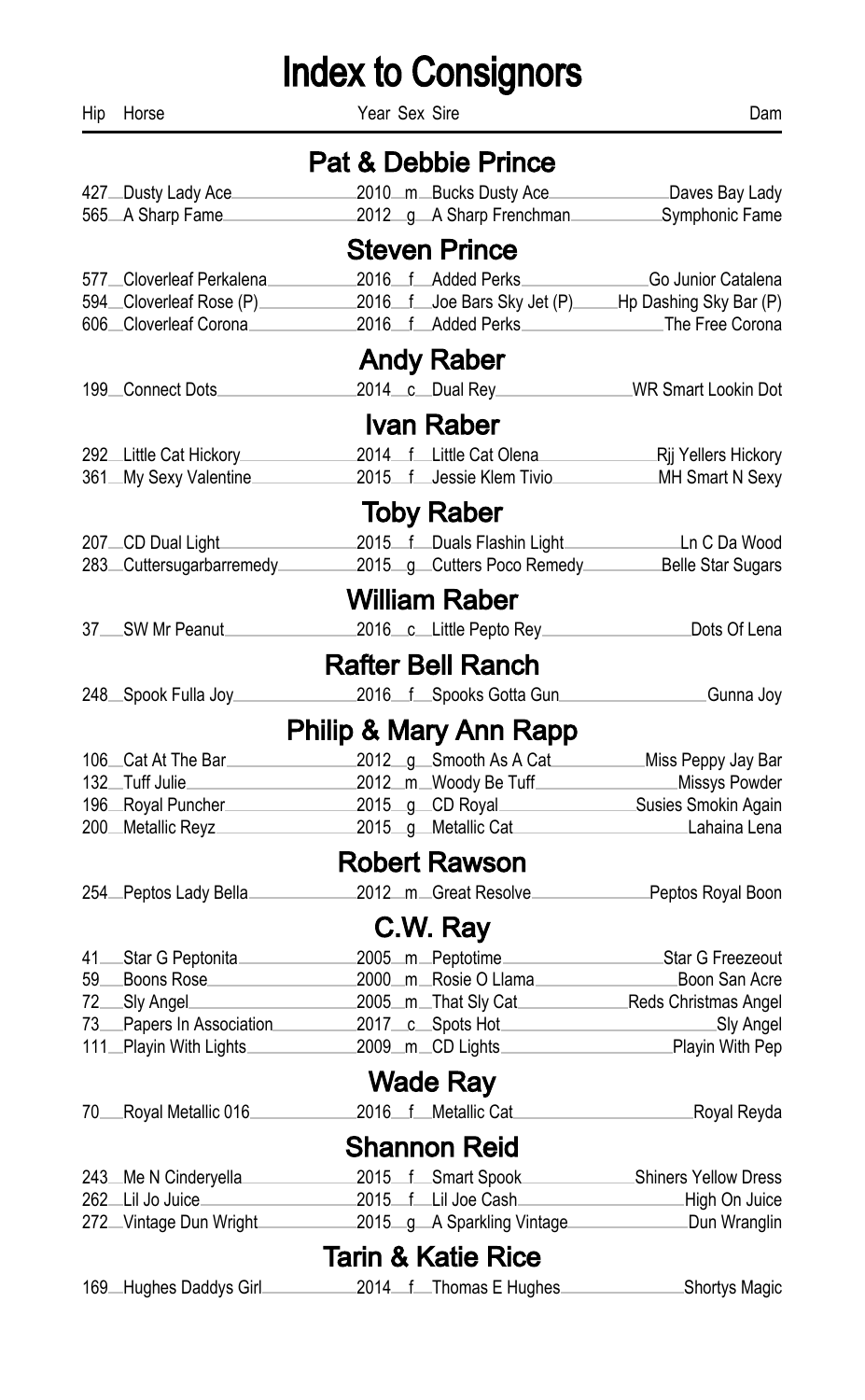|     | <b>Index to Consignors</b> |                                                                                                                   |                   |  |  |
|-----|----------------------------|-------------------------------------------------------------------------------------------------------------------|-------------------|--|--|
| Hip | Horse                      | Year Sex Sire                                                                                                     | Dam               |  |  |
|     |                            | <b>Garrett Riddels</b>                                                                                            |                   |  |  |
|     |                            | 142 Desires Hollywood 2011_m_Desires Little Rex ____________Holly Q Lena                                          |                   |  |  |
|     |                            | <b>Riverwind Performance Horses LLC</b>                                                                           |                   |  |  |
|     |                            | 304 Starlightcrackerjack 2006 g Jonathan Starlight Wkb Honey Of A Charm                                           |                   |  |  |
|     |                            | <b>RMO Horses</b>                                                                                                 |                   |  |  |
|     |                            | 280 Colonels Smarty<br>2014 g Colonels Smart Spook Ima Roan Starlite                                              |                   |  |  |
|     |                            | <b>RNR Performance Horses-Agent</b>                                                                               |                   |  |  |
|     |                            | 40 Myah Lil Ruf Gun 2009 m Playgun 2009 m Navigation 2009 m Playgun 2016 c Corona Caliente 2016 c Corona Caliente |                   |  |  |
|     |                            |                                                                                                                   |                   |  |  |
|     | 597 Cellars San            | 2015 c Boon San                                                                                                   | Cellars Hole      |  |  |
|     |                            | <b>Sharon &amp; Kenneth Roach</b>                                                                                 |                   |  |  |
|     |                            | 31 EBR Baydon Hawk 2016 c EBR Kitty Hawk Nipandplay                                                               |                   |  |  |
|     |                            | Benjamin & Nikki Roberson                                                                                         |                   |  |  |
|     |                            | 53 WSR Missie Lena Rio 2008 m Bobs Hickory Rio Little Missie Lena                                                 |                   |  |  |
|     |                            | 140 Candul Smooth 2008 g Smooth As A Cat Candualena                                                               |                   |  |  |
|     |                            | <b>Tom Roberts</b>                                                                                                |                   |  |  |
|     |                            |                                                                                                                   |                   |  |  |
|     |                            | <b>Andrew &amp; Jennifer Robey</b>                                                                                |                   |  |  |
|     |                            | 605 Duster Dudley Deuce 2009 g Duster Dudley Revs Sneaky Lady                                                     |                   |  |  |
|     |                            | <b>Salt Fork Cattle Co</b>                                                                                        |                   |  |  |
|     |                            | 198 Checks N Lies 2015 f Im Countin Checks Chronic Checks Chronic Check Check Check Check Check Check Check Ch    |                   |  |  |
|     |                            | 204 Im Smooth Checks 2014 f Im Countin Checks                                                                     | Smooth Lies       |  |  |
|     | 216 Cajun Checks           | 2014 f Im Countin Checks                                                                                          | Cajuns Little Uno |  |  |
|     |                            | <b>Thomas Scheer</b>                                                                                              |                   |  |  |
|     | 182 Mississippi Slick      | 2014_g_Mississippi Cat________________Babes Stylish Trick                                                         |                   |  |  |
|     |                            | <b>Schmitt Horse Ranch</b>                                                                                        |                   |  |  |
|     |                            |                                                                                                                   |                   |  |  |
|     |                            |                                                                                                                   |                   |  |  |
|     |                            | 367 Rem Star 2011 g Da Nicaloo                                                                                    | TS Okies Star     |  |  |
|     |                            | 424 Mister Tee Whiz 2008 g Conquistador Whiz Solanos Royaltee                                                     |                   |  |  |
|     |                            | John Schoneberg                                                                                                   |                   |  |  |
|     | 297 Blue Coyotee           | 2016 c Wanna Bee Trouble Nu Shining Gunsmoke                                                                      |                   |  |  |
|     |                            | John Schoneberg-Agent                                                                                             |                   |  |  |
|     | 244. Whiz Coded Chuck.     | 2016 c Electric Code                                                                                              | Ms Catalina Whiz  |  |  |
|     |                            | <b>Daniel Schrock</b>                                                                                             |                   |  |  |
|     | 282 Rips Blue Revenge      | 2015 c CC Rip Rip Hancock Jumpin Jacs Revenge                                                                     |                   |  |  |
|     |                            | <b>Patsy Shelton Schutz</b>                                                                                       |                   |  |  |
|     | 238 Miss Olena Felina.     | 2005_m_ARC Matt O Lena                                                                                            | Miss Peppy Felina |  |  |
|     | 239 Papers In Association  | 2017 f Csr Dual Glo                                                                                               | Miss Olena Felina |  |  |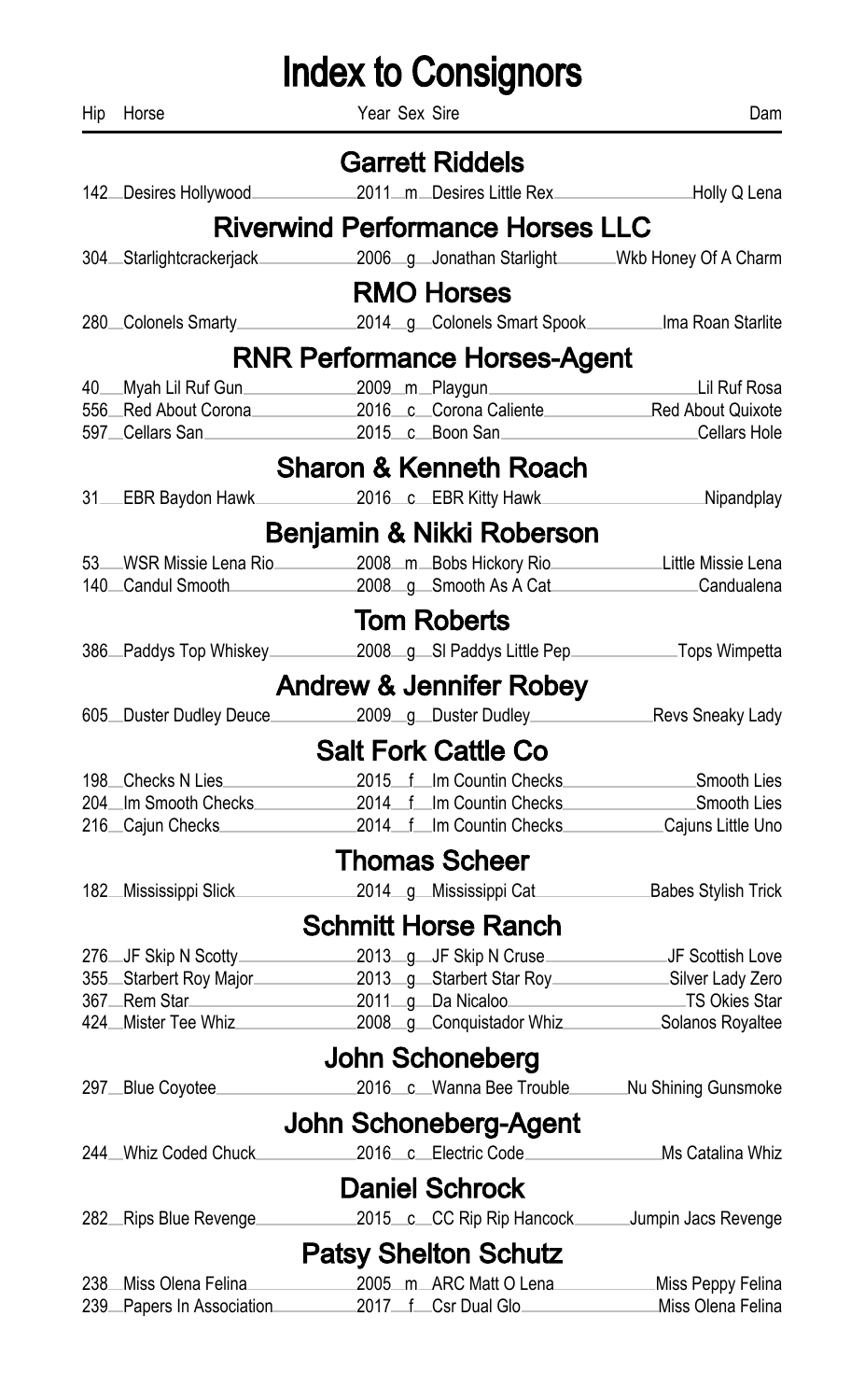Hip Horse Dam Year Sex Sire **Dam** Dam

|                                    | Dave & Stacy Sehl                                                                                                                           |                     |
|------------------------------------|---------------------------------------------------------------------------------------------------------------------------------------------|---------------------|
| 260 BT Chic Olena Pine             |                                                                                                                                             |                     |
| 271 Gunna Be Spicy                 | 2012 m_Gunners Indian                                                                                                                       | Spicy Wiz           |
|                                    | <b>Leslie Shaw</b>                                                                                                                          |                     |
| 90 Summer Cat Nap                  | 1994_m_High Brow Cat                                                                                                                        | Summer Lynx         |
|                                    | 121 Jaw Dropper 2005 m Mecom Blue                                                                                                           | Savannah Hickory    |
| 184 Bet On Tule                    | 2015 f Bet Hesa Cat                                                                                                                         | San Tule San Doc    |
|                                    | <b>Craig Shepard</b>                                                                                                                        |                     |
| 384. Tyrees Drifting Doll.         | 2016 f All Eyes On Jack Tyrees Dun Drifting                                                                                                 |                     |
|                                    | <b>Silverbrook Ranch</b>                                                                                                                    |                     |
| 6 Caspers Cat Casper Cat           | 2007_m_High Brow Cat_______________Haidas Apertife                                                                                          |                     |
|                                    | 178 Shesa QT 2015 f Bet Hesa Cat                                                                                                            | QT Pepto            |
|                                    | 230 Caspers Arrow 100 2014 f TR Dual Rey Caspers Cat                                                                                        |                     |
|                                    | <b>Kira Slater</b>                                                                                                                          |                     |
| 108 Playin Cat RG                  | 2011 g Just Playin Smart Miss Cats Merada                                                                                                   |                     |
|                                    | <b>Barney McCain Smith</b>                                                                                                                  |                     |
| 149 Cheap Son Glasses              | 2011 g Metallic Cat                                                                                                                         | My Other Toys A Car |
|                                    | <b>Brent Smith</b>                                                                                                                          |                     |
| 363 Starbert F Cole                | 2002 g Starbert Fisher Bert Kate                                                                                                            |                     |
|                                    | <b>Jason Smith</b>                                                                                                                          |                     |
| 131 Rowdy Catt                     |                                                                                                                                             |                     |
|                                    | 137 Three S Dual Cat 2013 f TR Dual Rey                                                                                                     | Aristol Cat         |
|                                    | <b>Marty Snow</b>                                                                                                                           |                     |
| 434 Shake That                     | 2010_g_Royal Shake EM_                                                                                                                      | Haida May           |
|                                    | Barbara Sparkman                                                                                                                            |                     |
| 67 Twistin Tamale_                 | 1999_m_Doc O Lena Twist_                                                                                                                    | <b>Gays Cutter</b>  |
|                                    | 145 Smart Twistin Storm 2013 f Peptosmart                                                                                                   | Twistin Tamale      |
|                                    | <b>Spur Bar Ranch</b>                                                                                                                       |                     |
| 284 Levi (Grade) ___               | $2013$ g                                                                                                                                    |                     |
| 321 Pat Garret (Grade) 2008 g      |                                                                                                                                             |                     |
| 337 Rooster Cogburn (Grade) 2009 g |                                                                                                                                             |                     |
|                                    | 356 Black High Brows 2014 g High Brows Mirage Sh Lenas Cutin Smart<br>460 Frosty Blue Features 2013 g Blue Kewpie Feature Miss Roan Feature |                     |
|                                    |                                                                                                                                             |                     |
|                                    | David & April St Clair                                                                                                                      |                     |
|                                    | 81. Lil Nurse Bizzy Body. 2005 m. Blessed Twice. Lil Nurse Goodbody                                                                         |                     |
|                                    | <b>Amanda &amp; Rhein Standish</b>                                                                                                          |                     |
| 176.Tufferware                     | 2015_g_Woody Be Tuff________                                                                                                                | Wendelware          |
| 221 Hot Spotted Cat                | 2015 f Spots Hot                                                                                                                            | Desires Cat         |
|                                    | <b>Alexa Stent</b>                                                                                                                          |                     |
| 153. Stylish Bow Peep.             | 2015 f Docs Stylish Oak                                                                                                                     | Little Bow Peepto   |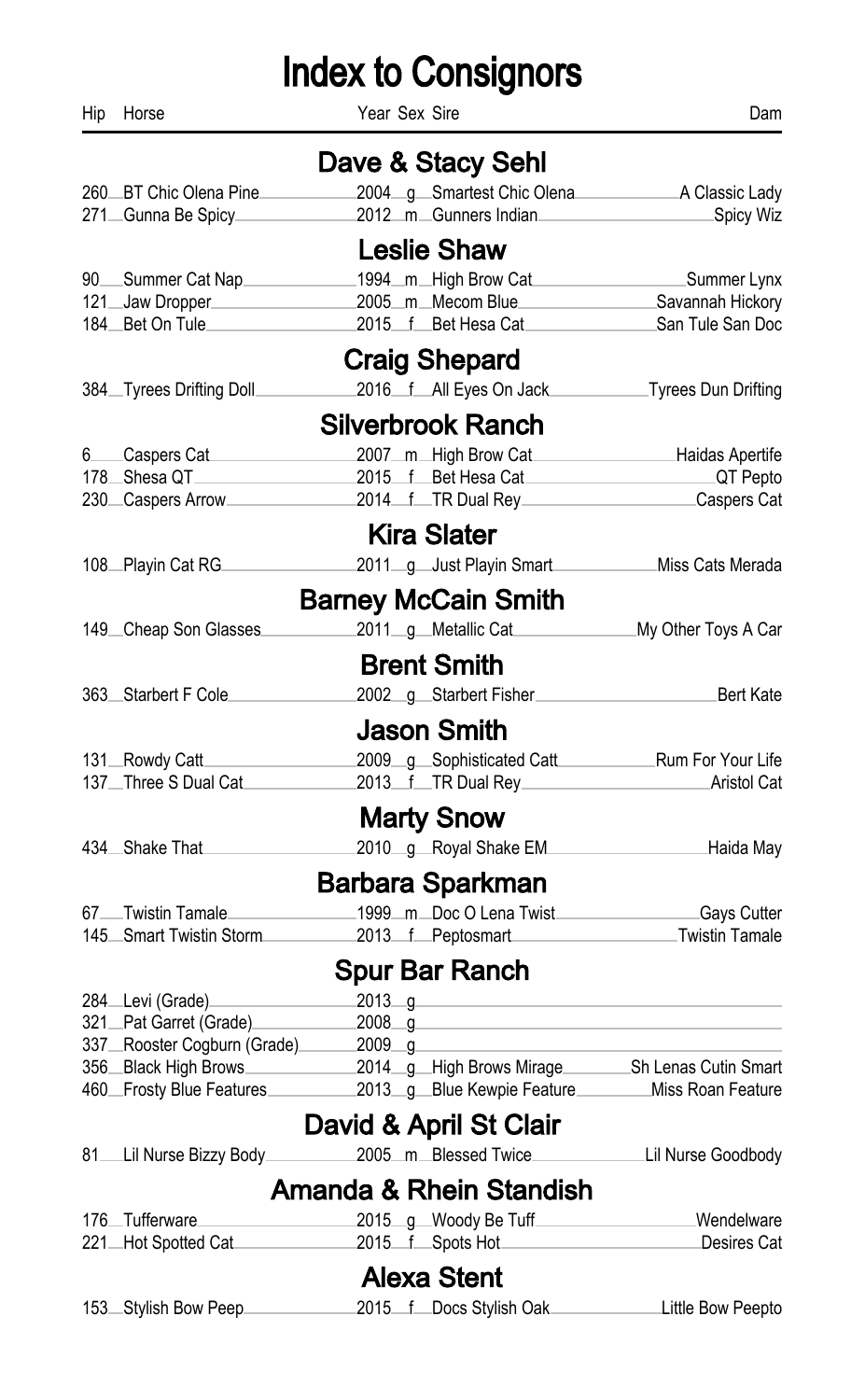Hip Horse Dam Year Sex Sire **Dam** 

#### Alexa Stent, continued

| 168 Prestigious Pepto  |  | 2014 f Sweet Lil Pepto.  | <b>Olenasduallyfeather</b> |
|------------------------|--|--------------------------|----------------------------|
| 177 Stylish Simplicity |  | 2015 g Docs Stylish Oak. | _Olenasduallyfeather       |
| 228 Knowingly Smart    |  | 2014 f Dual Smart Rey    | ∟ittle Bow Knows           |

### Peter & Nora Stent

| 155 Bet Hesa Stylish Roo |  | 2015_g_Bet Hesa Cat_    | ⊥Stγlaroo           |
|--------------------------|--|-------------------------|---------------------|
| 212 Stylishly Sweet      |  | 2014 f Sweet Lil Pepto  | ∟Stylish Little Bow |
| 217. Hook That           |  | 2015 g Smooth As A Cat  | ∟Stylish Little Bow |
| 222 Hookin The Most      |  | 2015 $g$ Dual Smart Rey | .Stylish Little Bow |

#### Rob Stevenson

|        | 43 Little Olenaof Texas    |                  | 2003mYellow Roan Of Texas  | Litlle Olena         |
|--------|----------------------------|------------------|----------------------------|----------------------|
|        | 266 Semperfi               |                  |                            | Commander Tucker     |
|        | 324 Lil Stylish Pepto      |                  | 2003_m_Peptos Stylish Oak_ | Willolil             |
|        | 325 Papers In Association  |                  | 2017 c Rockin W            | Lil Stylish Pepto    |
|        | 373_Thundering Frenchman.  |                  | 2015_q_Prophetic Thunder_  | Frenchmans Clover    |
|        | 457 Freckles View          |                  | 2013 g Play Per View       | Freckle Wont Pass    |
|        | 559 Please Excuse Mebabe   |                  | 2010 m Chic Please         | Katie Belle Babe     |
|        | 563 Lolita James           |                  | 2015 f lvory James         | Marys Mi Fame        |
|        | 568 Shockn Cherokee        |                  | 2016 f Shockn Yaw          | TJ Golden Cherokee   |
|        | 571 Oknaha                 |                  | 2006 m Quick Coverage.     | Ms Luckie Class      |
|        | 574 Shockn Little Girl     |                  | 2016 f Shockn Yaw          | Charllena            |
|        | 580 Katie Shockn Dude      | $2013 \quad f$   | <sub>-</sub> Shockn Yaw    | Ms Katie Dude        |
|        | 584 His A Whatt Boy        |                  | 2016 g Oh Whatta Boy       | Miss Continental Leo |
| $593-$ | Mulberry Moon              |                  | 2007_m_Royal Streakin.     | Blue Moons           |
|        | 596 Shockn Moon            | $2014 \text{ f}$ | <sub>-</sub> Shockn Yaw    | Mulberry Moon        |
|        | 599 GR Cats River Queen.   |                  | 2007_m_WR This Cats Smart  | Powder River Queen   |
|        | 600 Papers In Association. |                  | 2017 f Oh Whatta Boy       | GR Cats River Queen  |
|        | 603 Shockn Yaw Moon        |                  | 2015 g Shockn Yaw          | Mulberry Moon        |
|        | 607 Joanna James.          |                  | 2010_m_lvory James_        | Seperate Em Josie    |

#### Melvin Stites

| 602 CC Jodie            |  | 2014 f CC Iron Jodie | ∟Katie Come A Runnin |
|-------------------------|--|----------------------|----------------------|
| 608 Katie Come A Runnin |  | 2002 m Bully Bullion | ⊥Cool Katie TB       |
| 610 Request Streak      |  | 2010 g Hileah Streak | Hardscrabble Request |

### Kim Strong

| 371 Bar W Red Roaney Red | 2013 g Red Roaney Play          | MCR Ms Jennie               |
|--------------------------|---------------------------------|-----------------------------|
|                          | <b>Billy Stuart</b>             |                             |
| 417 Golden Pacific King  | 2000 g Kings Golden Man         | I Got To Go Now             |
|                          | <b>Sunrise Ranch LLC</b>        |                             |
| 402 FH Starbert Druid    | 2011_g_Thirty Seven Bert_______ | <b>Starbert Teques</b>      |
|                          | <b>Terry Ranch</b>              |                             |
| 186 Playin With Kats     | 2015 g This Cats Stressin       | The Princess Playgun        |
| 213 Bobs Dual Ray        | 2015 q SDP Quivern Dual Rey     | Bobs D Cup                  |
| 251 Electric Codedbarbie | 2014 g Electric Code            | Barbies Lil Skipper         |
| 267 Gunnin For A Mobster | 2015_g_HF Mobster_              | <sub>-</sub> Chicken Nicken |
| 397. Twisted Blue Betsy  | 2007_m_Jazzy Little Bob______   | ∟TR Blue Betsv              |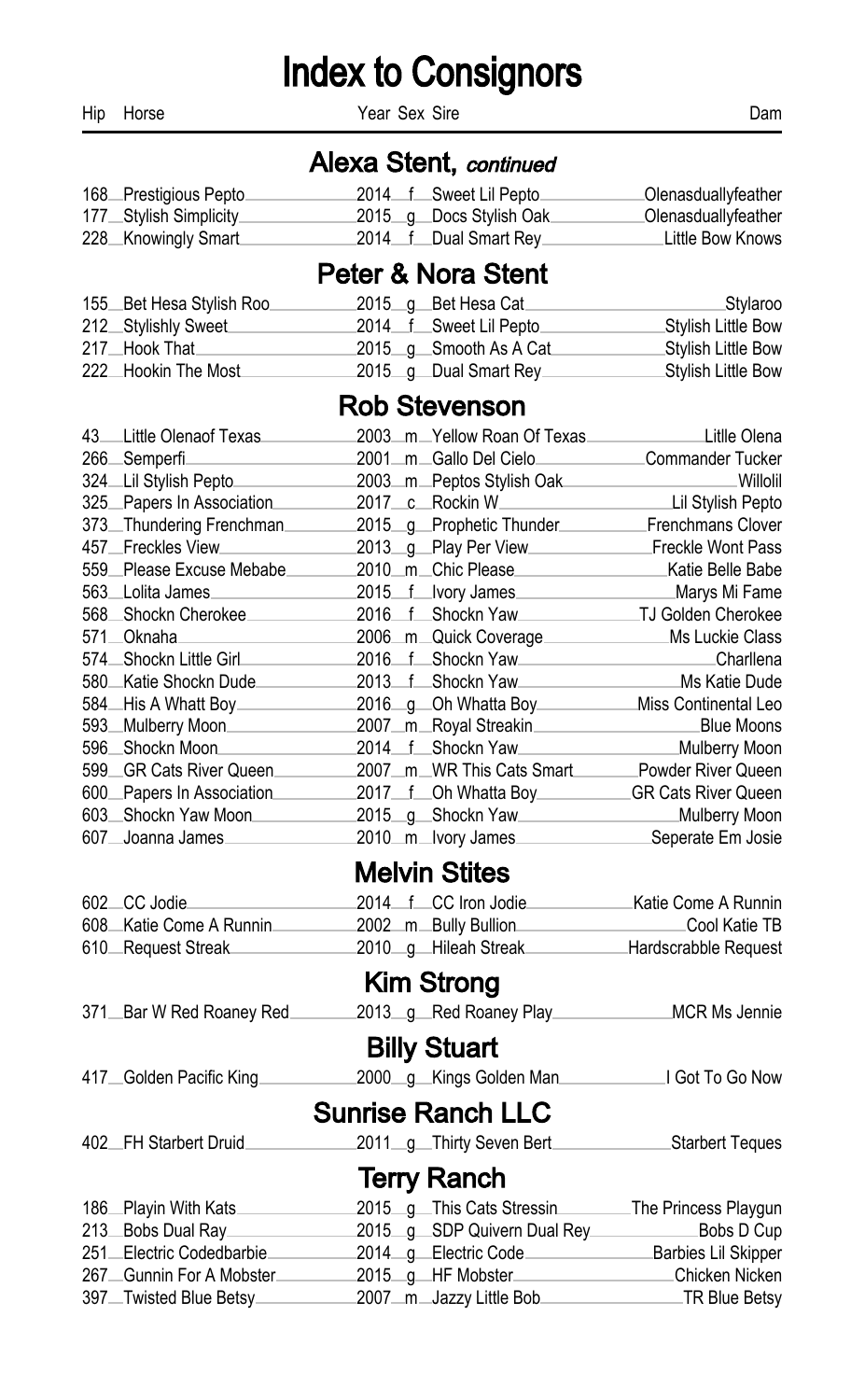Hip Horse Dam Year Sex Sire **Dam** 

|     |                                                                                                                           |          | <b>Ray Thieman</b>                     |                                                          |
|-----|---------------------------------------------------------------------------------------------------------------------------|----------|----------------------------------------|----------------------------------------------------------|
|     | 398 RJ Chocolate                                                                                                          |          | 2006_g_RJ Freckles.                    | Caramel Chocolate                                        |
|     |                                                                                                                           |          | Roberta Thompson                       |                                                          |
|     | 179 Smartmas                                                                                                              |          | 2015 f Dual Smart Rey                  | .Catmas                                                  |
|     | 223 Cats Blue Angel                                                                                                       |          |                                        | 2014 f Cat Man Blue Reds Christmas Angel                 |
|     |                                                                                                                           |          | <b>Blaine Todd</b>                     |                                                          |
|     | 570 Cash For Spirits                                                                                                      |          |                                        | 2003_m_Sockheir Player___________Pass Em Sugar Cash      |
|     | 588 Rosies Cashin In 2016 f Blue Cash Bayou Dark Red Rose                                                                 |          |                                        |                                                          |
|     | 589 Dark Red Rose                                                                                                         |          |                                        | 2007 m. Troy H Tip Traters Bunny Bar                     |
|     |                                                                                                                           |          | <b>Tristan Roping Horses</b>           |                                                          |
|     | 256 Heza Smoking Pistol                                                                                                   |          |                                        | 2014_g_Smoking Whiz___________Gem Studded Pistol         |
|     | 341 Docs Spook Bar 2013 g Spooks Wyo Bar Docs Seville Lady                                                                |          |                                        |                                                          |
|     | 408 Fancy Rio Pine (P) 2014 g Pocos Rio Pine (P) Classey Continental (P)                                                  |          |                                        |                                                          |
|     | 431 Poquita Acre 2005 m Bob Acre Md                                                                                       |          |                                        | <b>Poquita Freckles</b>                                  |
|     |                                                                                                                           |          | <b>Brad Tuggle</b>                     |                                                          |
|     | 316 Boonlights Peppy San                                                                                                  |          |                                        | 2016 c Boonlights Merada<br>Peppy Pistol Lady            |
|     |                                                                                                                           |          | <b>Randle Tune</b>                     |                                                          |
|     | 4 Jasmin Sweet Freckle                                                                                                    |          |                                        | 2007_m_Widows Freckles____________Bodees Sweetie Face    |
| 13  | __Prissncat___________                                                                                                    |          |                                        | 2000_m_High Brow Cat____________________Codys Priss      |
| 14  | Papers In Association                                                                                                     |          |                                        | 2017 c Once In A Blu Boon                                |
| 64  | Ima Prissy Blue Boon                                                                                                      |          |                                        | 2010 m Duals Blue Boon Colonels Peppy Gal                |
| 65  | Papers In Association 2017 c Once In A Blu Boon Ima Prissy Blue Boon                                                      |          |                                        |                                                          |
| 77_ | Dressed N Ready                                                                                                           |          |                                        |                                                          |
|     | 78 Papers In Association 2017 f Once In A Blu Boon Dressed N Ready                                                        |          |                                        |                                                          |
|     |                                                                                                                           |          |                                        |                                                          |
|     | 97 XL Diana Dual                                                                                                          |          |                                        | 2001_m_Dual Pep_____________________________Jay Bar Doll |
| 98  | Dualin Once                                                                                                               |          |                                        | 2017 c Once In A Blu Boon XL Diana Dual                  |
|     |                                                                                                                           |          | <b>Alvin Turner</b>                    |                                                          |
|     | 107 Pepto Smart Cat 2007 m WR This Cats Smart Miss Pepto Powell<br>130 The Great Catzby 2013 g Bet Hesa Cat Dreams Of Oak |          |                                        |                                                          |
|     |                                                                                                                           |          |                                        |                                                          |
|     |                                                                                                                           |          | <b>Clinton &amp; Sandra Van Winkle</b> |                                                          |
|     | 365 VW Stylish Command 2016 c Mr Commandicate Stylish Kinda Charm                                                         |          |                                        |                                                          |
|     | 446 VW Peppy Command                                                                                                      |          |                                        | 2016 c Mr Commandicate Sdcc Pepin Pine                   |
|     |                                                                                                                           |          | <b>Chad VanDenBurg</b>                 |                                                          |
|     | 448 Frisco (Grade)                                                                                                        | $2013$ q |                                        |                                                          |
|     |                                                                                                                           |          | <b>Paul Victorian</b>                  |                                                          |
|     | 383 LBL Zydeco Prettyboy 2012 g Sophisticated Catt Haidas Sporty Miss                                                     |          |                                        |                                                          |
|     | 412 Swangin For Cash                                                                                                      |          | 1998_m_Miss N Cash                     | Swangin Tucker                                           |
|     |                                                                                                                           |          | <b>Waco Bend Ranch</b>                 |                                                          |
|     | 45 Cats Lil Shooter                                                                                                       |          | 2016 c Kit Kat Sugar                   | Tapt Twice                                               |
|     | 191_Royally Tarde                                                                                                         |          | 2015 f CD Royal                        | Cats Twisted Whisker                                     |
|     | 218 Hollywood Hotspot                                                                                                     |          | 2015_g_Spots Hot_                      | Shesa Hollywoodcat                                       |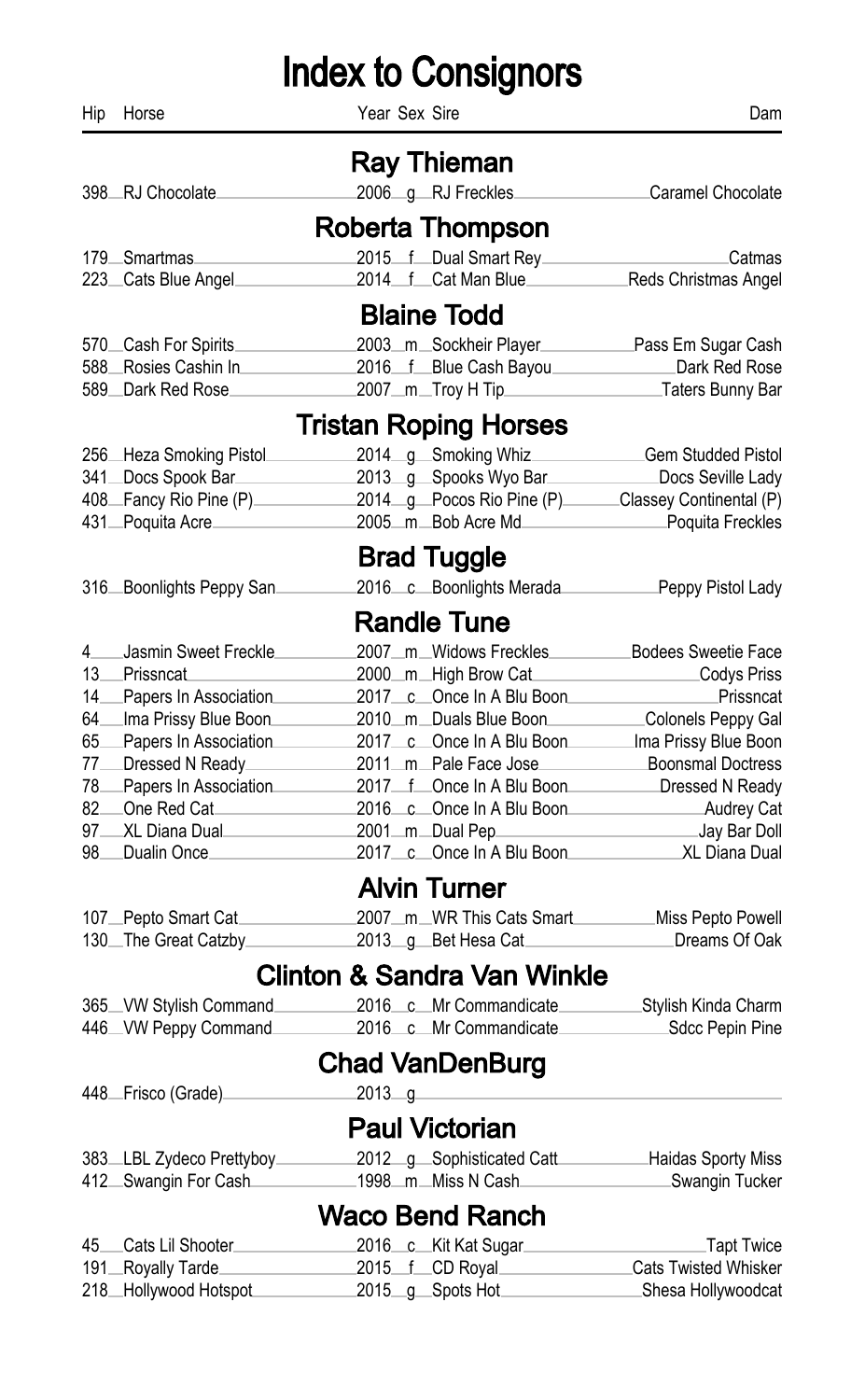| Hip | Horse                                    | Year Sex Sire                                                                                                                                                                                        | Dam                           |
|-----|------------------------------------------|------------------------------------------------------------------------------------------------------------------------------------------------------------------------------------------------------|-------------------------------|
|     |                                          | S.A. & Annie Walls                                                                                                                                                                                   |                               |
|     | 295 Poco Joy Boy 2000                    |                                                                                                                                                                                                      |                               |
|     |                                          | 305 Poco 044 2007 g Poco Ponta Miss Poco 130                                                                                                                                                         |                               |
|     |                                          | 328 Mr Bonita Poco 2007 g Poco Ponta CW Lil Bonita                                                                                                                                                   |                               |
|     |                                          | Alicia Ware                                                                                                                                                                                          |                               |
|     | 307_Chexy Gone Country____               | 2015 f Chexamillion RWS Miss Traffic Oak                                                                                                                                                             |                               |
|     |                                          | Robert & Kay Weeks                                                                                                                                                                                   |                               |
|     | 595 Times Two The Cash                   | 2008_m_Dots Of Cash_____                                                                                                                                                                             | <b>Example 20 Bearly Dash</b> |
|     |                                          | <b>Marcus Whiteley</b>                                                                                                                                                                               |                               |
|     | 353 Peptos Lena Dry                      | 2013 f Mr Dry Jez                                                                                                                                                                                    | Peptos Little Lena            |
|     |                                          | 430 A Little Fast Cash (P) 2015 f Lottashineycash (Q) Glidden Express (P)                                                                                                                            |                               |
|     |                                          | J.D. Williams                                                                                                                                                                                        |                               |
|     | 269 Lil Ollie Joe                        | 2016 c Lil Joe Cash                                                                                                                                                                                  | Ollie Tag                     |
|     |                                          |                                                                                                                                                                                                      |                               |
|     |                                          |                                                                                                                                                                                                      |                               |
|     |                                          | 1994 Lovies Dandy Doll<br>2012 m Mr Freckles Red Rose Poco Pepper Sonoita<br>360 Young Gun Ecstasy 2016 c Coes Young Gun Equine Ecstasy<br>376 Cha Cha Merada 2016 c Boonlights Merada Pocos Cha Cha |                               |
|     |                                          | George & Carolyn Windham                                                                                                                                                                             |                               |
|     | 102 Boon Girl <b>Constant Constructs</b> | 2012 m Dualin Boon Genuine Sonitalena                                                                                                                                                                |                               |
|     | 146 Smooth As Gen                        | 2011_m_Smooth As A Cat______                                                                                                                                                                         | ∟Genuine Sonitalena           |
|     |                                          | <b>Wolf Hills Farm LLC</b>                                                                                                                                                                           |                               |
|     |                                          | 236 Little Lena J Rey 2016 f Little Pepto Rey Bodes Jewelena                                                                                                                                         |                               |
|     |                                          | 240 Bodes Jewelena 2009 m Royal Laredo Roan Miss Royal Cadillac                                                                                                                                      |                               |
|     |                                          | 258 Chic Named Sioux 2014 f A Shiner Named Sioux Chic Is Smokin                                                                                                                                      |                               |
|     |                                          | <b>Terrie Wollard</b>                                                                                                                                                                                |                               |
|     | 350 Romancing William                    | 2005 g Romancing Time <b>Gamblers</b> Jeri                                                                                                                                                           |                               |
|     |                                          | <b>Kobie Wood</b>                                                                                                                                                                                    |                               |
|     |                                          | 27 Pretty Kat 2016 f Kit Kat Sugar Bets Pretty Sue                                                                                                                                                   |                               |
|     |                                          | Paula Wood                                                                                                                                                                                           |                               |
|     | 79 Text Me Suen                          | 2016 f Boon Too Suen<br>Bet One Dona                                                                                                                                                                 |                               |
|     |                                          | Joe Wright                                                                                                                                                                                           |                               |
|     | 453 PR Sixes Buck Fever                  |                                                                                                                                                                                                      |                               |
|     |                                          | <b>Sherry Yarbrough</b>                                                                                                                                                                              |                               |
|     | 234 Starbucks Dream Girl                 | 2004_m_Smart Starbuck__________Dun Lost My Freckles                                                                                                                                                  |                               |
|     |                                          | 241 Shipwrecked Chic 2010 m Hickory Chic Olena Shipwreck Sailor                                                                                                                                      |                               |
|     |                                          | 590 Classy Violation 2002 m Lika Movin Violation Classy Runaway                                                                                                                                      |                               |
|     |                                          | <b>Ty Yost</b>                                                                                                                                                                                       |                               |
|     | 247 Shooters Heavenlygal                 | 2016 f Dont Stop Shootin                                                                                                                                                                             | Weavers Heavenly Gal          |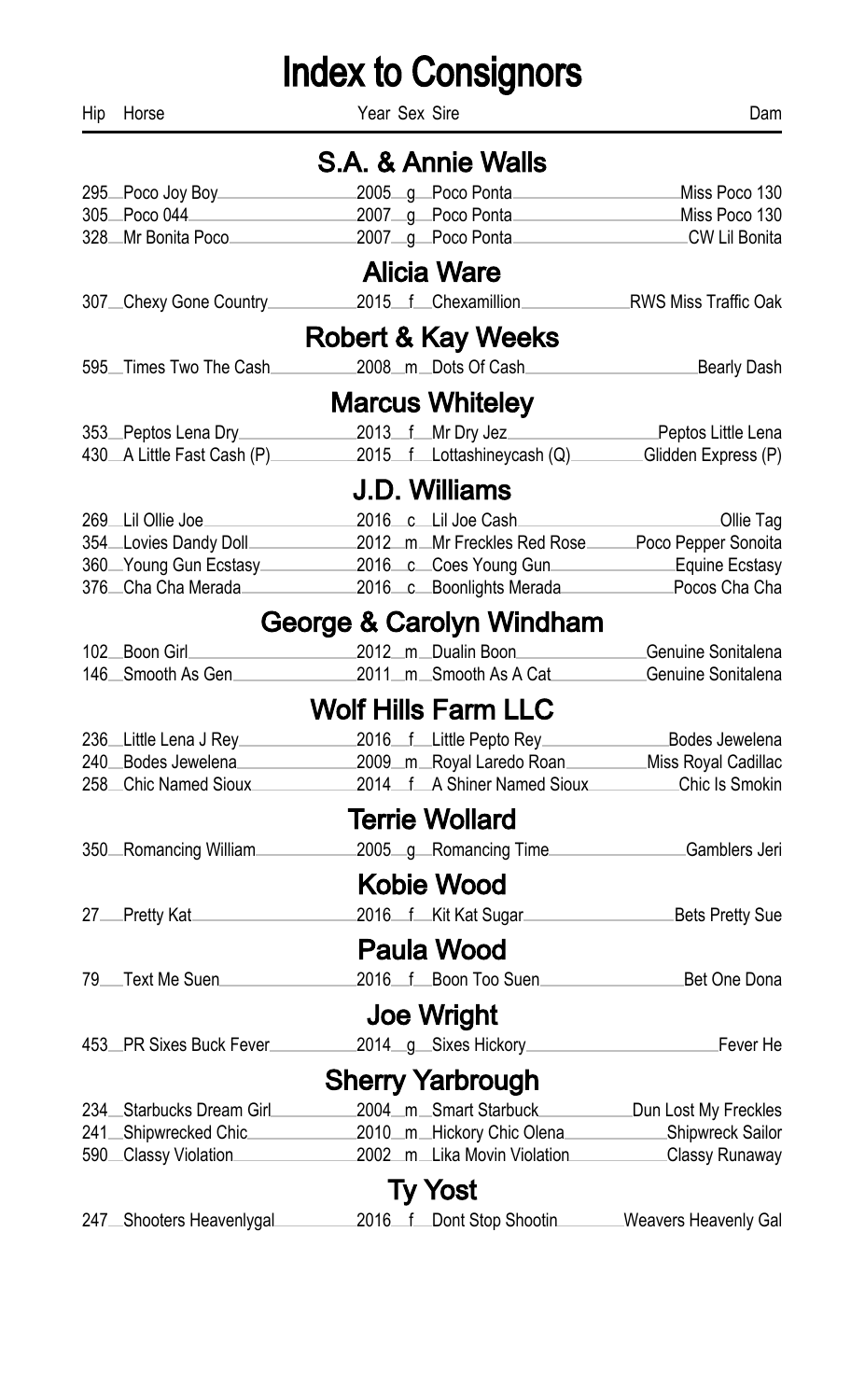| A Cozzy Chick               | 583  |
|-----------------------------|------|
| A Great Tradition           | 404  |
| A Little Fast Cash (P)__    | 430  |
| A Mate Metallic.            | -83  |
|                             | 565  |
| A Sharp Fame                |      |
| A Swinging Cat A Rey_       | 193  |
| A Tall Kual One______       | 147  |
| ACR Rope N Star             | 391  |
| Acres Red Rose              | 185  |
| Adobe Walls Fight           | 312  |
| Amilliondollar Kitty_______ | 202  |
| Amirightoramarillo          | 336  |
| AR Kittys Dual Rey____      | .91  |
| Arbeka Dynamite.            | 395  |
| ARC One More Time           | .100 |
| Athenathang                 | 112  |
| Auspicious Darlin.          | 127  |
| Bar W Red Roaney Red.       | 371  |
| BBR Lil Bit Of Cat          | 375  |
| BBR Poco Zanna              | 416  |
| BC Blue Easter 011          | 440  |
|                             |      |
| BC Odell Coal               | 347  |
| Bet Hesa Pistol Cat.        | 148  |
| Bet Hesa Smart One          | 159  |
| Bet Hesa Stylish Roo.       | 155  |
| Bet Heza ZT__               | -20  |
| Bet On Javelota.            | 152  |
| Bet On Tule.                | 184  |
| BH Anna Belle_              | 264  |
| Big Bay Betty.              | 442  |
| <b>Billies Cat Girl</b>     | -36  |
| <b>Billy Dixon SHOT_</b>    | 291  |
| <b>Birdies Little TR</b>    | 136  |
| <b>Black High Brows</b> .   | 356  |
| Blackburn Cheri.            | 331  |
| Blackies Illusion (P)       | 299  |
| Blu Jasmine.                | 30   |
| Blue Coyotee.               | 297  |
|                             |      |
| Bobs Dual Ray_              | 213  |
| Bodes Jewelena_             | 240  |
| Bony Cowboy_                | 415  |
| Boon Girl.                  | .102 |
| Boon San Reigns.            | 195  |
| Boone Dox.                  | 263  |
| Boonlights Peppy San.       | 316  |
| <b>Boons Rose</b>           | 59   |
| Boonsmal Oak                | 68   |
| BT Chic Olena Pine.         | 260  |
| Butterflysfromheaven        | 42   |
| Cajun Checks.               | 216  |
| Candul Smooth.              | 140  |
| Captains My Dad             | 189  |
| Carnevale Cat.              | 150  |
| Casadyspaintedpatriot (P)   | 566  |
| Cash For Spirits.           | 570  |
|                             |      |

| Cashin Reys                 | 246 |
|-----------------------------|-----|
| Caspers Arrow.              | 230 |
| Caspers Cat                 | 6   |
| Cassius E Clay              | 220 |
| Cat At The Bar              | 106 |
| Cat Zan Dude                | 388 |
| Cats Blue Angel             | 223 |
| Cats Got Class_             | 180 |
| Cats Lil Shooter.           | -45 |
| Cats Miss N Cash            | 344 |
| Cats Moon Pie               | 118 |
| <b>Cats Smart Look</b>      | 74  |
| Cats Spoonfulstar (P)_      | 358 |
|                             | 160 |
| Cats Third Cutting          | 47  |
| Cattish Sue                 |     |
| Catty Cassie.               | 61  |
| CB Amarilla Chicadee_       | 426 |
| <b>CC Connie</b>            | 124 |
| CC Jodie                    | 602 |
| CD Dual Light.              | 207 |
| CD Eighth Wonder            | 209 |
| CD Sugarbritches.           | 170 |
| Cellars San.                | 597 |
| Cha Cha Merada              | 376 |
| Cheap Son Glasses           | 149 |
| Checks Are A Boon           | 35  |
| Checks N Lies.              | 198 |
| Chexy Gone Country          | 307 |
| Chic Named Sioux            | 258 |
| Chief Peta Nocona.          | 290 |
| Chinita Breeze Ote          | 433 |
| Cisco Lahood                | 329 |
| Class Bar Hillbilly         | 601 |
| Classy Violation.           | 590 |
| Close To Texas              | 315 |
| Cloverleaf Corona           | 606 |
| Cloverleaf Perkalena        | 577 |
| Cloverleaf Rose (P).        | 594 |
| Colonels Smarty             | 280 |
| Connect Dots                | 199 |
| Cowboys Playn 720.          | 413 |
| CR Cats Lena Lucinda.       | 103 |
| CR Metal Fancy Pants        | 192 |
| Crystal Blue Boon (P).      | 119 |
| CT Laid Back Luke.          | 2   |
| Cuttersugarbarremedy        | 283 |
| Dark Red Rose               | 589 |
| De Peppy Flyer (P) ________ | 63  |
| Deltas Playgirl (P)____     | 3   |
| Desires Hollywood           | 142 |
| Diamonds And Calico (P)     |     |
|                             | 333 |
| DMAC Dandy Devine           | 50  |
| Docs Dusty Fuel             | 562 |
| Docs Spook Bar              | 341 |
| Dr Tough JR                 | 306 |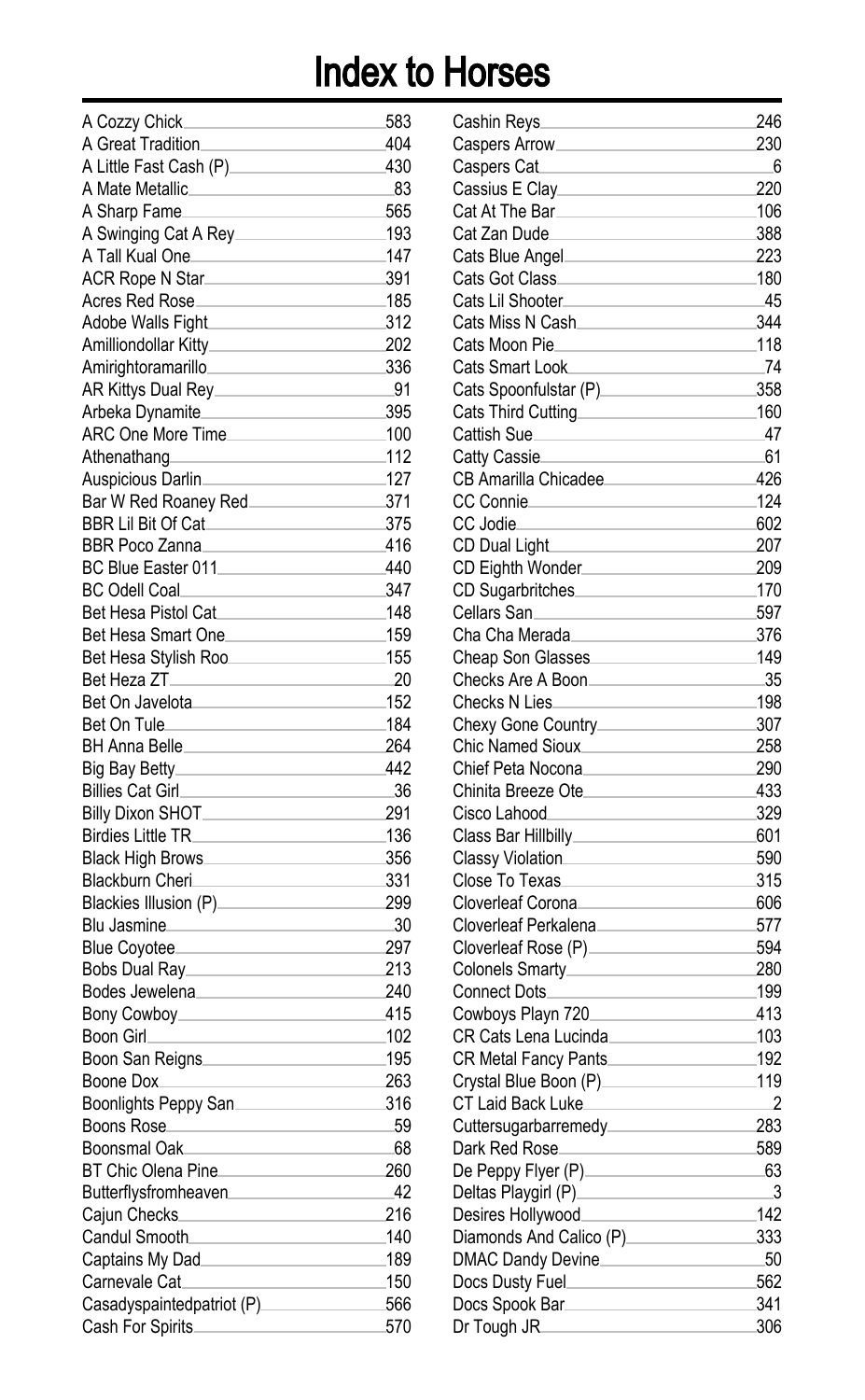| Dressed N Ready                       | .77  |
|---------------------------------------|------|
| Driftin Dulce.                        | 435  |
| Driftin Wood Buck                     | 405  |
| Driftwood Black Bart                  | 345  |
|                                       | 323  |
| Dual Watch_                           | 281  |
| Dualin Once.                          | 98   |
| Dualin Out West                       | 340  |
| Dueces Jet Frost                      | 370  |
| Duster Dudley Deuce_                  | 605  |
| Dusty Lady Ace_                       | 427  |
| EBR Baydon Hawk.                      | 31   |
| Eddie (Grade)_                        | 439  |
| Electric Codedbarbie                  | 251  |
| EM Two Pounds                         | 378  |
| Esters Spoonful.                      | 38   |
| Fancy Rio Pine (P)                    | 408  |
| FH Starbert Druid                     | 402  |
| First Smooth Date_                    | .141 |
| Fleek N Famous Bunny                  | 598  |
| For The Reycord                       | 206  |
| Fox (Grade)_                          | 444  |
| Freckled Kitty Cat                    | .92  |
| Freckles Smart Man                    | .1   |
| Freckles View_                        | 457  |
| Frisco (Grade).                       | 448  |
| Frosty Blue Features                  | 460  |
| Frostytheyellowmanmc                  | 407  |
| Gay Bar Peg.                          | 317  |
| Golden Pacific King                   | 417  |
|                                       | .133 |
| GR Cats River Queen                   | 599  |
|                                       | 278  |
| Graves Buddy Pepper                   | 456  |
| Graves Rockin Pepper                  | 582  |
| Grey Trouble                          | 381  |
| Gringos Shooter.                      |      |
| Gunna Be Spicy                        | 271  |
| Gunnin For A Mobster_                 | 267  |
| Gus Boston Dun It.                    | 443  |
| Haidas Cash Harley.                   | 411  |
| Haidas Red Lassie                     | 374  |
| Hairpinsgraybloomers.                 | 450  |
| Hal Of A Playmate                     | .167 |
| Haleigh.                              | 139  |
| Hang On Tight (Ap).                   | 575  |
| Hanks Freckle Peppy.                  | 445  |
| Harold Ray<br>the control of the con- | 393  |
| Hay Momma Rock Me                     | 123  |
| Heez All That.                        | .128 |
| Henriettas Sugar.                     | 342  |
| Heza Smoking Pistol                   | 256  |
| High Reys Cat                         | .135 |
|                                       | 454  |
|                                       | 584  |
| Holl For Cash                         | 609  |

| Hollys Stylish Kitty.                        | 158 |
|----------------------------------------------|-----|
| Hollywood Hotspot                            | 218 |
| Hollywoods Pizazz                            | 265 |
| Honky Tonkin Hottie.                         | 96  |
| Hook That.                                   | 217 |
| <b>Hookin The Most</b>                       | 222 |
| Hope Of Metallic.                            | 9   |
| Hopes Blu Boon.                              | .10 |
| Hopes Metallic                               | 197 |
| Hot Little High Brow.                        | 382 |
| Hot Spotted Cat                              | 221 |
| <b>Hott Pursuit</b>                          | 194 |
| Hottish Mate_                                | .18 |
| Hottwish.                                    | 225 |
| Howys Hickory                                | 379 |
| Hudson Haywire.                              | 385 |
| Hughes Daddys Girl.                          | 169 |
| Hydrive A Zamboni.                           | 164 |
| Hydrive Star.                                | .19 |
| Hydriving Jewel.                             | 88  |
| Im Smooth Checks                             | 204 |
| lma Dualin Oak                               | 359 |
| Ima Girl Gone Wild.                          | .15 |
| Ima Miss Little Lena.                        | 11  |
| Ima Prissy Blue Boon                         | 64  |
| Inwhizaablehickory_                          | 322 |
| Its Cool To Be Lucky_                        | 459 |
| Jacspin Dun Boy Oz.                          | 270 |
| Jasmin Sweet Freckle.                        | 4   |
|                                              | 121 |
| Jaw Dropper                                  | 268 |
| Jazzy Ace                                    | 441 |
| Jbsextraally.                                | 567 |
| Jess A Bully                                 |     |
| JF Skip N Scotty                             | 276 |
| Joanna James                                 | 607 |
| Jungle Prince_                               | 579 |
| Katie Come A Runnin                          | 608 |
| Katie Shockn Dude.                           | 580 |
| Kind Of Fun.                                 | 105 |
| KKS Time_                                    | 156 |
| Knowingly Smart.                             | 228 |
| <b>KRVP Freddie Bar Mac.</b>                 | 309 |
| Laker Doc Ichi                               | -89 |
| Lakota Tiger Badger.                         | 277 |
| Laredos Smart Rose.                          | 343 |
| LB Lucky Chip                                | 349 |
| LBL Zydeco Prettyboy________________         | 383 |
| Lectric Little Cat_                          | 104 |
| Lenas Black Spoon 15                         | 326 |
| Lenas Lil Cat                                | 138 |
| Lenas Red Dulces Pep<br>Lenas Red Dulces Pep | 327 |
| Lenas Smart Dipity______________             | 451 |
| Lenas Yellow Roan                            | 449 |
| Levi (Grade)_______                          | 284 |
| Lil Boon River                               | 115 |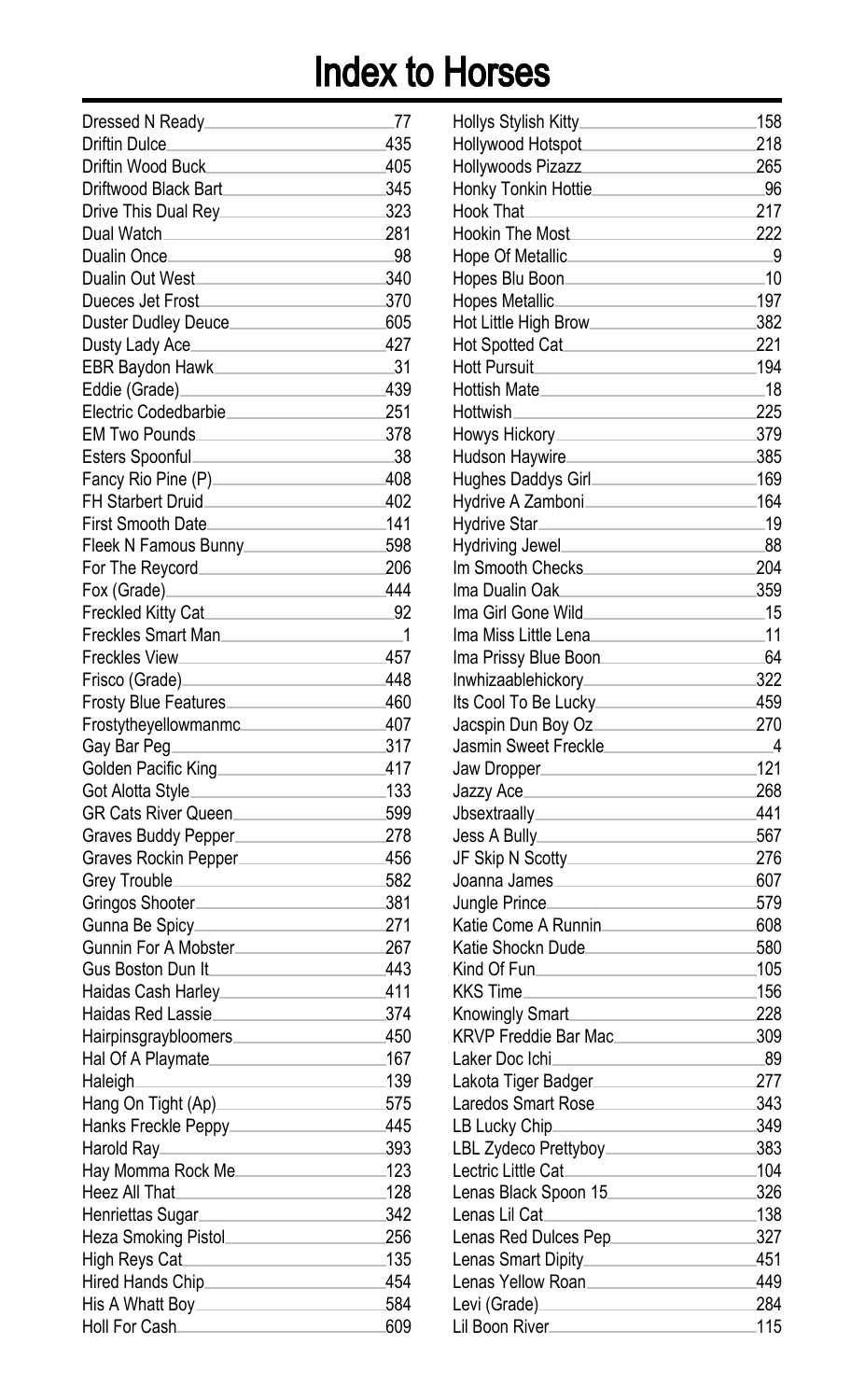| Lil Jo Juice.                                     | 262  |
|---------------------------------------------------|------|
| Lil Nurse Bizzy Body.                             | .81  |
| Lil Ollie Joe.                                    | 269  |
| Lil Stylish Pepto_                                | 324  |
| Lillys Dashin Corona.                             | 578  |
| Little Cat Hickory_                               | 292  |
| Little Lena J Rev_                                | 236  |
| Little Olenaof Texas.                             | -43  |
|                                                   | 261  |
| Little Rebels Dunit                               |      |
| Little Smarty Oak.                                | 144  |
| Lizabeths Lil Storm.                              | 573  |
| Lolita James                                      | 563  |
| Lottie Pearl.                                     | 165  |
| Lovies Dandy Doll_                                | 354  |
| LS Cartel (P)                                     | 558  |
| Lucky Bottom Dina.                                | 380  |
| Lucky Bottom Fling                                | 330  |
| Lynnsfancygirl___                                 | 452  |
| Mary Jane Moon.                                   | 560  |
| Maxs Fabulous Buzz                                | 232  |
| May Bee Miss Lizee_                               | 418  |
| MC Betty Notmetallic.                             | .183 |
| MC Scat A Pep.                                    | .162 |
| MC Scat Check                                     | 219  |
| MCC Wrigly Lost Gold                              | 288  |
| <b>MDP Itza Hancock</b>                           | 339  |
| Me Mericana                                       | 289  |
| Me N Cinderyella                                  | 243  |
| Medicine Tail Coulee                              | 392  |
| Metallic Blaze.                                   | 94   |
| <b>Metallic Pake</b>                              | 24   |
| <b>Metallic Revz</b>                              | 200  |
| MH Smart N Sexy.                                  | 54   |
| Midnight Blu_                                     | 227  |
| Miklins Coal Black                                | 346  |
| Mindtrap Verde_                                   | 319  |
| Miss Bit Of Heaven                                | 34   |
| Miss Elan Pep.                                    | 436  |
| Miss N Doclena                                    | 394  |
| Miss N Hiada_                                     | 409  |
| Miss N Marvin.                                    | 420  |
| Miss Olena Felina.                                | 238  |
| Miss T C                                          | 101  |
| Mississippi Slick                                 | .182 |
|                                                   | 205  |
| Mister Cat.<br>Mister Tee Whiz                    | 424  |
|                                                   |      |
| ML Girl Power                                     | 99   |
| Monroe In Mink <b>Night and Senator</b> Monroe In | 126  |
| MPH Tango Rey__________________                   | 129  |
| Mr Bonita Poco                                    | 328  |
| Mr Red Splash_                                    | 294  |
| Ms Dual Doc_                                      | 447  |
| Ms Dualin Delta (P)_________________              | 23   |
| Mulberry Moon.                                    | 593  |
| MV Real Deal Shooter                              | 357  |

| My Sexy Valentine                        | 361 |
|------------------------------------------|-----|
| Myah Lil Ruf Gun                         | 40  |
| Need A Tuff Heart                        | 56  |
| No Chex Cash Only.                       | 252 |
| Nu Pepto CT (P).                         | 314 |
| Oh Heavens Im Lazy (P).                  | 390 |
| Oknaha.                                  | 571 |
| Omy Jettin Bear.                         | 298 |
| Once Ina Memory.                         | 93  |
| One Bad Hooey                            | 377 |
| One Red Cat.                             | 82  |
| Our Smart Blu Boon.                      | 84  |
| Paddys Top Whiskey.                      | 386 |
| Pals Karat Bugs.                         | 587 |
| Pals Red Alibi.                          | 569 |
| Papers In Assoc/As Dizzy Blonde.         | 318 |
| Papers In Assoc/BC Odell Coal.           | 348 |
| Papers In Assoc/Blackburn Cheri.         | 332 |
| Papers In Assoc/Cash N Scooter.          | 231 |
| Papers In Assoc/CD Cute N Light          | 423 |
| Papers In Assoc/CD Stylishfilly_         | 62  |
| Papers In Assoc/Chica San Lena           | 273 |
| Papers In Assoc/DMAC Dandy Devine        | 51  |
| Papers In Assoc/Dressed N Ready.         | .78 |
| Papers In Assoc/GR Cats River Queen      | 600 |
| Papers In Assoc/Illbeprettypowderful.    | 25  |
| Papers In Assoc/Ima Prissy Blue Boon     | 65  |
| Papers In Assoc/Kitty Cattastic          | 414 |
| Papers In Assoc/Lil Stylish Pepto.       | 325 |
| Papers In Assoc/Miss Olena Felina        | 239 |
| Papers In Assoc/Ms Dualin Delta (P).     | 21  |
| Papers In Assoc/Play Shorty Play.        | 76  |
| Papers In Assoc/Prissncat                | 14  |
| Papers In Assoc/Shegetscash.             | 66  |
| Papers In Assoc/Sly Angel.               | 73  |
| Papers In Assoc/Smooth Peptocat 008      | 22  |
| Papers In Assoc/Stylin Taz.              | 372 |
| Papers In Assoc/Twice N Catty.           | 46  |
| Papers In Assoc/Watch Me Go Guys         | 557 |
| Papers In Assoc/Zanolena Day.            | 237 |
| Papers In Assoc (P)/Steady Starlight (Q) | 29  |
| Party Of Six.                            | 585 |
| Pastels Bo Badger.                       | .71 |
| Pat Flanagan.                            | 143 |
| Pat Garret (Grade).                      | 321 |
| Peeps Pretty Catty.                      | 26  |
| Peppys Stylin Lena                       | 285 |
| Pepto Lenas Playgun                      | 190 |
| Pepto Smart Cat                          | 107 |
| Peptolena Wood_                          | 32  |
| Peptos Its Bay Luke                      | 396 |
| Peptos Lady Bella                        | 254 |
| Peptos Lena Dry                          | 353 |
| Peptos Ptetty Tease (P)______________    | 335 |
| Peptos Spark Girl_                       | 425 |
|                                          |     |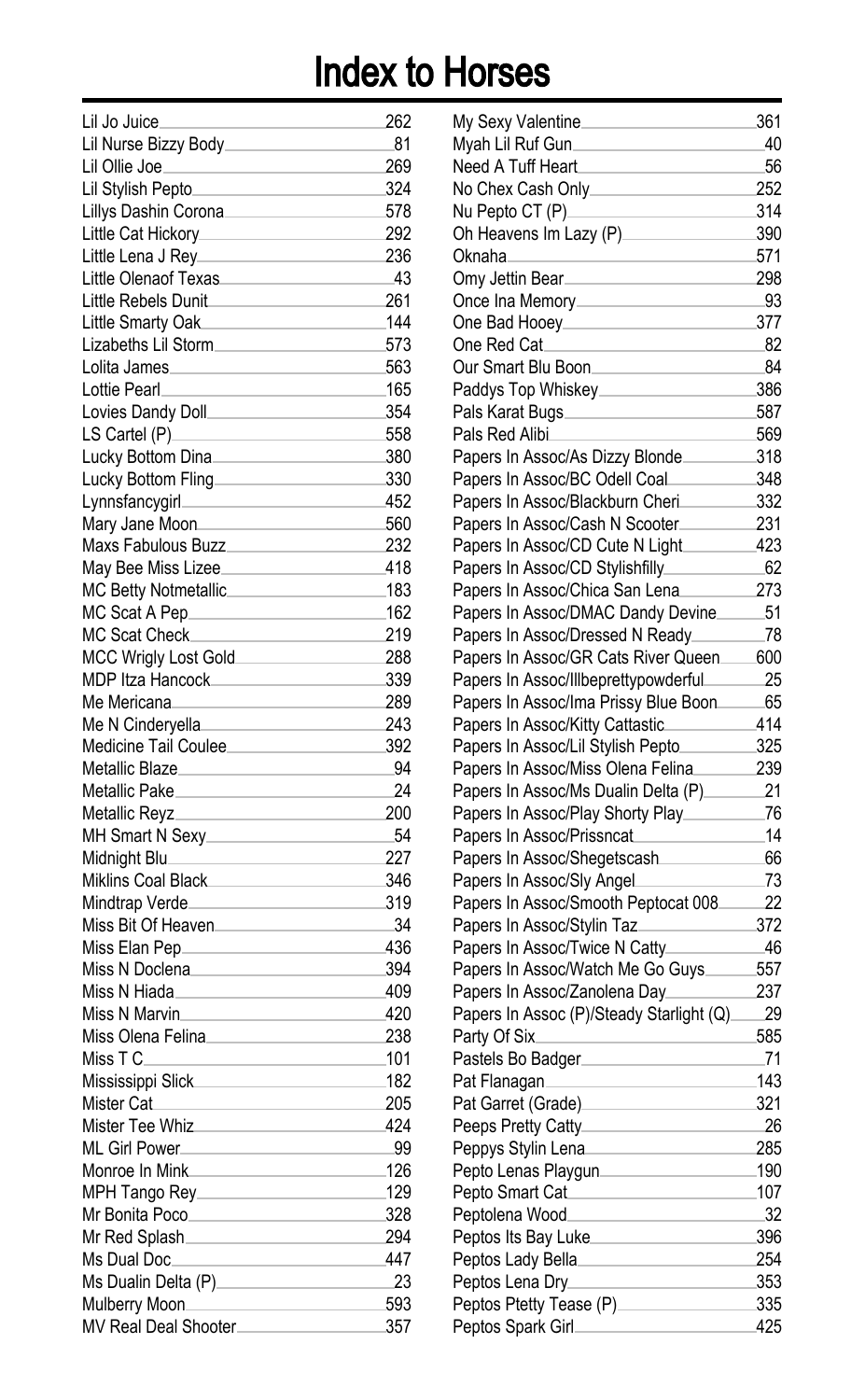| Peptos Strait Doll (P).                                                                                                                                                                                                      | 432  |
|------------------------------------------------------------------------------------------------------------------------------------------------------------------------------------------------------------------------------|------|
| Perks Dasha Gray                                                                                                                                                                                                             | 604  |
| Peves Mucha Drew                                                                                                                                                                                                             | 313  |
| PG Alvcia                                                                                                                                                                                                                    | -85  |
| PG Pebbles.                                                                                                                                                                                                                  | 166  |
| Play Shorty Play.                                                                                                                                                                                                            | 75   |
| Playboys Bargain Boy_                                                                                                                                                                                                        | 399  |
| Playin Cat RG.                                                                                                                                                                                                               | 108  |
| Playin With Kats.                                                                                                                                                                                                            | 186  |
| Playin With Lights________                                                                                                                                                                                                   | .111 |
| Playmaker.                                                                                                                                                                                                                   | 229  |
| Please Excuse Mebabe                                                                                                                                                                                                         | 559  |
| Poco 044                                                                                                                                                                                                                     | 305  |
| Poco Joy Boy_                                                                                                                                                                                                                | 295  |
| Poco Olenas Playgun_                                                                                                                                                                                                         | 368  |
| Poquita Acre⊥                                                                                                                                                                                                                | 431  |
| Poquito Lowry Wood                                                                                                                                                                                                           | 302  |
| PR Miss Lethal Gun.                                                                                                                                                                                                          | 437  |
| PR Sixes Buck Fever_                                                                                                                                                                                                         | 453  |
| Prestigious Pepto                                                                                                                                                                                                            | .168 |
| Pretty Bo CD_                                                                                                                                                                                                                | 116  |
| Pretty Kat.                                                                                                                                                                                                                  | 27   |
| PRF Bet Shesa Star_                                                                                                                                                                                                          | 33   |
| PRF Cats Indian                                                                                                                                                                                                              | 125  |
| PRF Icats Star.                                                                                                                                                                                                              | .17  |
| <b>PRF Ichis Excitement</b>                                                                                                                                                                                                  | 44   |
| PRF Peptos Smart Cat.                                                                                                                                                                                                        | 57   |
| Prissncat                                                                                                                                                                                                                    | .13  |
| Purdy Handsome Man_                                                                                                                                                                                                          | 279  |
|                                                                                                                                                                                                                              | 117  |
| Purely Blue<br>Ramius.                                                                                                                                                                                                       | 58   |
|                                                                                                                                                                                                                              | 334  |
| Rango (Grade)<br>Rascalena Chic.                                                                                                                                                                                             | 310  |
| RC Who Dat Cat                                                                                                                                                                                                               | .188 |
|                                                                                                                                                                                                                              | 556  |
| Red About Corona.<br>Rem Star                                                                                                                                                                                                | 367  |
|                                                                                                                                                                                                                              | 610  |
| Request Streak                                                                                                                                                                                                               |      |
| Rev Up Dudley                                                                                                                                                                                                                | 429  |
| Rey Jays Top Hand (P).                                                                                                                                                                                                       | 320  |
|                                                                                                                                                                                                                              | 242  |
| Reysed In The South (P).                                                                                                                                                                                                     | -69  |
| Rips Blue Revenge                                                                                                                                                                                                            | 282  |
| RJ Chocolate.                                                                                                                                                                                                                | 398  |
| Rljoejackhoney.                                                                                                                                                                                                              | 389  |
| Rockin Is Stylish.                                                                                                                                                                                                           | 122  |
| Rockin On A Gator.                                                                                                                                                                                                           | 572  |
| Rockin ZT.<br>$\label{eq:2.1} \mathcal{L}(\mathcal{L}^{\mathcal{L}}_{\mathcal{L}}(\mathcal{L}^{\mathcal{L}}_{\mathcal{L}})) = \mathcal{L}(\mathcal{L}^{\mathcal{L}}_{\mathcal{L}}(\mathcal{L}^{\mathcal{L}}_{\mathcal{L}}))$ | 174  |
| Romancing William                                                                                                                                                                                                            | 350  |
| Roos Royal Chic.                                                                                                                                                                                                             | 259  |
| Roos Two Socks                                                                                                                                                                                                               | 249  |
| Rooster Cogburn (Grade)                                                                                                                                                                                                      | 337  |
| Rosies Cashin In                                                                                                                                                                                                             | 588  |
| Rowdy Catt.                                                                                                                                                                                                                  | 131  |
| Royal April Boon.                                                                                                                                                                                                            | 274  |
| Royal Metallic 016                                                                                                                                                                                                           | .70  |

| 32             | Royal Puncher                                                                                                                                                                                                                                                                                                                            | 196    |
|----------------|------------------------------------------------------------------------------------------------------------------------------------------------------------------------------------------------------------------------------------------------------------------------------------------------------------------------------------------|--------|
| )4             | Royally Tarde                                                                                                                                                                                                                                                                                                                            | .191   |
| 13             | Royally Whipped                                                                                                                                                                                                                                                                                                                          | 458    |
| 35             |                                                                                                                                                                                                                                                                                                                                          |        |
| 56             | RR Classy Streak (P)                                                                                                                                                                                                                                                                                                                     | 455    |
| 75             | RR Highrey Cat                                                                                                                                                                                                                                                                                                                           | 211    |
| 99             | RR Smooth Dinky Doo                                                                                                                                                                                                                                                                                                                      | 214    |
| )8             | Sabares Sugar Doll__________________________591                                                                                                                                                                                                                                                                                          |        |
| 36             | Sabrinas Finale                                                                                                                                                                                                                                                                                                                          | $-120$ |
| 11             |                                                                                                                                                                                                                                                                                                                                          | $-12$  |
| 29             | Semperfi.                                                                                                                                                                                                                                                                                                                                | 266    |
| 59             | Seven Attraction                                                                                                                                                                                                                                                                                                                         | $-110$ |
| )5             | Seven N Eights                                                                                                                                                                                                                                                                                                                           | 210    |
| 95             | SF Cherries Jubilee                                                                                                                                                                                                                                                                                                                      | 201    |
| 58             | Shake That <b>Shake That</b>                                                                                                                                                                                                                                                                                                             | 434    |
| 31             | Shenandoah Red<br>France Books and Changes and Changes and Changes and Changes and Changes and Changes and Changes and Changes and Changes and Changes and Changes and Changes and Changes and Changes and Changes and Changes a                                                                                                         | 287    |
| $\overline{2}$ | Shes A Kual CD_________________________                                                                                                                                                                                                                                                                                                  | 226    |
| 37             | Shesa Little Lectric 49                                                                                                                                                                                                                                                                                                                  |        |
| 53             | $\overline{\phantom{a}178}$<br>Shesa QT_                                                                                                                                                                                                                                                                                                 |        |
| 58             | Shesa Tari Cat                                                                                                                                                                                                                                                                                                                           | .406   |
| 16             | Shiners Bright Spark                                                                                                                                                                                                                                                                                                                     | 233    |
| 27             | Shiners Dual                                                                                                                                                                                                                                                                                                                             | 257    |
| 33             |                                                                                                                                                                                                                                                                                                                                          | 241    |
| 25             | Shockn Cherokee                                                                                                                                                                                                                                                                                                                          | 568    |
| 17             |                                                                                                                                                                                                                                                                                                                                          | 574    |
| 14             | Shockn Moon                                                                                                                                                                                                                                                                                                                              | 596    |
| 57             | Shockn Yaw Moon 603                                                                                                                                                                                                                                                                                                                      |        |
| 13             | Shooters Heavenlygal 247                                                                                                                                                                                                                                                                                                                 |        |
| 79             | Short Stop (Grade) 352                                                                                                                                                                                                                                                                                                                   |        |
| 17             | Silvers Blue Boon                                                                                                                                                                                                                                                                                                                        | .419   |
| 58             |                                                                                                                                                                                                                                                                                                                                          | $-173$ |
| 34             | Sisco Sun Wood                                                                                                                                                                                                                                                                                                                           | 369    |
| 10             | Skeetshoot Kay                                                                                                                                                                                                                                                                                                                           | .163   |
| 38             | Sly Angel                                                                                                                                                                                                                                                                                                                                | $-72$  |
| 56             | Smarrt Lil Pepto                                                                                                                                                                                                                                                                                                                         | 203    |
| 57             | Smart Foxy Pepto                                                                                                                                                                                                                                                                                                                         | 311    |
| 10             | Smart Jen MC                                                                                                                                                                                                                                                                                                                             | 403    |
| 29             | Smart Twistin Storm                                                                                                                                                                                                                                                                                                                      | $-145$ |
| 20             | <u> 1980 - Johann Barbara, martin a</u>                                                                                                                                                                                                                                                                                                  | $-179$ |
| 12             |                                                                                                                                                                                                                                                                                                                                          |        |
| 59             | Smoke Um Pep<br>Smoke Um Pep<br>Smoke Um Pep<br>Smoke Um Pep<br>Smoke Um Pep<br>Smoke Um Pep<br>Smoke Um Pep<br>Smoke Um Pep<br>Smoke Um Pep<br>Smoke Um Per Smoke Um Per Smoke Um Per Smoke Um Per Smoke Um Per Smoke Um Per Smoke Um Per Smoke                                                                                         | 351    |
| 32             |                                                                                                                                                                                                                                                                                                                                          |        |
| 98             |                                                                                                                                                                                                                                                                                                                                          |        |
| 39             | Smoky Poco Dude                                                                                                                                                                                                                                                                                                                          |        |
| 22             | Smooth As Gen                                                                                                                                                                                                                                                                                                                            | .146   |
| 72             | Smooths Lil Long Legs (P)                                                                                                                                                                                                                                                                                                                | 286    |
| 74             |                                                                                                                                                                                                                                                                                                                                          | 293    |
| 50             | Sno Streakin Shelby <b>Show Show Streakin</b>                                                                                                                                                                                                                                                                                            | 428    |
| 59             |                                                                                                                                                                                                                                                                                                                                          | 400    |
| 19             | Spins Bar Socks                                                                                                                                                                                                                                                                                                                          | 80     |
| 37             | Splash Of Voodoo                                                                                                                                                                                                                                                                                                                         | 250    |
| 38             | Splashed My Smoothee                                                                                                                                                                                                                                                                                                                     | 114    |
| 31             | Spook Fulla Joy_<br>$\label{eq:2.1} \mathcal{L}(\mathcal{L}^{\mathcal{L}}_{\mathcal{L}}(\mathcal{L}^{\mathcal{L}}_{\mathcal{L}})) \leq \mathcal{L}(\mathcal{L}^{\mathcal{L}}_{\mathcal{L}}(\mathcal{L}^{\mathcal{L}}_{\mathcal{L}})) \leq \mathcal{L}(\mathcal{L}^{\mathcal{L}}_{\mathcal{L}}(\mathcal{L}^{\mathcal{L}}_{\mathcal{L}}))$ | 248    |
| 74             | Spoons Freckled Chic (P)_____________                                                                                                                                                                                                                                                                                                    | 362    |
| 70             | Spoonsstraittravalena (P) ____________                                                                                                                                                                                                                                                                                                   | 364    |
|                |                                                                                                                                                                                                                                                                                                                                          |        |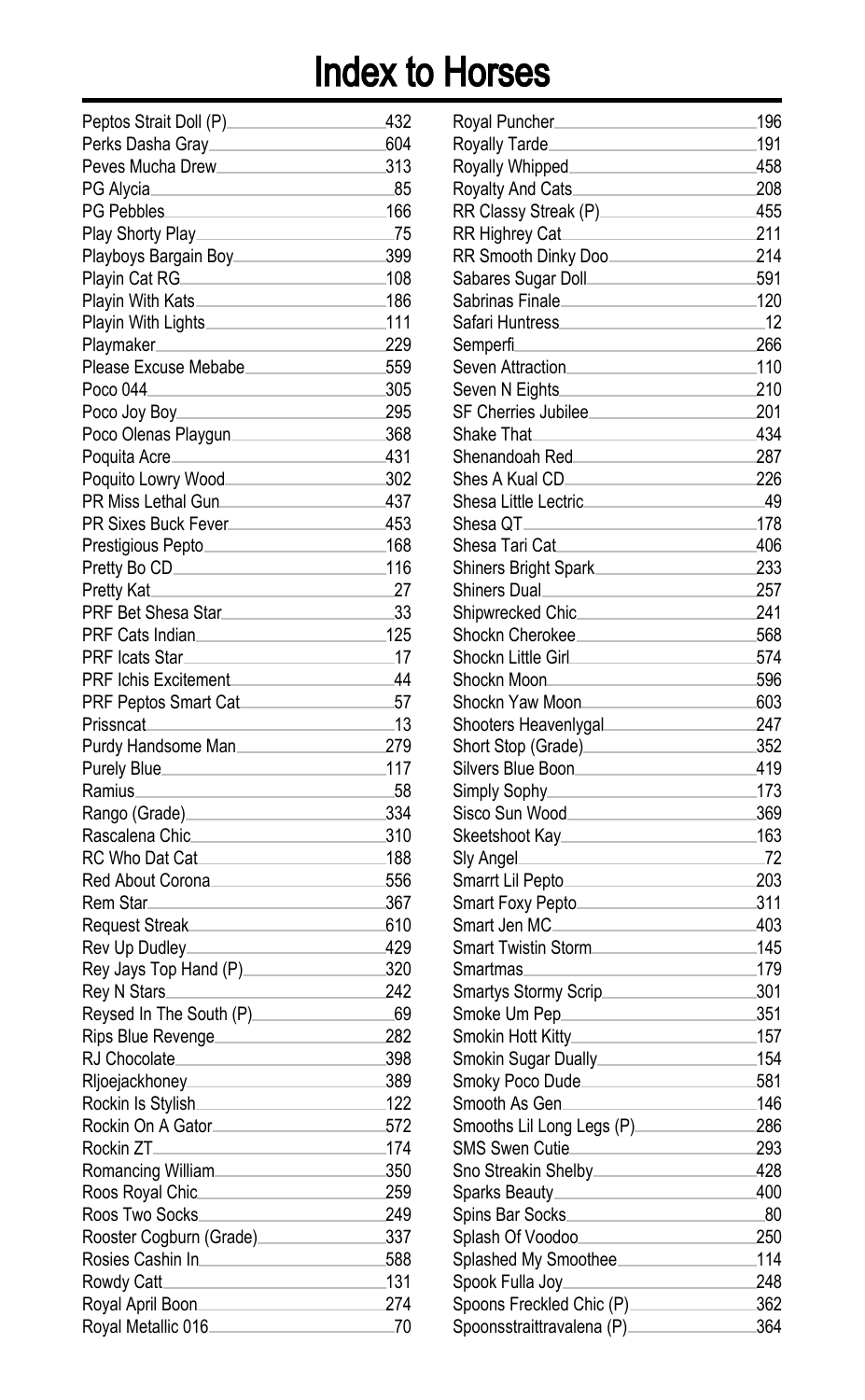| SS Peppa Styx (P).       | 338  |
|--------------------------|------|
| SSP Instant Choice.      | 5    |
| Star G Peptonita         | 41   |
| Starbert F Cole          | 363  |
| Starbert Roy Major.      | 355  |
| Starbucks Dream Girl     | 234  |
| Starlightcrackerjack.    | 304  |
| Starlights Innocence.    | 8    |
| Starlights Love.         | 86   |
| <b>Steady Starlight</b>  | 28   |
| Stolin Embrace.          | 611  |
| Styleana.                | 87   |
| Stylish Bow Peep_        | 153  |
| Stylish Peq.             | 366  |
| Stylish Simplicity       | 177  |
| <b>Stylishly Sweet</b>   | 212  |
| Sugar Grath.             | 275  |
| Summer Cat Nap_          | -90  |
| SVR Smart Laney Rey_     | 134  |
| SW Mr Peanut.            | 37   |
| Swangin For Cash.        | 412  |
| Sweet Daisy Dots         | 187  |
| Sweet Lectric Sting (P). | 16   |
| Sweet Little Stik        | 401  |
| Sweeter N Pepto          | 224  |
| Sweetnlow One Time       | 181  |
| Takemeforaride           | 245  |
| Text Me Suen.            | 79   |
| Tha Joker⊥               | 161  |
| The Great Catzby_        | .130 |
| The Lady Mobster.        | 235  |
| The Shady Money_         | 592  |
| This Mobster Dances      | 255  |
| This One For Carlos.     | 52   |
| This Ones A Trona.       | 48   |
| Three S Dual Cat.        | 137  |
| Thundering Frenchman.    | 373  |
| Times Two The Cash_      | 595  |
|                          | 60   |
| Tiny Little Trona.       |      |
| Tivio Sweet Zan Par.     | 438  |
| TLC Dashing Guy          | 576  |
| Tom Chain E_             | _7   |
| Tommetwotone_            | 172  |
| Tornados Blazen Blu.     | 95   |
| <b>TR Moonshine Cat</b>  | 215  |
| <b>Traditional Bob</b>   | 410  |
| Tronas Bella Donna.      | 39   |
| Tronas Pretty Girl (P)   | 151  |
| TS Royal Flush           | 175  |
| Tuff Julie               | 132  |
| Tufferware_              | 176  |
| Tunderjuice.             | 253  |
| TW Stylish Pepto         | 300  |
| Twich_                   | 308  |
| Twisted Blue Betsy____   | 397  |

| <b>Twistin Tamale</b>                                      | 67  |
|------------------------------------------------------------|-----|
| Two Eyed Goldseeker (P)________________                    | 296 |
|                                                            | 384 |
| Verve Cat<br>the control of the control of the control of  | 113 |
| VF Born Ta Hulla                                           | 561 |
| Vintage Dun Wright                                         | 272 |
|                                                            | 303 |
| VW Peppy Command                                           | 446 |
| VW Stylish Command                                         | 365 |
| Westco Count On Tex_________________                       | 421 |
| Whiz Coded Chuck.                                          | 244 |
| Winagain N Twentyten.<br>the control of the control of the | 564 |
| Wired On Pepto                                             | 171 |
| Woody Darlin                                               | 586 |
| WSR Flashin Lula                                           | 109 |
| WSR Missie Lena Rio.                                       | 53  |
| XL Diana Dual.                                             | 97  |
| Yeti (Grade)<br>the control of the control of              | 387 |
| Youmakemewanttoshout                                       | 55  |
| Young Gun Ecstasy.                                         | 360 |
| Zips Slightly Sonny (P)                                    | 422 |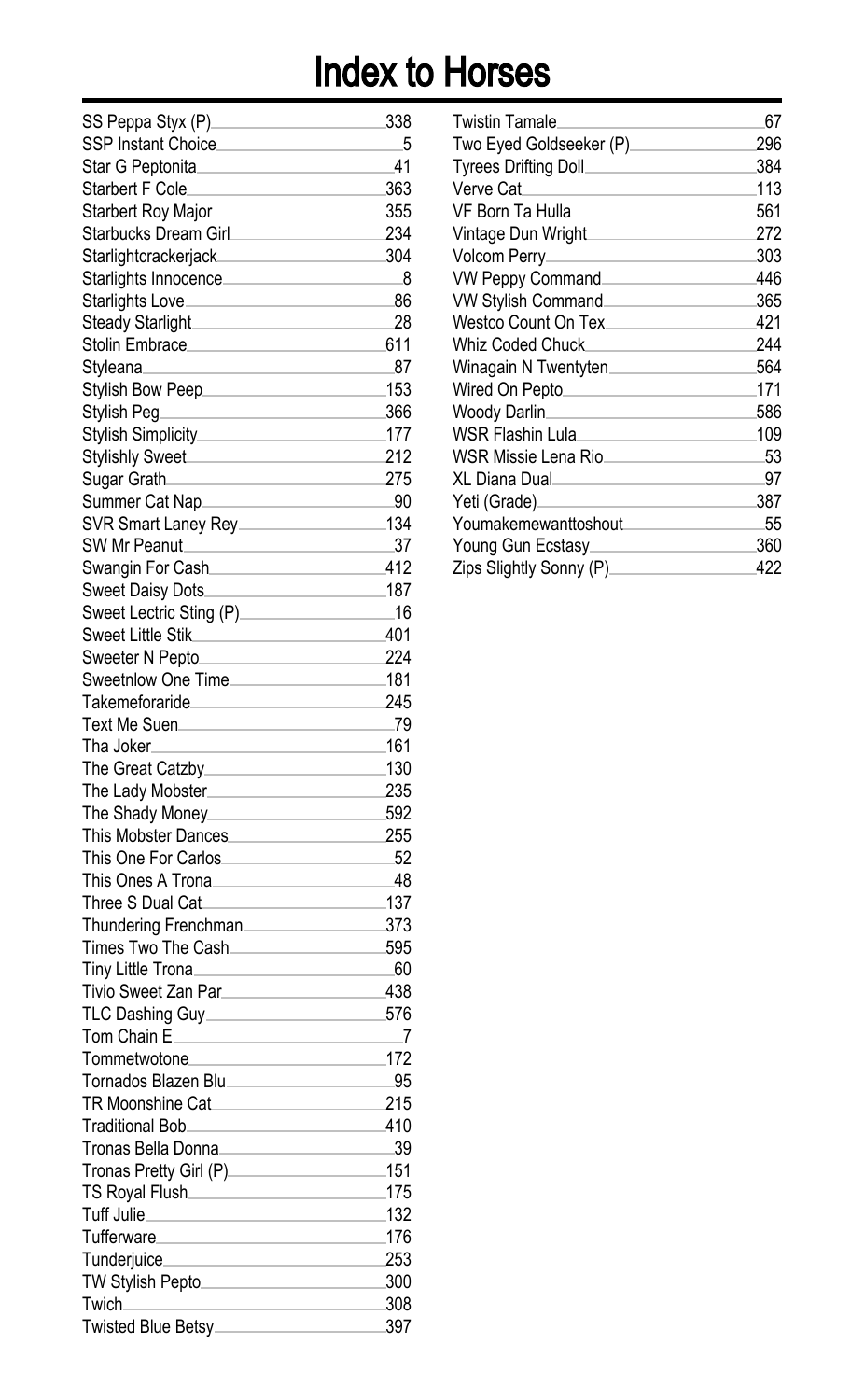| A Classic Lady                                                                                                                  | 260                      |
|---------------------------------------------------------------------------------------------------------------------------------|--------------------------|
| A Dash Of Reality_____                                                                                                          | 576                      |
| Ac Cindy Checkers_                                                                                                              | 219                      |
| ACR Neros Neon Star                                                                                                             | 391                      |
| Allota Style Tuit                                                                                                               | 133                      |
| Amanda Oakley________________                                                                                                   | 394                      |
| Angelena Time                                                                                                                   | 156                      |
| Annie Mate_                                                                                                                     | -83                      |
| Arbeka Bird Song                                                                                                                | 395                      |
| Aristol Cat                                                                                                                     | 137                      |
| As Dizzy Blonde                                                                                                                 | 318                      |
| Audrey Cat                                                                                                                      | -82                      |
| Awesome Rey_                                                                                                                    | 206                      |
| Babbitts Miss Wily_________________                                                                                             | 385                      |
| Babbitts Poquitolady_______________                                                                                             | 302                      |
| Babes Stylish Trick________________                                                                                             | 182                      |
| Barbies Lil Skipper                                                                                                             | 251                      |
| BC Odell Coal 2008 331, 346, 348                                                                                                |                          |
|                                                                                                                                 |                          |
| Bearly Dash.                                                                                                                    | 595                      |
| Belle Star Sugars                                                                                                               | 283                      |
| Bert Kate                                                                                                                       | 363                      |
| Bet One Dona.                                                                                                                   | 79                       |
| Bet This Girls A Cat                                                                                                            | 56                       |
| Bets Pretty Sue                                                                                                                 | 27                       |
| Beyond Innocence                                                                                                                | -8                       |
|                                                                                                                                 | 345                      |
| BH Anna Belle_                                                                                                                  | 261                      |
| Birdies Little TR_____________                                                                                                  | $^{\circ}$               |
| Bit Of A Cat.                                                                                                                   | 211                      |
| BK Sterling Blue                                                                                                                | 277                      |
| Blackburn Cheri<br>and the Cheri Cheri Cheri Cheri Cheri Cheri Cheri Cheri Cheri Cheri Cheri Cheri Cheri Cheri Cheri Cheri Cher | 332                      |
| Blazen Tornado                                                                                                                  | 94.95                    |
| Blue Becky Gal                                                                                                                  | 400                      |
| Blue Moons                                                                                                                      | 593                      |
| Bob Acres Mink                                                                                                                  | 126                      |
| Bobs D Cup.                                                                                                                     | 213                      |
| Bodees Sweetie Face                                                                                                             | $\overline{\phantom{0}}$ |
| Bodes Jewelena                                                                                                                  | 236                      |
| Boon San Acre                                                                                                                   | 59                       |
| Boonsmal Doctress                                                                                                               | .77                      |
| Boys Ling_                                                                                                                      | 330                      |
| BR Watch Her Spark                                                                                                              | 425                      |
| Bully Bar Maid                                                                                                                  | 567                      |
| Cajuns Little Uno.                                                                                                              | 216                      |
| Calicos Lil Timid (P).                                                                                                          | 422                      |
| Cancan Kitty.                                                                                                                   | 157                      |
| Candualena <b>Candualena</b>                                                                                                    | 140                      |
| Cant Catch My Chic_______________                                                                                               | 259                      |
| Caramel Chocolate                                                                                                               | 398                      |
| Cash N Scooter                                                                                                                  | 231                      |
| Caspers Cat                                                                                                                     | 230                      |
| Cassette Casanova________________                                                                                               | 566                      |
| Cat Blanchett <b>Cat Blanchet</b>                                                                                               | 30                       |
| Cat In A Cradle                                                                                                                 | 208                      |
|                                                                                                                                 |                          |
| Catlike Kit                                                                                                                     | 210                      |

| Catmas                                              | 179 |
|-----------------------------------------------------|-----|
| Cats Lil Long Legs (P)                              | 286 |
| Cats Summer.                                        | 129 |
| Cats Tari Sue.                                      | 47  |
| Cats Twisted Whisker                                | 191 |
| CD Cute N Light                                     | 423 |
| CD Joyride_                                         | 245 |
| CD Ladual                                           | 170 |
| CD Stylishfilly_                                    | -62 |
| Cellars Hole.                                       | 597 |
| <b>Centers Cartel</b>                               | 558 |
| Ch Classy Lady_                                     | 601 |
| Changa De Peppy_                                    | 63  |
| Changabang                                          | 224 |
| Charfancydunit                                      | 452 |
| Charllena_                                          | 574 |
| Chic Is Smokin                                      | 258 |
| Chica San Lena.                                     | 273 |
| Chicken Nicken.                                     | 267 |
| Chinita Ote.                                        | 433 |
| Chrissysholidoc                                     | 322 |
| Chula Darlin                                        | 586 |
| Cindy Q Olena.                                      | .80 |
| Cis Badger Bar Rey (P).                             | 320 |
|                                                     | 408 |
| Classey Continental (P).                            | 590 |
| Classy Runaway                                      | 220 |
| Clays Little Kit                                    |     |
| Codys Priss                                         | _13 |
| Colonels Cattin Gun.                                | 252 |
| Colonels Peppy Gal                                  | -64 |
| Colorme Crystal Blue (P).                           | 119 |
| Commander Tucker.                                   | 266 |
| Connie J Doctor.                                    | 124 |
| Cooks Poco Dun.                                     | 329 |
| Cool Katie TB_                                      | 608 |
| Cowboys Wet Nelly                                   | 413 |
| Cozzy Girl                                          | 583 |
| Cross Bell 582                                      | 426 |
| CW Lil Bonita.                                      | 328 |
| DAR Smart Remedy.                                   | 336 |
| Dark Red Rose.                                      | 588 |
| Daves Bay Lady                                      | 427 |
| Dcd Every Which Rey.                                | -58 |
| Desire Some Freckles                                | 229 |
| Desires Cat                                         | 221 |
| Diamond N King Lita                                 | 428 |
| Dixies Trix<br>the control of the con-              | 270 |
| DMAC Dandy Devine                                   | 51  |
| Docs Foxy Jinx<br>the control of the control of the | 263 |
| Docs Gotta Have It                                  | 399 |
| Docs Playgirl (P)___                                | 3   |
| Docs Scrip Diamond                                  |     |
|                                                     | 301 |
| Docs Seville Lady_                                  | 341 |
| Dollys Double Cross                                 | 409 |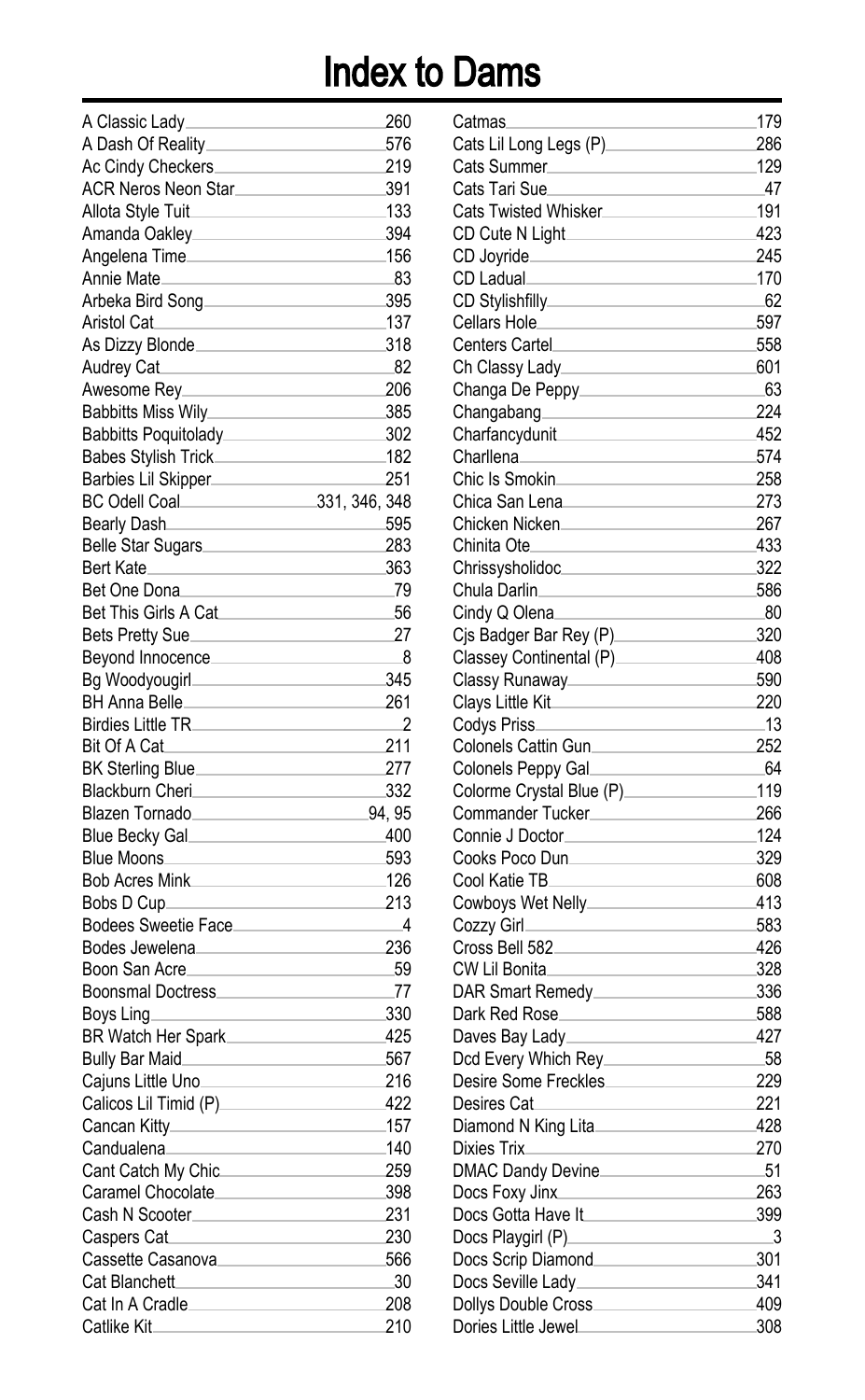| Dots Of Lena               | 37       |
|----------------------------|----------|
| Double Twistin Poco.       | 250      |
| Dps Lenas Lucinda          | 103      |
| Dreams Of Oak.             | 130      |
| Dressed N Ready.           | .78      |
| Dual Calgirl               | 36       |
| Dual Chickadee.            | 257      |
| Dual Heritage.             | 340      |
| Dual Kual                  | 147      |
| Dual Reys Heart            | 135      |
| Dualsadie                  | 185      |
| Dudes Great Draw           | 264      |
| Dulces Date.               | 141      |
| Dulces Peppy Lady          | 327      |
| Dun Lost My Freckles.      | 234      |
| Dun Wranglin               | 272      |
| Easter Stormy.             | 310      |
| Easters Dual Pep.          | 85       |
| Ellie Mae Merada.          | 187      |
| EM Go Go Gertie.           | 378      |
| Equalizing Lena            | .138     |
|                            | 360      |
| Equine Ecstasy             |          |
| Expensive Whip_            | 458      |
| Extra Glo Kate_            | 441      |
| EZ Chex For JD.            | 366      |
| Fancy Bar Holly____        | 454      |
| Fancy Frostina.            | 192      |
| Favorite Six.              | 392, 393 |
| Fever He                   | 453      |
| Fis Perks Dasha Red        | 604      |
| Flitin Firin Cash.         | 609      |
| Foxy Peppy Imp.            | 445      |
| Freckle Wont Pass_         | 457      |
| Freedoms Badge.            | 123      |
| Frenchmans Clover_         | 373      |
| Frosty Gemini.             | 407      |
| <b>Fuels Rainy Hancock</b> | 562      |
| Gamblers Jeri_             | 350      |
| Gay Bar B Hive.            | 317      |
| Gay Bar Memories.          | 136      |
| Gays Cutter.               | -67      |
| <b>Gem Studded Pistol</b>  | 256      |
| Genuine Sonitalena         | 102, 146 |
| Get Her Flowing            | .194     |
| Glidden Express (P).       | 430      |
| Glo A Little Smarter.      | 39       |
| Go Junior Catalena         | 577      |
| Goldseeker Chic (P)______  | 333      |
| GR Cats River Queen        | 600      |
| Great Queen TB             | 560      |
| Gunna Joy_                 | 248      |
| Guns Affair                | 368      |
| Haida May                  | 434      |
| Haidas Apertife            | 6        |
| Haidas Sporty Miss.        | 383      |
|                            |          |

| Hairpin Hep Bloomers                                                                                                                                                                                                                 | 450       |
|--------------------------------------------------------------------------------------------------------------------------------------------------------------------------------------------------------------------------------------|-----------|
| Hardscrabble Request                                                                                                                                                                                                                 | 610       |
| High Brow Oak.                                                                                                                                                                                                                       | 68        |
| High On Juice.                                                                                                                                                                                                                       | 262       |
| Highbrow Smarty 101_                                                                                                                                                                                                                 | 343       |
| Holly Cash Budha⊥                                                                                                                                                                                                                    | 411       |
| Holly Q Lena                                                                                                                                                                                                                         | 142       |
| Hp Dashing Sky Bar (P).                                                                                                                                                                                                              | 594       |
| Hulla Bullu                                                                                                                                                                                                                          | 561       |
| Hyadualin Darlin.                                                                                                                                                                                                                    | 127       |
| I Got To Go Now.                                                                                                                                                                                                                     | 417       |
|                                                                                                                                                                                                                                      |           |
| Ikes Lucky Miss                                                                                                                                                                                                                      | 435       |
| Illbeprettypowderful.                                                                                                                                                                                                                | 25        |
| Ima Prissy Blue Boon                                                                                                                                                                                                                 | 65        |
| Ima Roan Starlite_                                                                                                                                                                                                                   | 280       |
| Instant Marys Choice.                                                                                                                                                                                                                | 143       |
| Its Cool To Be Royal.                                                                                                                                                                                                                | 459       |
| Its Lady Luke_                                                                                                                                                                                                                       | 396       |
| Itza Bobbi Blue                                                                                                                                                                                                                      | 339       |
| Jackis Sweety <sub>-</sub>                                                                                                                                                                                                           | 438       |
| Jag Lawyer                                                                                                                                                                                                                           | 442       |
| Janes Justa Swinging                                                                                                                                                                                                                 | .193      |
| Javelota Pepto                                                                                                                                                                                                                       | 152       |
| Jay Bar Doll                                                                                                                                                                                                                         | 97        |
| Jazzy Gray Cat                                                                                                                                                                                                                       | 246       |
| Jenny Mccray                                                                                                                                                                                                                         | 403       |
| Jessies Miss Grath                                                                                                                                                                                                                   | 275       |
| JF Scottish Love.                                                                                                                                                                                                                    | 276       |
| JM Grey Lacy.                                                                                                                                                                                                                        | 582       |
| Joy Goldseeker Taylor (P)_                                                                                                                                                                                                           | 296       |
| Jumpin Jacs Revenge                                                                                                                                                                                                                  | 282       |
| Just Plain Peeka Pep_                                                                                                                                                                                                                | 162       |
| Kate Mccash.                                                                                                                                                                                                                         | 278       |
| Katie Belle Babe_                                                                                                                                                                                                                    | 100, 559  |
| Katie Come A Runnin                                                                                                                                                                                                                  | 602       |
| Kellies Bad Cash.                                                                                                                                                                                                                    | 377       |
| King Wood Lassie.                                                                                                                                                                                                                    | 374       |
| Kitty Cattastic                                                                                                                                                                                                                      | 414       |
| Kual Gun.                                                                                                                                                                                                                            | 226       |
| Lahaina Lena.                                                                                                                                                                                                                        | 200       |
| Lakers Martina                                                                                                                                                                                                                       | 173       |
| Lectric Little Lena_                                                                                                                                                                                                                 | 104       |
| Lenas Laker                                                                                                                                                                                                                          | 89        |
| Lenas Tachita                                                                                                                                                                                                                        | 172       |
| Lil Nurse Goodbody.                                                                                                                                                                                                                  | 81        |
| Lil Piney Honey Wood                                                                                                                                                                                                                 | 405       |
| Lil Ruf Rosa<br>the control of the control of the control of                                                                                                                                                                         | 40        |
| Lil Stylish Pepto                                                                                                                                                                                                                    | 325       |
| Lillys Dashing Chick_________________                                                                                                                                                                                                | 578       |
| Litlle Olena                                                                                                                                                                                                                         | 43        |
| Little Bow Knows                                                                                                                                                                                                                     | 228       |
| Little Bow Peepto                                                                                                                                                                                                                    | 153       |
|                                                                                                                                                                                                                                      |           |
| Little Gray Stik                                                                                                                                                                                                                     | 401       |
| Little Lacey (P) <b>Contract Contract Contract Contract Contract Contract Control Control Control Control Control Control Control Control Control Control Control Control Control Control Control Control Control Control Contro</b> | 69<br>115 |
|                                                                                                                                                                                                                                      |           |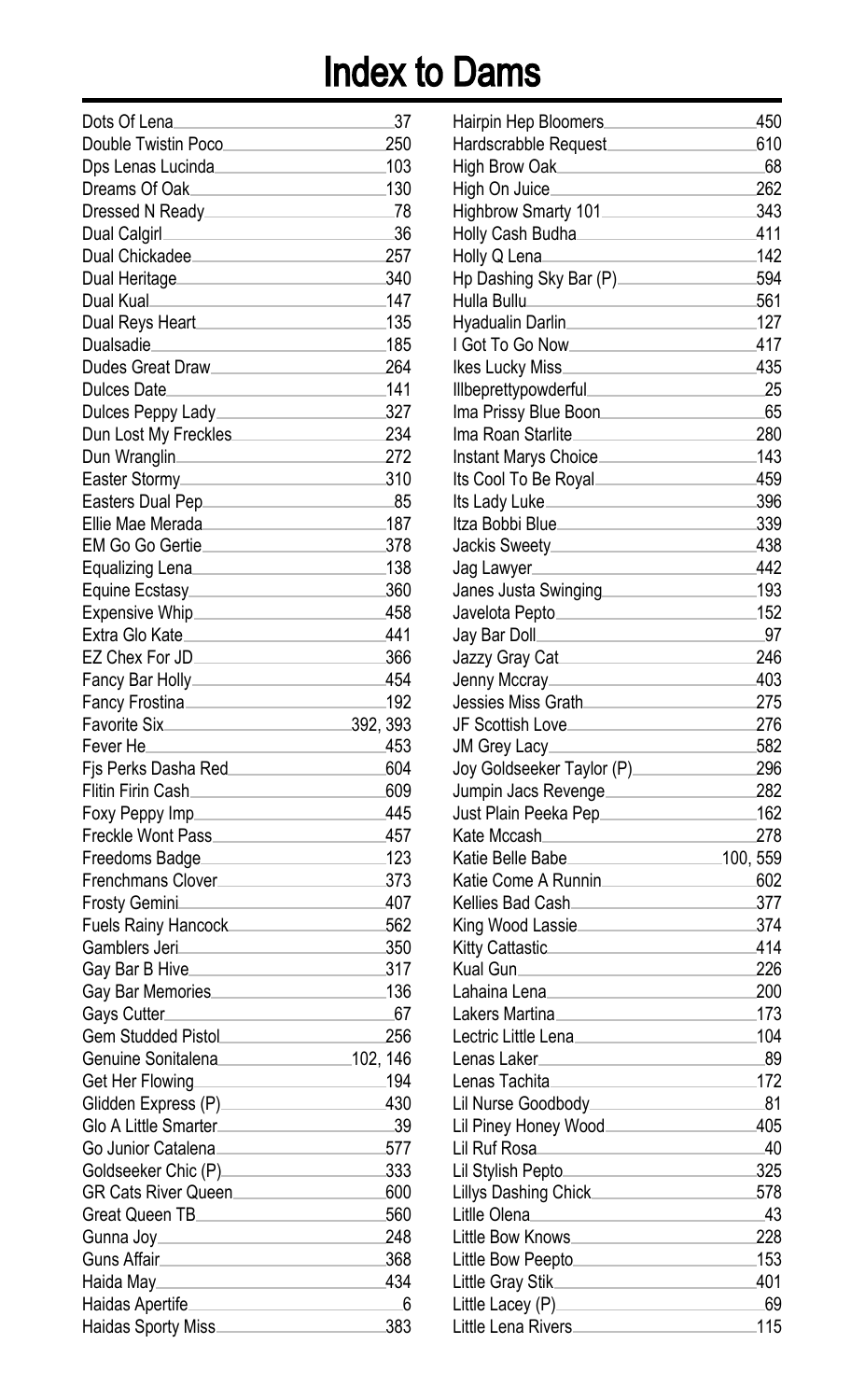| Little Missie Lena.                  | 53       |
|--------------------------------------|----------|
| Little O Classy Bars.                | 180      |
| Little Venice                        | 382      |
| Lizzie Seven                         | .110     |
| Ln C Da Wood                         | 207      |
| Lot Of Handle_                       | _17      |
| Lovie Lena                           | 86       |
| Lowenbraus Sugar                     | 342      |
| Ltl Fabulous 742_                    | 232      |
| Lucky Bottom Marie_                  | 380      |
| Lucy Heck Hancock                    | 279      |
| Lula Quixote_________                | 109      |
| Lynx Huntress_                       | .12      |
| Madam Dolly Pine                     | 591      |
| Marys Mi Fame                        | 563      |
|                                      |          |
| Matadors Lost Gold                   | 288      |
| Mates Memory                         | -93      |
| MCR Ms Jennie                        | 371      |
| Merada Mirage                        | 161      |
| MH Smart N Sexy                      | 361      |
| MH The Millions Mine                 | 202      |
| Mia Showdown                         | 443      |
| Miss Cats Merada                     | 108      |
| Miss Colonel Freckle                 | 28       |
| Miss Continental Leo                 | 584      |
| Miss Dual Rum                        | 436, 447 |
| Miss Frosted Lady_______________     | 235      |
| Miss Jessica Perry______________     | 303      |
| Miss Majors Tequila                  | 381      |
| Miss N Suzana                        | .189     |
| Miss Olena Felina                    | 239      |
| Miss Peppy Felina                    | 238      |
| Miss Peppy Jay Bar                   | 106      |
|                                      | 107      |
| Miss Poco 130                        | 295, 305 |
| Miss Pretty Bo Peep____________      | 26, 116  |
| Miss Red Julip___________________    | 294      |
| Miss Red Tyree                       | 389      |
| Miss Rey Hickory_____________        | .164     |
| Miss Roan Feature                    | 460      |
| Miss Roval Cadillac                  | 240      |
| Miss Sabrina Lena_                   | 120      |
| Miss Swen Cutie                      | 293      |
| Miss Toot N Shoot                    | 50       |
| Missfrecklesoak01ias                 | 144      |
| Misssmart Serendipty.                | 451      |
| Missys Mate                          | 18       |
| Missys Powder                        | 132      |
| Mistys High Gear                     | 410      |
| Mi Play Lady Play                    | 125      |
| Ms Catalina Whiz<br>Ms Catalina Whiz | 244      |
| Ms Dual Pep                          | .11      |
| Ms Dualin Delta (P)                  | 21       |
| Ms Katie Dude                        | 580      |
| Ms Luckie Class.                     | 571      |
|                                      |          |

| Ms Pine Olena.                                                                                                                                                                                                                       |          | 249     |
|--------------------------------------------------------------------------------------------------------------------------------------------------------------------------------------------------------------------------------------|----------|---------|
| Mucha Pumpkin                                                                                                                                                                                                                        |          | 313     |
| Mulberry Moon                                                                                                                                                                                                                        | 596, 603 |         |
| My Real Deal.                                                                                                                                                                                                                        |          | 357     |
| My Other Toys A Car.                                                                                                                                                                                                                 |          | 149     |
| My Rhythm N Blues_                                                                                                                                                                                                                   |          | 88      |
| Natural Water.                                                                                                                                                                                                                       |          | 312     |
| Nipandplay.                                                                                                                                                                                                                          |          | 31      |
| Nitas Lil Playmate                                                                                                                                                                                                                   |          | 167     |
| Nu Delta (P)_                                                                                                                                                                                                                        |          | 314     |
| Nu Shining Gunsmoke                                                                                                                                                                                                                  |          | 297     |
| Oh Heavens Me (P)_________________                                                                                                                                                                                                   |          | 390     |
| Oh What A Fantasy                                                                                                                                                                                                                    |          | 287     |
| Olenasduallyfeather________________________168, 177                                                                                                                                                                                  |          |         |
| Ollie Tag                                                                                                                                                                                                                            |          | 269     |
| Otolena.                                                                                                                                                                                                                             |          | 87      |
| Pals Missfit                                                                                                                                                                                                                         |          | 569     |
| Partys Legacy______                                                                                                                                                                                                                  |          | 585     |
|                                                                                                                                                                                                                                      |          | 570     |
| Pass Em Sugar Cash                                                                                                                                                                                                                   |          | 113     |
| Pastels Play Girl____                                                                                                                                                                                                                |          |         |
| Peponitas Dinky Doo.                                                                                                                                                                                                                 |          | 214     |
| Pepper Storm TB                                                                                                                                                                                                                      |          | 573     |
| Peppy Pistol Lady                                                                                                                                                                                                                    |          | 316     |
| Peppys Little Royal                                                                                                                                                                                                                  |          | .101    |
| Peppys Powder                                                                                                                                                                                                                        |          | 171     |
| Peppyschristianolena________________                                                                                                                                                                                                 |          | 420     |
| Peptolena Rey_                                                                                                                                                                                                                       |          | 32      |
| Peptolena Wood.<br><u> 1980 - Johann Barbara, martin a</u>                                                                                                                                                                           |          | 20, 174 |
| Peptonita Delta (P) <b>Contract Contract Contract Contract Contract Contract Control Control Contract Control Control Control Control Control Control Control Control Control Control Control Control Control Control Control Co</b> |          | 23      |
| Peptos Little Lena                                                                                                                                                                                                                   |          | 353     |
| Peptos Royal Boon_                                                                                                                                                                                                                   |          | 254     |
| Peptospoonfuls Star (P)_______________                                                                                                                                                                                               |          | 358     |
| PG Miss Max.                                                                                                                                                                                                                         |          | 166     |
| Pick Off By Lil Okie.                                                                                                                                                                                                                |          | 315     |
| Pines Scotch Silk.                                                                                                                                                                                                                   |          | 404     |
| Pistols Handle Bar                                                                                                                                                                                                                   |          | .148    |
| Play Like Clay                                                                                                                                                                                                                       |          | 163     |
| Play N Jaz                                                                                                                                                                                                                           |          | 268     |
| Play Shorty Play_                                                                                                                                                                                                                    |          | -76     |
| Playboys Bay River                                                                                                                                                                                                                   |          | 421     |
| Playboys Lorelei.                                                                                                                                                                                                                    |          | 92      |
| Playin Shorty                                                                                                                                                                                                                        |          | 165     |
| Playin With Pep_                                                                                                                                                                                                                     |          | .111    |
| <b>Playin With Pizazz</b>                                                                                                                                                                                                            |          | 265     |
| Playwiththebigboys.                                                                                                                                                                                                                  |          | 205     |
| Poco Pepper Sonoita                                                                                                                                                                                                                  |          | 354     |
| Pocos Cha Cha <b>Marting Charles Channel</b>                                                                                                                                                                                         |          | 376     |
| Poquita Freckles                                                                                                                                                                                                                     |          | 431     |
| Powder River Queen                                                                                                                                                                                                                   |          | 599     |
| Pretty Bo Badger                                                                                                                                                                                                                     |          | .71     |
| Pretty House Wife_____________                                                                                                                                                                                                       |          | 34      |
|                                                                                                                                                                                                                                      |          | 347     |
|                                                                                                                                                                                                                                      |          | 44      |
| PRF Shesa Sterling <b>Example 2014</b><br>Prissncat                                                                                                                                                                                  |          | 14      |
| Pure D Zaks                                                                                                                                                                                                                          |          |         |
|                                                                                                                                                                                                                                      |          | 564     |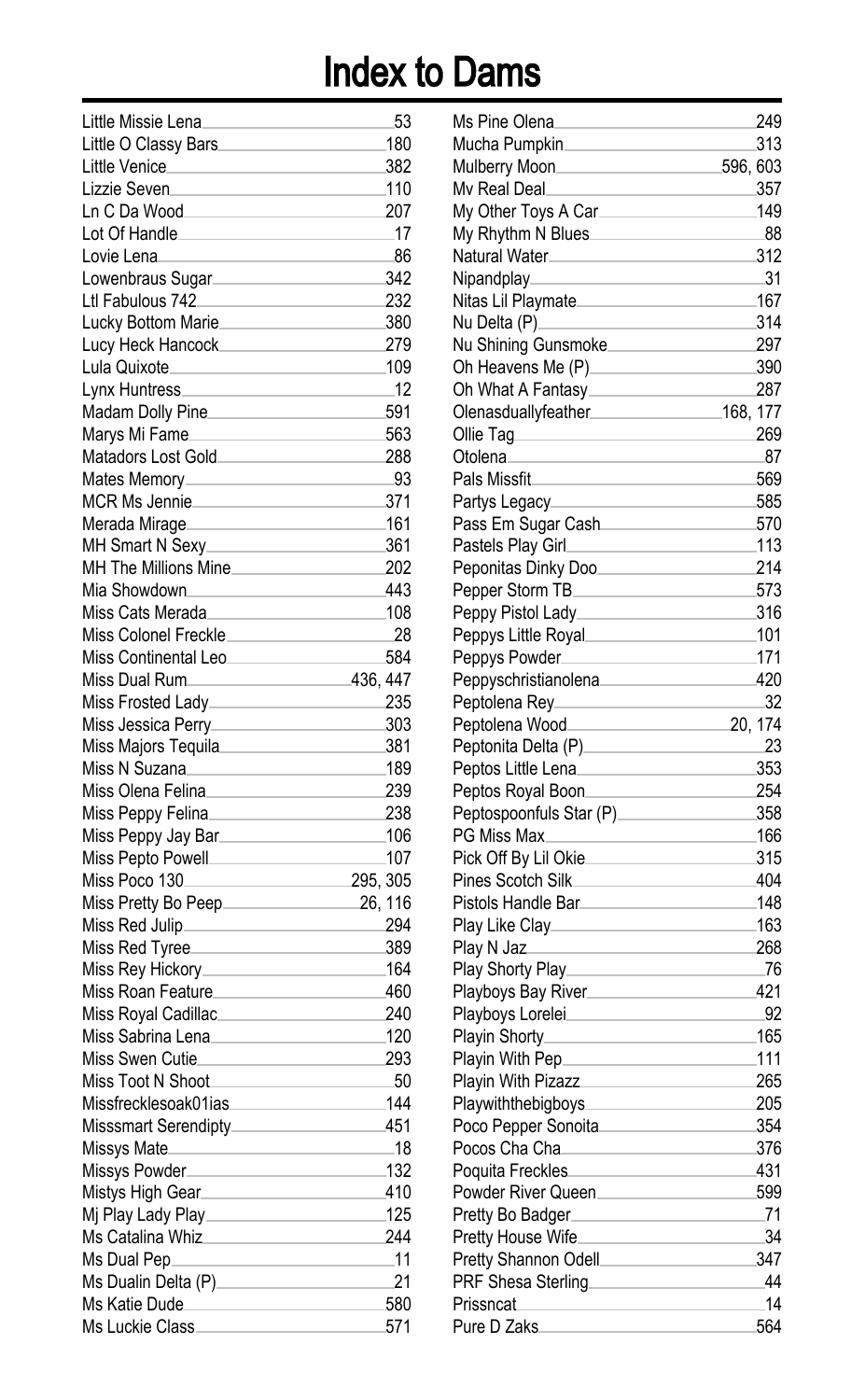| <b>Pure Princess</b>        |          | 579     |
|-----------------------------|----------|---------|
| Purely Bob.                 |          | 117     |
| QT Pepto.                   |          | 178     |
| Quejanaisastar              |          | .19     |
| Quintana Cassy              |          | 61      |
| Rafter Niki Blu             |          | 349     |
| Red About Quixote.          |          | 556     |
| Reds Christmas Angel        |          | 72, 223 |
| Reeds Instant Choice.       |          | 5       |
| Retsina Badger              |          | 74      |
| Revs Sneaky Lady.           | 429, 605 |         |
| Rij Yellers Hickory_        |          | 292     |
| Roan Texas Gay Bar          |          | 449     |
| Rockin Flit.                |          | 456     |
| Rollin N Stolin.            |          | 611     |
|                             |          |         |
| Roma Jetta.                 |          | 298     |
| Rose Rev.                   |          | 195     |
| Royal Black Cat             |          | 299     |
| Royal Reyda.                |          | .70     |
| RR Diamond Streak (P)       |          | 455     |
| Rs Stars N Boonlight.       |          | 242     |
| Rubys Little Star_          |          | 33      |
| Rum For Your Life           |          | 131     |
| RWS Miss Traffic Oak.       |          | 307     |
| San Tule San Doc.           |          | 184     |
| Sanjo Sue_                  |          | 128     |
| Santeri Lena                |          | 49      |
| Savannah Hickory_           |          | 121     |
| Scooters Stylish Oak        |          | 122     |
| Sdcc Pepin Pine             |          | 446     |
| SDP Debbys Dream.           |          | 323     |
| Seperate Em Josie.          |          | 607     |
| Seven S Stylish Kat         |          | .188    |
| Sevens N Eights.            |          | 55, 209 |
| Sh Lenas Cutin Smart.       |          | 356     |
| Shay Boon Shay Boon.        |          | 35      |
| Shegetscash                 |          | 66      |
| Shes A Pepto Lena.          |          | 190     |
| Shes A Smart Hick.          |          | 84      |
| Shes All Dude.              |          | 581     |
| Shesa Hollywoodcat          |          | 218     |
| Shesa Rey Of Alibi          |          | 274     |
| Shesa Smart Fletch.         |          | 183     |
| Sheza Pretty Sponful.       |          | 326     |
| <b>Shiners Yellow Dress</b> |          | 243     |
| Shipwreck Sailor.           |          | 241     |
| Short A Shay                |          | 150     |
| Shortys Foxy Roxey          |          | 7       |
| Shortys Magic               |          | 169     |
| Sigourney Rey               |          | 24      |
| Silver Lady Zero            |          | 355     |
| Silver Verde                |          | 319     |
| Silvers Little Babe         |          | 419     |
| Six D Or_                   |          | 587     |
| Slow My Roll.               |          | 175     |
|                             |          |         |

| Sly Angel.                                          | 73            |
|-----------------------------------------------------|---------------|
| Smart Joy⊥                                          | .112          |
| Smart Lil May⊥                                      | 203           |
| Smart Little Little                                 | 159           |
| Smart Little Trona                                  |               |
|                                                     | 52, 60        |
| Smart Lookin Laney                                  | 134           |
|                                                     | 311           |
| Smart Star Lady                                     | _1            |
| Smart Sweetnlow                                     | .181          |
| Smartest Solano                                     | .118          |
| Smokeys Smoken Lady                                 | 351           |
|                                                     | .154          |
| Smooth Drift Co Bar                                 | 415           |
| Smooth Lies                                         |               |
| Smooth Little Holly                                 | - 96          |
| Smooth Peptocat 008                                 | 22            |
|                                                     | 424           |
| Solid Gold Amber_____________                       | 306           |
| Someone Found                                       | 289, 290, 291 |
| Sonitas Last Oak.                                   | 359           |
| Spe Rockette Frost                                  |               |
|                                                     | 572           |
| Special Tari.                                       | 406           |
| Spicy Wiz.                                          | 271           |
| Spoonful Of Seahorse                                | 114           |
| SR Glamorous Lady________________                   | 54            |
|                                                     | 416           |
| Ss Sandhill Rose (P)                                | 338           |
|                                                     | -41           |
| Starbert Teques_                                    | 402           |
| Steady Starlight_                                   | 29            |
| Stingers Sugar Bar (P)                              | _16           |
| Strait Freckled Chick (P)                           | 362           |
| Strait Pretty Doll (P)                              | 432           |
| Stylaroo<br>$\mathcal{L}^{\text{max}}_{\text{max}}$ | 155           |
| Stylin Taz                                          | 372           |
| Stylish Holidoc.                                    | 42            |
| Stylish Holly Lena                                  | 158           |
| Stylish Kinda Charm                                 | 365           |
|                                                     |               |
|                                                     | 90            |
| Summer Lynx.                                        |               |
| Susies Smokin Again                                 | 196           |
| Suzie Q Olena                                       | 233           |
| Suzies Kitty <sub>–</sub>                           | .91           |
| Swangin Tucker.                                     | 412           |
| Sweet Barbie Doll.                                  | 139           |
| Sweet Jeta Sun                                      | 370           |
| Swiss Cat                                           | 160           |
| Symphonic Fame_                                     | 565           |
| Tapt Twice_                                         | 45            |
| Taters Bunny Bar                                    | 589           |
| Te Suzee Pine________________                       | 369           |
| Telet N My Ear.                                     | 227           |
| Ten Little Chances                                  | 285           |
| Teninas Tango                                       | 105           |
| The Free Corona.                                    | 606           |
|                                                     |               |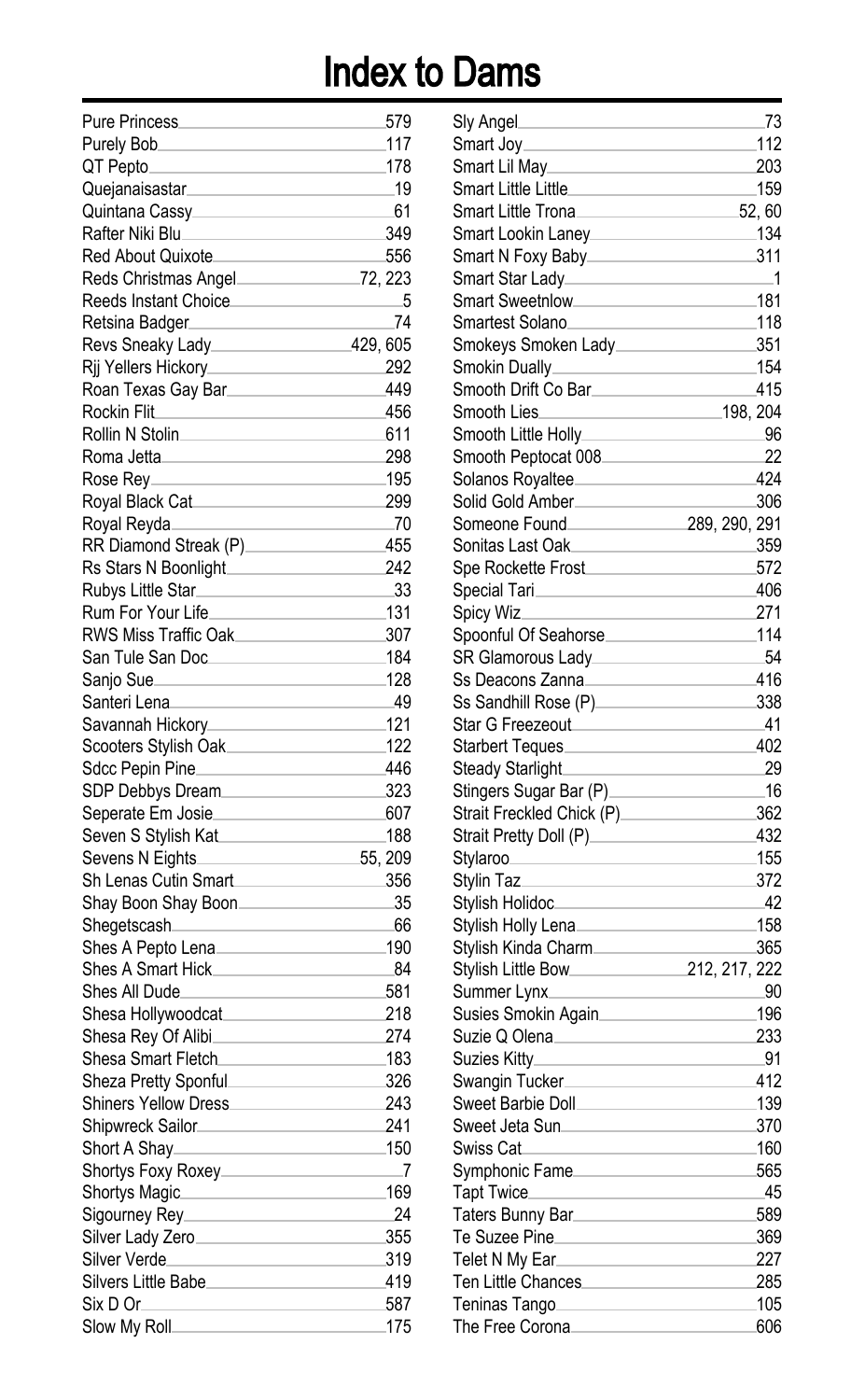| The Princess Playgun       | 186        |
|----------------------------|------------|
| This Filly Dances_         | 255        |
| This One For Carlos        | 48         |
| This Scarlet Kitten.       | 344        |
| Thymus Lady                | 592        |
| Tis A Kid Poco             | 309        |
| TJ Golden Cherokee         | 568        |
| Tops Wimpetta              | 386        |
| Tornados Rey Of Hope_      | 9, 10, 197 |
| TR Blue Betsy_             | 397        |
| <b>TR Dualin Chex</b>      | 215        |
| TR Sappy Frost             | 379        |
| Travalenas Straitchic (P). | 364        |
| Treasured Tease (P)_       | 335        |
| <b>TS Okies Star.</b>      | 367        |
| Tuloma Blues.              | 201        |
| Tunderbird                 | 253        |
| TW Vetas Sport_            | 300        |
| Twice N Catty_             | 46         |
| Twistin Tamale             | 145        |
| Tyrees Dun Drifting.       | 384        |
| Unforget A Ball Girl.      | 375        |
| VF Babe Ina Buggy.         | 598        |
| Wanger Jenny.              | 437        |
| Watch Me Go Guys           | 557        |
| Watch Rocket Win_          | 281        |
| Weavers Heavenly Gal.      | 247        |
| Wendelware_                | 176        |
| Whisper Ofa Playgirl       | 99         |
| <b>Wild Francine</b>       | 57         |
| Wild Solano Style.         | 15         |
| Willolil.                  | 324        |
| Winded Freckle             | 75         |
| Wings Ofa Lena.            | 225        |
| Wise Cash (P)              | 151        |
| Wi Poco Pearl.             | 440        |
| Wkb Honey Of A Charm.      | 304        |
| <b>WR Smart Lookin Dot</b> | 199        |
| XL Diana Dual.             | .98        |
| You Da One (Ap)            | 575        |
| Young Amanda.              | 38         |
| Zanolena Day.              | 237        |
| Zans Charmer.              | 388        |
| Zees Lady Blue             | 418        |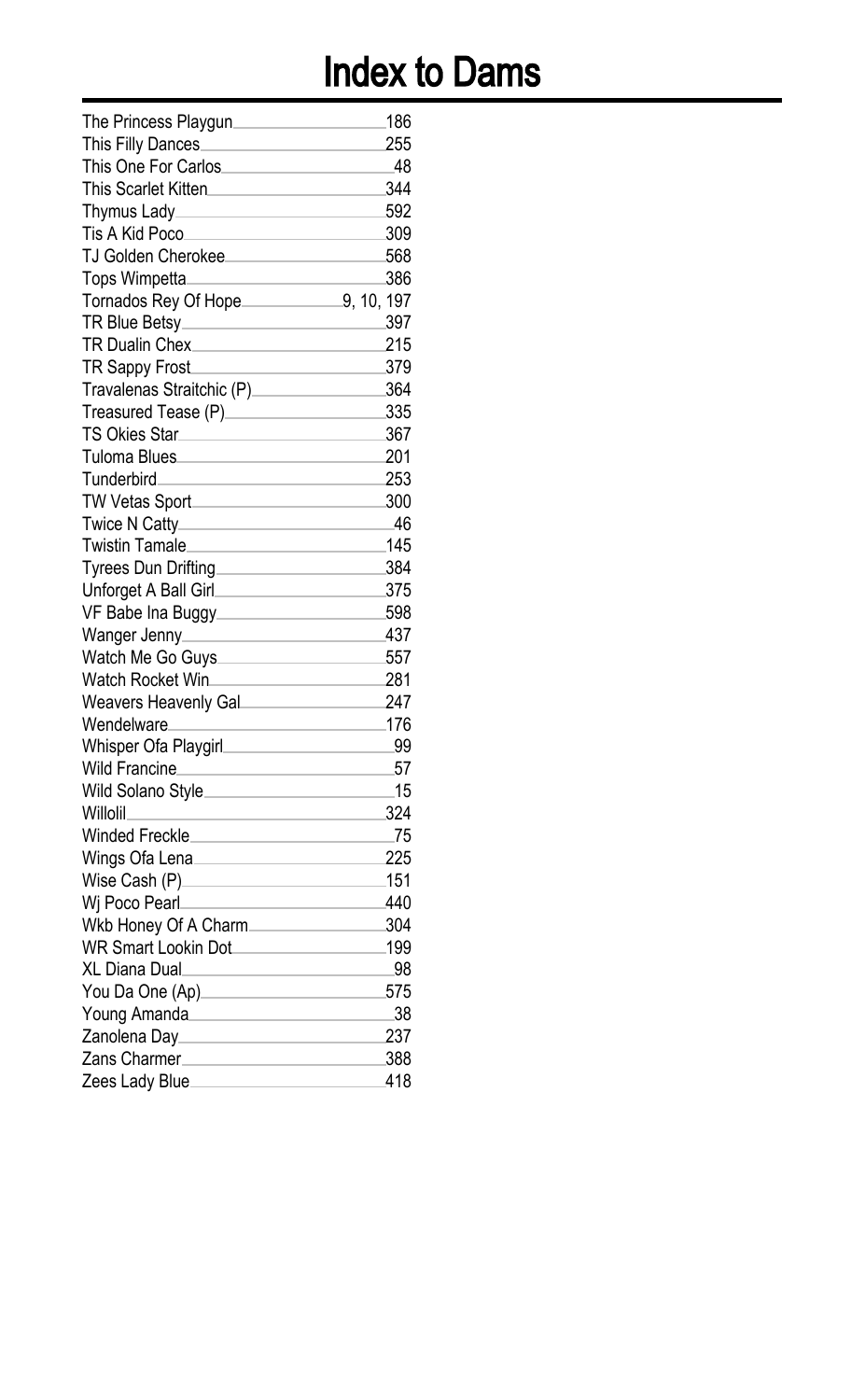| A Sharp Frenchman.                       | 565        |
|------------------------------------------|------------|
| A Shiner Named Sioux                     | 258        |
| A Smooth Guy (CS)                        | 580        |
|                                          | 272        |
| A Sparkling Vintage                      |            |
| ACR Mr Roper                             | 391        |
| Acres Upon Acres                         | 185        |
| <b>Added Perks</b>                       | 577,606    |
| Albert The Smart Fox                     | 403        |
| All Eyes On Jack                         | 384        |
| Apollo TB.                               | 564        |
| ARC Matt O Lena                          | 238        |
| Athena Puddy Cat                         | 112, 202   |
| Auspicious Cat                           | 104, 127   |
| Bamacat.                                 | .166       |
| Bamacat (CS).                            | 42, 53, 81 |
| Bar Leo Scooter_                         | 601        |
| Bar Starette Hickory.                    | 368        |
| Bay Boys Playboy_                        | 399        |
| BC Blue Easter                           | 440        |
| BC Blue Easter 011.<br>332, 346, 348     |            |
| BC Blue Easter 011 (CS).                 | 331, 347   |
| Be Aech Enterprise                       | 264        |
| Beduinosclaimtofame.                     | 598        |
| Beduinosclaimtofame (CS)                 | 578        |
| Bet Hesa Cat 20, 33, 130, 148, 152, 155, | 159        |
| 178, 183, 184, 188, 205, 312, 392, 393   |            |
| Bg Driftwood                             | 345        |
| <b>Bigtime Favorite</b>                  | 290        |
| <b>Billie Brow Cat</b>                   | 36         |
| Blackburn Pretty Boy.                    | 331        |
| Blessed Twice                            | -81        |
|                                          | 588        |
| Blue Cash Bayou_                         |            |
| Blue Hancock Star.                       | 339        |
| Blue Kewpie Feature.                     | 460        |
| Bob Acre Md.                             | 431        |
| Bobs Hickory Rio.                        | 53         |
| Boon A Little (CS)                       | 38, 40     |
| Boon San.                                | 195, 597   |
| Boon Too Suen.                           | .79        |
| Boonlights Merada                        | 316, 376   |
| Boonlights Merada (CS).                  | 354        |
| Boonlights Merada (FAS).                 | 354        |
| Bootlegger Badger                        | 317        |
| Born Ta Be Famous                        | 561        |
| <b>Brace For Bernal</b>                  | 611        |
| <b>Brennas Golden Dunit</b>              | 261        |
|                                          | 351        |
| Bucks Dusty Ace                          | 427        |
|                                          | 287        |
| Bugged With Honor                        | 587        |
| Bully Bullion                            | 608        |
| Capitol Copy____________________         | 124        |
| Captain Courage                          | 289        |
|                                          | 189        |
| Cash Rey                                 | 246        |
|                                          |            |

| Cat A Rey                                          | 193                        |
|----------------------------------------------------|----------------------------|
| Cat Ichi.                                          | 17, 44, 89, 128, 308       |
| Cat Ichi (CS)____                                  | 43, 68                     |
| Cat Man Blue_                                      | 223                        |
| Cats Illusion (P)                                  | 299                        |
| Cats Merada                                        | 118                        |
| Cats Moonshine.                                    | 215                        |
| Cats Painted Illusion (Apha) (CS).                 | - 3                        |
|                                                    | 125                        |
| Catzanne (P)____                                   | 358                        |
| CC Iron Jodie                                      | 602                        |
| CC Rip Rip Hancock                                 | 282                        |
| CD Command (CS) 8, 49, 80, 87                      |                            |
| CD Lights.                                         | _111                       |
| CD Royal                                           | $-175, 191, 196$           |
| Ce Ole King Coal                                   | 347                        |
| Cheno Pep                                          | 342                        |
| Chexamillion_                                      | 307                        |
| Chic Please.                                       | 559                        |
|                                                    | 329                        |
| Chicks Regard                                      | 583                        |
| Chips White Shoes                                  | 454                        |
| Coes Young Gun.                                    | 360                        |
| Colonel C Hooey_                                   | 377                        |
| Colonels Smart Spook                               | 280                        |
| Conquistador Whiz                                  | 424                        |
|                                                    | 556                        |
| Corona Caliente.<br>Countin On Me_                 | 421                        |
|                                                    |                            |
| Coverts Rising Star (CS)__________<br>Cow Town Cat | 590                        |
|                                                    | 372, 423                   |
| Cowboy Cattylac_____                               | 26                         |
| Credit Doc                                         | 375                        |
| Csr Dual Glo_                                      | 239                        |
| Cute Chics Dig Me                                  | 426                        |
| Cutters Poco Remedy_                               | 283                        |
| Da Nicaloo                                         | 367                        |
| Dash Ta Fame                                       | 557                        |
| Dashing Lena Doc                                   | 447                        |
| Delta Bunnys Cat (Apha) (CS) 23, 28, 63            |                            |
| Delta Bunnys Cat (P).                              | 21, 29                     |
| Delta Flyer (P)_                                   | 63                         |
| Delta Olena (P)                                    | $\overline{\phantom{0}}^3$ |
| Desires Little Rex.                                | .142                       |
| Dido Swen                                          | 293                        |
| Doc Dual Pepto.                                    | 23, 314                    |
| Doc Dual Pepto (CS)                                | -86                        |
| Doc O Lena Twist.                                  | 67                         |
| Doc's Hickory_                                     | 120                        |
| Docs Stylish Oak__                                 | $-153, 177$                |
| Doctor Blue Boon_                                  | 380                        |
| Dont Stop Shootin.                                 | 247                        |
| Dots Of Cash.                                      | 595                        |
| Driftin Dulce.                                     | 370                        |
| Dual Pep <sub>___</sub>                            | 97                         |
| Dual Rey_                                          | 46, 91, 134, 199           |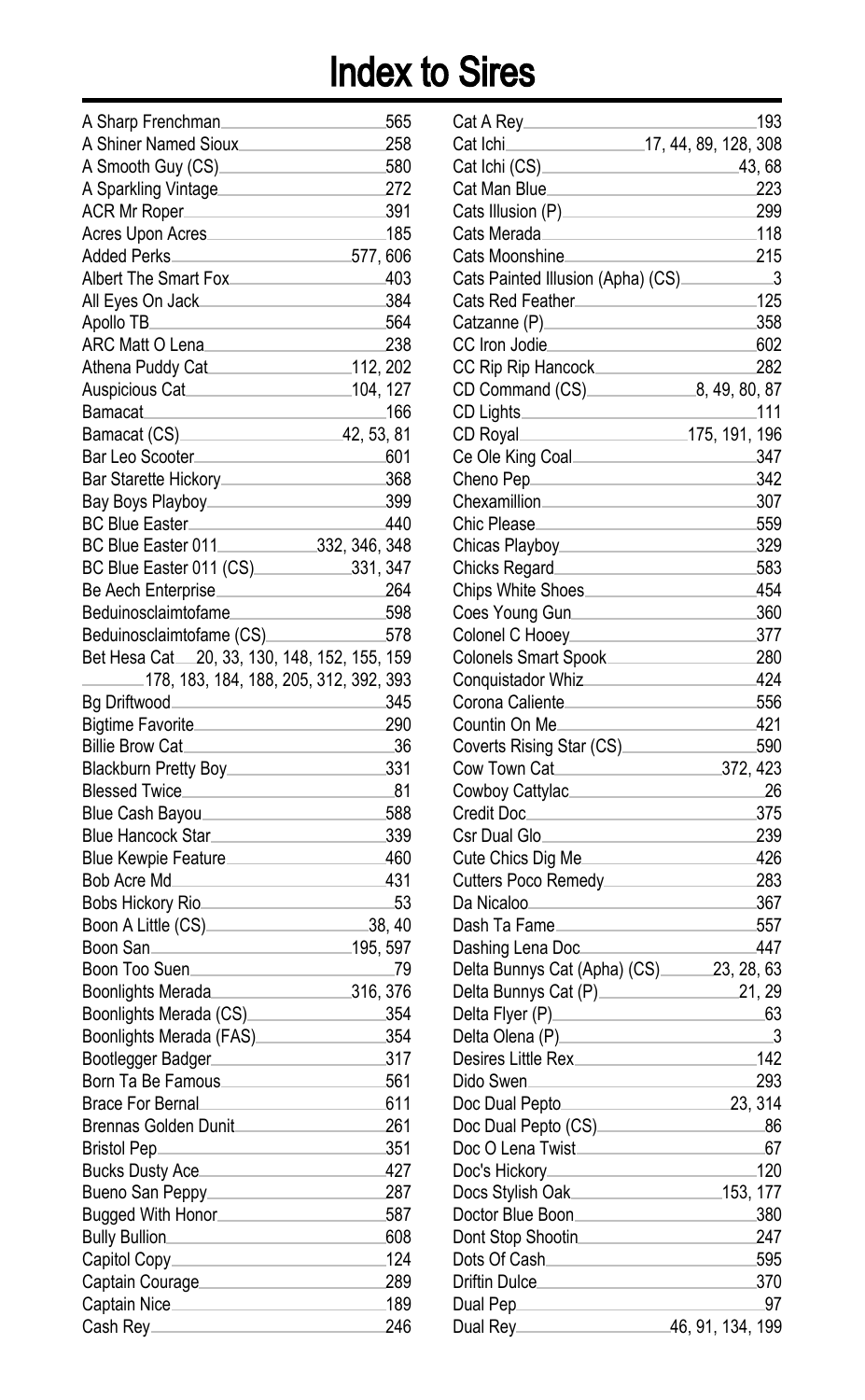| Dual Smart Rey 22, 69, 165, 179, 211, 222              |                   |  |                  |         |
|--------------------------------------------------------|-------------------|--|------------------|---------|
|                                                        |                   |  |                  | 228     |
| Dual Spark.                                            |                   |  |                  | 281     |
| Dualin Boon                                            |                   |  | 102, 359         |         |
| Duals Blue Boon                                        |                   |  | $-64, 274$       |         |
| Duals Flashin Light                                    |                   |  |                  | $-207$  |
| Dulces Peppy________                                   |                   |  |                  | 435     |
| Duster Dudley                                          |                   |  | 429, 605         |         |
| EBR Kitty Hawk                                         |                   |  |                  | $-31$   |
| Electric Code                                          |                   |  | 244, 251         |         |
| Enough Gol__________________                           |                   |  |                  | -604    |
| First Timber                                           |                   |  |                  | 586     |
| Freckles Playboy.                                      |                   |  |                  | $_{-1}$ |
| Freckles Smart Man_                                    |                   |  |                  | 2       |
| Frenchmans Maximum (CS)________                        |                   |  |                  | 607     |
| Future Go Lucky                                        |                   |  |                  | 459     |
| Gallo Del Cielo                                        |                   |  |                  | 266     |
| Grays Starlight                                        |                   |  |                  | 28,86   |
| Great Resolve                                          |                   |  |                  | 254     |
| Gunner On Ice (CS)                                     |                   |  |                  | 238     |
| Gunners Indian                                         |                   |  |                  | 271     |
| Guys CD_                                               |                   |  |                  | 576     |
|                                                        |                   |  |                  |         |
| Hairpin Blue N Hep                                     |                   |  |                  | 450     |
| Halrevcious                                            | $-$ 126, 139, 167 |  |                  |         |
| Hanks Roan Freckle                                     |                   |  |                  | 445     |
| Hay Maker <sub>—</sub>                                 |                   |  |                  | 123     |
| <b>HD Smart Cat</b>                                    |                   |  | 162, 219         |         |
| Hempens Six Moon                                       |                   |  |                  | 560     |
| Hes A Peptospoonful_                                   |                   |  |                  | -38     |
| Hesa Peculiar Cat                                      |                   |  |                  | 406     |
| Heza Classy Looker (P)_                                |                   |  |                  | 455     |
|                                                        |                   |  |                  |         |
| Hickory Chic Olena                                     |                   |  |                  | 241     |
| High Brow Cat______6, 13, 90, 92, 103, 135, 138        |                   |  |                  |         |
| High Brow CD.65, 58, 66, 116, 206, 209, 226            |                   |  |                  |         |
| High Brows Mirage                                      |                   |  |                  | 356     |
| Highbrow Mecom Blue_                                   |                   |  |                  | .180    |
| Hileah Streak                                          |                   |  |                  | 610     |
| Holland Ease_                                          |                   |  |                  | 609     |
| Hollywood Nose It_                                     |                   |  |                  | 265     |
| 18, 47, 62, 96, 157, 194, 225<br>Hottish <sub>——</sub> |                   |  |                  |         |
| Hottish (CS)                                           |                   |  |                  | - 6     |
| Howy____                                               |                   |  |                  | 379     |
| Hydrive Cat.                                           |                   |  | 19, 88, 164, 323 |         |
| Hydrive Cat (FAS).                                     |                   |  |                  | 32      |
| Ikes Drifting Cowboy.                                  |                   |  |                  | 302     |
| III Be Smarty Pants                                    |                   |  |                  | 301     |
| Im Countin Checks 35, 198, 204, 216                    |                   |  |                  |         |
| Ima Bit Of Heaven                                      |                   |  |                  |         |
|                                                        |                   |  |                  | 296     |
| Insatiable N Smart                                     |                   |  |                  | 310     |
| Ivory James                                            |                   |  | $-563, 607$      |         |
| Jacspin <sub>____</sub>                                |                   |  |                  | 270     |
| Jaz Blu Steel <b>Manual</b>                            |                   |  |                  | 441     |

| Jazzy Little Bob.                                | 397            |
|--------------------------------------------------|----------------|
| JD Streakin Drifter.                             | 428            |
| Jess Jones.                                      | 567            |
| Jessie Klem Tivio                                | 361            |
| JF Skip N Cruse⊥                                 | 276            |
| Joe Bars Sky Jet (P).                            | 594            |
| Jonathan Starlight                               | 304            |
| JR Wood Buck.                                    | 405            |
| Just Playin Smart                                | 108            |
| Kings Golden Man                                 | 417            |
| Kit Kat Sugar<br>______27, 45, 154, 156, 158,    | 170            |
| Lakota Lynx                                      | 277            |
| Laredos Lynx.                                    | 343            |
| Lectric Lena                                     | 49             |
| Lectric Playboy.                                 | 16             |
| Lena Spark                                       | 257            |
| 326, 327, 449, 451<br>Lenas Cee Boonsmal.        |                |
| Lenas Lil Boon.                                  | 419            |
| Lika Movin Violation                             | 590            |
| Like A Delta (P).                                | 333            |
| Lil Joe Cash⊥<br>252, 262, 269                   |                |
| Lil Short Shooter.                               | 357            |
| Lil Trump Cat (CS).                              | 274            |
| Little Cat Olena.                                | 292            |
| Little Corona.                                   | 578            |
| Little Dulces Rey.                               | 171, 201       |
| Little Jungle Jet <sub>-</sub>                   | 579            |
|                                                  |                |
|                                                  |                |
| Little Pepto Rey.                                | 37, 236        |
| 39, 48, 60, 151<br>Little Trona                  |                |
| Little Trona (CS).                               | 52             |
| Lizzys Gotta Player.                             | 133            |
| Lm Whiz Moon Struck.<br>322, 389, 452            |                |
| Lonestar Legend (P).                             | 558            |
| Lottashineycash                                  | 430            |
| Lucky Bottom Noah                                | 330            |
| Magic Boonshine (CS)                             | 54             |
| May Bee Cee Bee                                  | 418            |
| Mecom Blue.                                      | 117, 121       |
| 9, 24, 61, 70, 83, 94, 105, 147<br>Metallic Cat. |                |
| 149, 192, 197, 200, 231                          |                |
| Metallic Rebel (CS)                              | -60            |
| Metallic Style (CS).<br>266, 571, 593            |                |
| Mindtrap_                                        | 319            |
| Miss And Gun                                     | 437            |
| Miss N Cash                                      | 412            |
| 273, 344, 394, 409, 414, 420<br>Missin Dinero.   |                |
| Mississippi Cat.                                 | 182            |
| Mj Wichita Twist                                 | 378            |
| Mr Commandicate                                  | 365, 446       |
| Mr Doc Sisco                                     | 369            |
| Mr Dry Jez_                                      | 353            |
| Mr Freckles Red Rose                             | 354            |
| Mr Jack Splash                                   | 294            |
| Mr Peppys Freckles<br>Muchacho Pepito            | 42, 143<br>318 |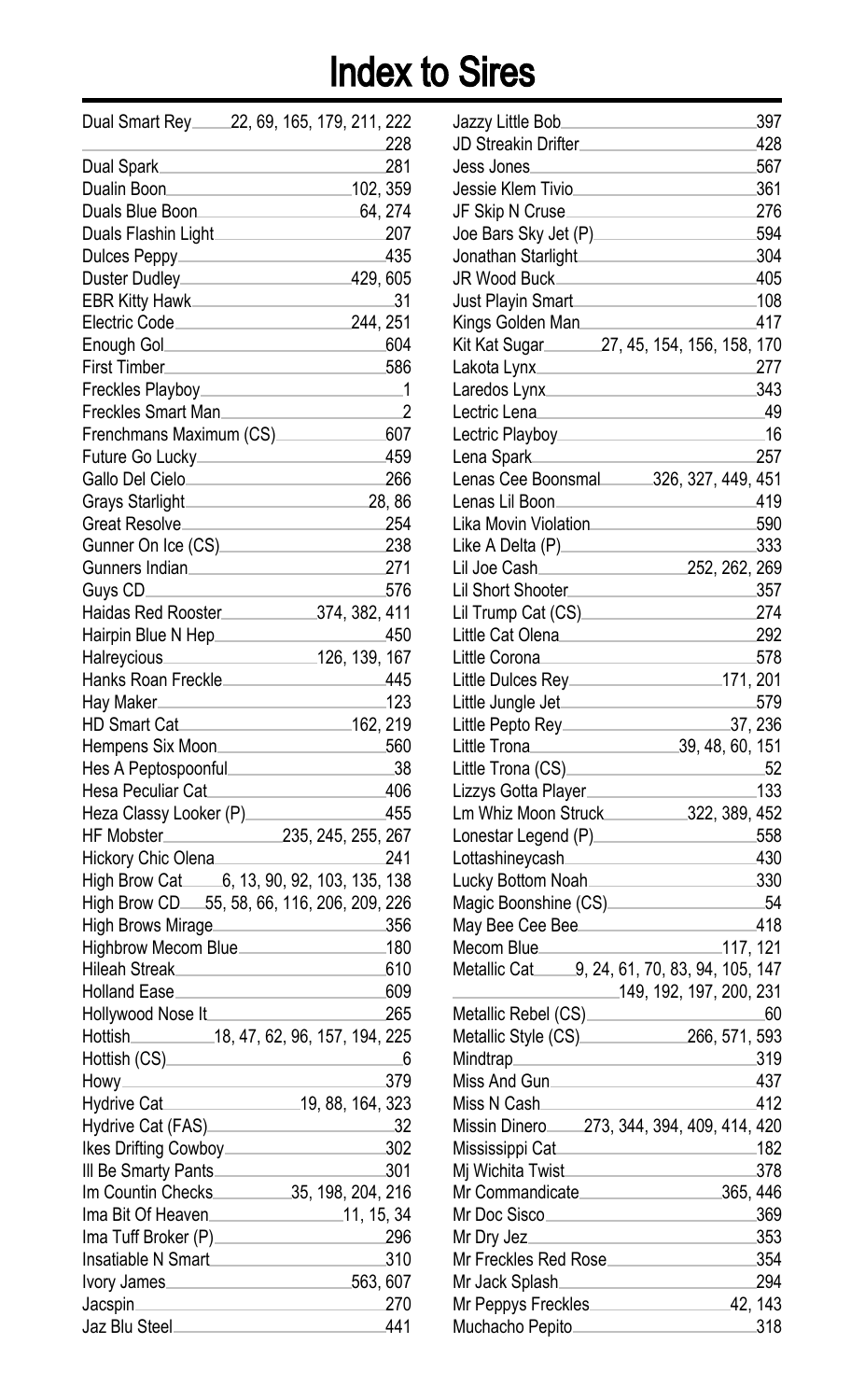| No Doubt Im Lazy.                                | 390     |
|--------------------------------------------------|---------|
| 584, 600<br>Oh Whatta Boy_                       |         |
| Okla Breeze Bar.                                 | 433     |
| On A Gator                                       | 572     |
| On The Money Red                                 | 592     |
|                                                  |         |
| 84, 93, 95, 98, 227                              |         |
| Once In A Blu Boon (CS)<br>____4, 13, 64, 67, 97 |         |
| 52, 100, 181<br>One Time Pepto                   |         |
| One Time Royalty.                                | 208     |
| Orphan Bear                                      | 298     |
| Paddy O Sugar.                                   | 275     |
| Pale Face Jose_                                  | 77, 109 |
| Pals Real Alibi                                  | 569     |
| Pastels Smart Lena                               | .71     |
| PC Frenchmans Hayday                             | 385     |
| Pepper Joe Hancock<br>278, 456                   |         |
| Peptoboonsmal                                    | 68, 115 |
|                                                  | 436     |
| Peptos Dual Pepboy.                              |         |
| Peptos Pretty Pep_<br>335, 396, 432              | 324     |
| Peptos Stylish Oak                               | 145     |
| Peptosmart                                       |         |
| Peptotime.                                       | 41      |
| PG Max Attack                                    | 232     |
| Play Dual Rey (CS)                               | .85     |
| Play Per View                                    | 457     |
| Playboysalittlesmart                             | 54      |
| 40, 85, 190<br>Playgun_                          |         |
| Playguns San Badger                              | 413     |
| 110, 291<br>Playin Attraction.                   |         |
| Playin Safari.                                   | .12     |
| Plum Itchin To Win_                              | 438     |
| Poco Ponta_<br>295, 305, 328                     |         |
| Pocos Rio Pine (P)                               | 408     |
| Power Proof_                                     | 99      |
| Prophetic Thunder.                               | 373     |
| Puff Of Time_                                    | 416     |
| Purdy Poco Kelto.                                | 279     |
| Quejanaisalena.                                  | 340     |
| Quick Coverage.                                  | 571     |
| Rawhide Dunnit.                                  | 443     |
| Red Roaney Play.                                 | 371     |
| Rey Dual                                         | 237     |
| Reys Dual Badger (CS).                           | 26, 71  |
| RJ Freckles.                                     | 398     |
| Rockin W<br>122, 163, 174, 210, 325              |         |
|                                                  | 72      |
| Romancing Time                                   | 350     |
| Roo Fifty Two<br>249, 259                        |         |
| Rosie O Llama                                    | 59      |
| Royal Diamondnic                                 | 458     |
| Royal Laredo Roan                                | 240     |
| Royal Shake EM.                                  | 434     |
| Royal Streakin                                   | 593     |
| Run For Honor (FAS)____                          | 595     |

| Sabares Crystal Moon                             | 591       |
|--------------------------------------------------|-----------|
| Saltys Moon Jet.                                 | 581       |
| Samson MC                                        | 407       |
| Scrutinizer                                      | 573       |
| SDP Quivern Dual Rey_                            | 213       |
| Serene Dude                                      | 349       |
| Seven X Starlight                                | 8         |
| Shiners Ace_                                     | 268       |
| Shiners Black Cat                                | 233       |
| Shiners Voodoo Dr.                               | 250       |
| Shining Spark Two_                               | 400       |
| Shockn Yaw 568, 574, 580, 582, 596, 603          |           |
| Shockn Yaw (CS)<br>559, 599                      |           |
| Shorty Lena⊥                                     | 75        |
| Sixes Hickory.                                   | 453       |
| Sl Paddys Little Pep⊥                            | 386       |
|                                                  | 388       |
| Slightly Zipped (P).                             | 422       |
| Smart Boons.                                     | 263       |
| Smart Like Juice.                                | 253       |
| Smart Little Abner.                              | -50       |
| Smart Little Diablo                              | 144       |
| Smart Little Jerrv.                              | -87       |
| Smart Little Lena.                               | 229       |
| Smart Palomino                                   | 562       |
| Smart Spook⊥                                     | 243       |
| Smart Starbuck                                   | 234       |
| Smart Sunday Playboy_                            | - 5       |
|                                                  |           |
|                                                  |           |
| Smartest Chic Olena.                             | 260       |
| Smoking Whiz                                     | 256       |
| Smooth As A Cat ______ 106, 114, 140, 141, 146   |           |
| 150, 214, 217                                    |           |
| Smooth Crusin                                    | 286       |
| Sockheir Player.                                 | 570       |
| Sonitalena Rey Jay_                              | 320       |
| 131, 173, 383<br>Sophisticated Catt              |           |
| Spins Hallmark⊥                                  | -80       |
| Spooks Gotta Gun                                 | 248       |
| Spooks Wyo Bar.                                  | 341       |
| 362, 364<br>Spoonfuls Serendipty (P).            |           |
| 73, 218, 221<br>Spots Hot.                       |           |
| Spots Hot (CS).                                  | 41, 59    |
| Ss Pepper La Pue (P)                             | 338       |
| Starbert Fisher                                  | 363       |
| Starbert Star Roy.                               | 355       |
| Starbert U Rainier                               | 313       |
| Steadys Spirit Star.                             | 404       |
| Strait To Texas.                                 | 315       |
| Streakin Six.                                    | 585       |
|                                                  |           |
| Stylish Rey Gay                                  | 242       |
| Surely A Pepto (FAS)_                            | 317       |
| Sweet Lil Pepto ________ 168, 187, 203, 212, 224 |           |
| Sweet Nu Pepto<br>That Sly Cat.                  | 401<br>72 |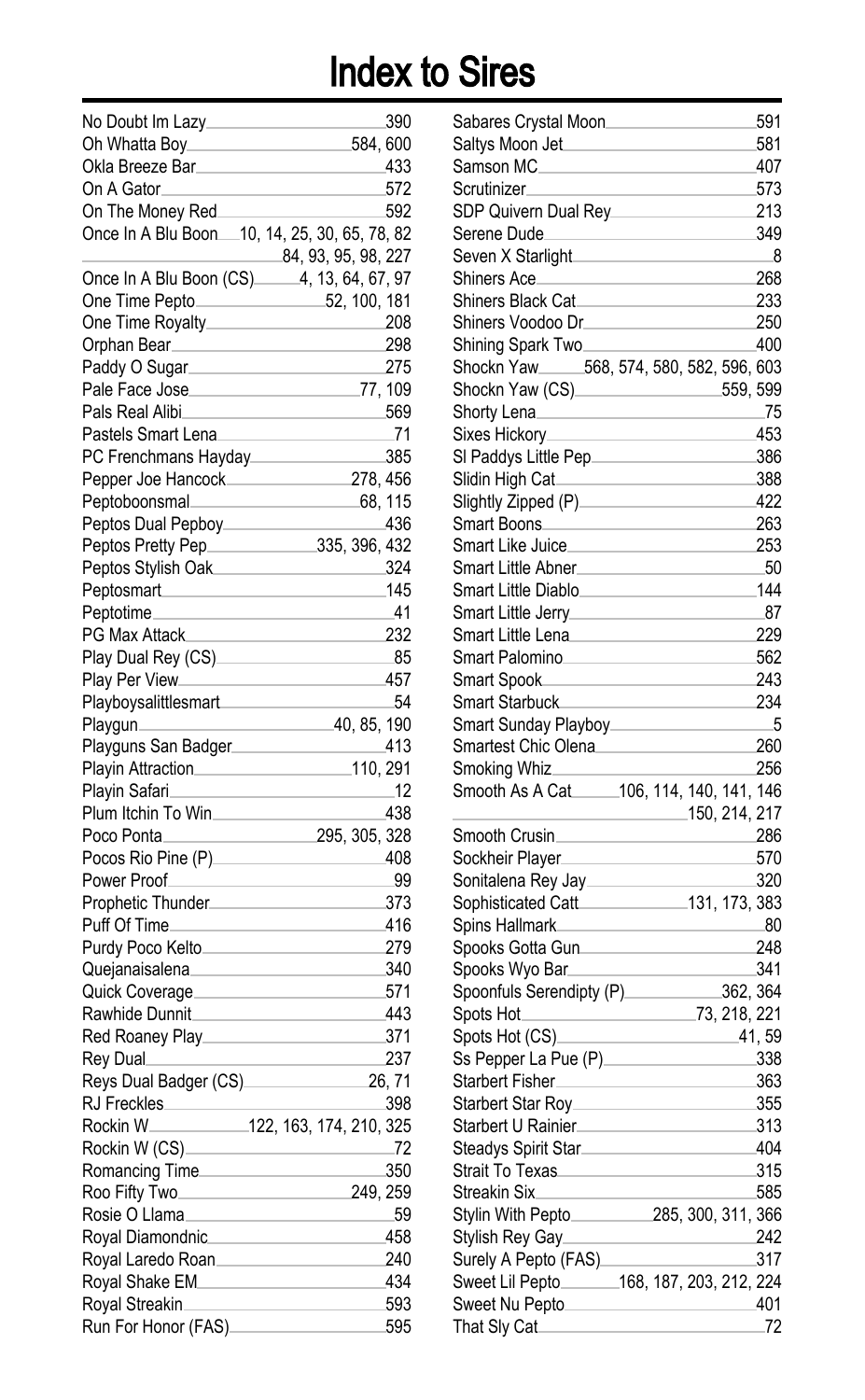| 101, 160                                      |
|-----------------------------------------------|
| 402                                           |
| 186                                           |
| Thomas E Hughes _____7, 51, 76, 169, 172, 220 |
| Thomas E Hughes (CS) 50, 75                   |
| 234                                           |
| 415                                           |
|                                               |
| Traditional Tattoo<br>.306, 410               |
| 589                                           |
| 119                                           |
| 425                                           |
| 336                                           |
| 395                                           |
| 303                                           |
| 309<br>Vp Hickory Pep______________________   |
| 297                                           |
| 566                                           |
| Widows Freckles<br>$\overline{\phantom{a}}$   |
| 442                                           |
| 575                                           |
| 56, 132, 161, 176                             |
| WR This Cats Smart 57, 74, 107, 599           |
| 288                                           |
| 43                                            |
| 32                                            |
| 381                                           |
| 113                                           |
|                                               |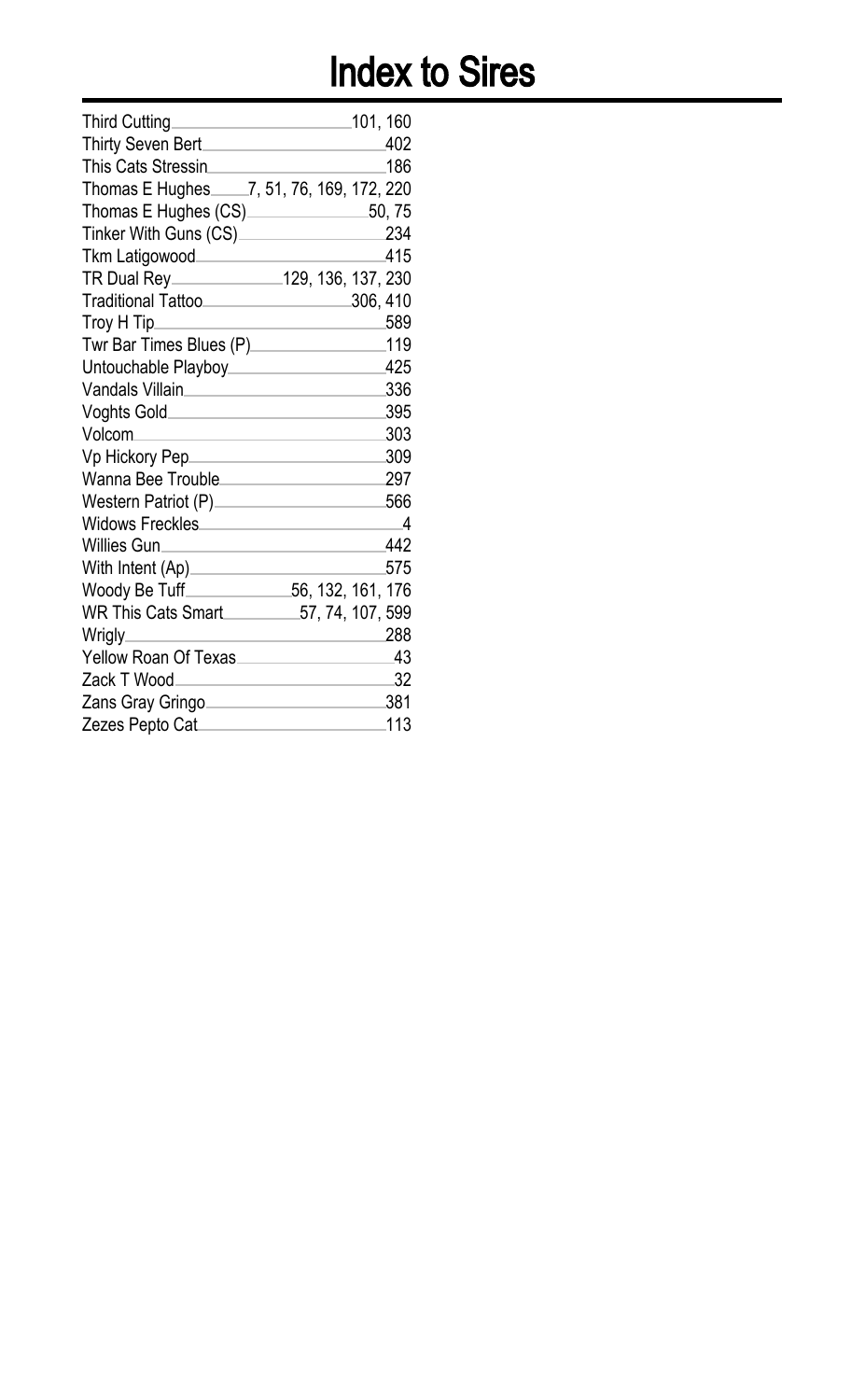### Reference to Covering Sires, Sires of Foals at Side, and Sires of Embryo Transfers Selling with Mares

- A SMOOTH GUY (2005) (Frenchmans Guy-Docs Movida, by Dry Doc). \$4,000 and 7.5 AQHA points: BFA World Barrel Racing Future Fortune Freshman Sire Champion; BFA World Barrel Racing Future Fortune Sire Champion. Sire of 28 RGP money-earners, including SMOOTH N FAMOUS (\$119,440: PACWST Open Barrel Futurity Slot Champion), TOO SMOOTH FOR TIGER (\$2,630 and 7 AQHA points: AQHA World Level 2 Amateur Barrel Racing Champion), IMA FRIENDLY GUY (\$38,831: PARKER WOOD Memorial Open Barrel Futurity 1D Champion), A SMOOTH CUTIE (\$12,686: 10th BFA World Barrel Racing Future Fortune Slot), IMA SMOOTH KIDDER (\$8,709: 4th Sand Cup Open Barrel Futurity), UX SMOOTH TALKIN DOC (\$6,120: 3rd Dash & Dance Open Barrel Futurity), A SMOOTH BARON (32 AQHA points and, AQHA World Junior Heeling Level 2 qualifier), ITS A SMOOTH FLING (\$4,825: XTREME Barrel Racing Fort MOJAVE Arizona February Open 4D class winner), A SMOOTH BARONESS (24.5 AQHA points: Open Perf. ROM, AQHA World Junior Barrel Racing qualifier), SILKY SMOOTH CHIC (\$2,848: money-earner Greg Olson Memorial Open Barrel Futurity 2D), A SMOOTH BUNNY (\$2,585: 3rd Dash For DOLLARS Open Barrel Futurity 1D), A SMOOTH TIME (\$2,536: 5th 5-State Breeders Open Barrel Futurity), SH ESPECIALLY SMOOTH (\$2,417: Sand Cup Open Barrel Futurity 2D Champion), COLOUR ME SMOOTH (\$2,405: finalist in the BBR World Open Barrel Futurity), SX SMOOTH DRAMBOUIE (\$2,011: 3rd Red Desert Classic Barrel Racing Open Derby 1D), STREAKIN SMOOTH (\$1,807: ULTIMATE Texas Barrel Racing Classic Futurity Open 2D Reserve Champion), MISS GUY DASHIAN (\$1,365: Pacwest Barrel Racing Open 3D Co-winner).
- BAMACAT (2009) (High Brow Cat-Mh San Tules Dually, by San Tule Freckles). \$352,857: 3rd NCHA Open Futurity; NCHA Open World Champion Stallion; 3rd NCHA Junior Youth Top 10; 5th NCHA Super Stakes Open Classic; finalist in the Breeders Inv. Open Derby. Half-brother to WENDELS GRACE (\$76,225: split 5th The Ike 4-Year-Old Open Futurity), CHRISTY HUGHES (\$71,355: Southern Cutting Non-Pro Derby Champion), CIRCLE S (\$61,292: finalist in the NCHA Non-Pro Super Stakes), ULTRA TIME (\$51,623: 3rd NCHA Limited Non-Pro Derby). Out of MH SAN TULES DUALLY (\$331,846: 8th NCHA Junior Youth Top 10; NCHA Silver Award, NCHA Bronze Award Sire of 2 RGP money-earners, including ALABAMA ROSE (\$22,585: finalist in the NCHA Non-Pro Super Stakes), BAMACAT ARC (5th East Coast RCH Classic Futurity Open). Son of HIGH BROW CAT, \$110,800. Leading Sire. Sire of 1,702 RGP money-earners, \$75,941,113, earners of 9,468 AQHA points, including DONT LOOK TWICE (\$843,096 and 51.5 AQHA points: NCHA Horse of the Year, NCHA Hall of Fame, NCHA Platinum Award, Superior Cutting), METALLIC CAT (\$637,711: NCHA Horse of the Year, NCHA Hall of Fame, NCHA Platinum Award), BOON SAN KITTY (\$565,504: NCHA Horse of the Year [shared], NCHA Hall of Fame, NCHA Platinum Award), HIGH BROW CD (\$542,101: NCHA Horse of the Year, NCHA Hall of Fame, NCHA Platinum Award), SMOOTH AS A CAT (\$501,874: NCHA Horse of the Year, NCHA Hall of Fame, NCHA Platinum Award).
- BC BLUE EASTER 011 (2011) (Bc Blue Easter-Wj Poco Pearl, by Poco Padishah). Son of BC BLUE EASTER. Son of JAZ BLUE STEEL DUST. He is by POCOS GRAY COMET; sire of 2 RGP money-earners, including JAZ POCO GRAY STONE (IBHA World Cutting Open Reserve Champion), JAZ SILVER COMET (\$1,584 and 19.5 AQHA points: split 4th Washington Super Fling Reining Open Derby), JAZ GC DAKOTA JOE (AQHA point-earner), JAZ POCO TIA ROSA (4th National Foundation QHA Year-End Trail Novice Hand Yearling), JAZ POCO TUFF (7th National Foundation QHA Year-End Ranch Trail Novice).
- BEDUINOSCLAIMTOFAME (2009) (Dash Ta Fame-Cimmaron Rose, by Chicks Beduino). Son of DASH TA FAME SI 113, 7 race wins, \$290,812, won Golden State Futurity [G1], El Primero Del Ano Derby [G1], Vandy's Flash Handicap [G3], Leading Sire. Sire of 665 RGP money-earners, \$12,792,527, earners of 3,422 AQHA points; 901 Race ROM, 90 stakes winners, \$19,154,421, including GUN BATTLE SI 110 (9 race wins, \$669,449, won Zia Futurity [RG1]), ONGOING TA FAME SI 115 (12 race wins, \$644,746, won Shue Fly Stakes [RG1]), KENDALL JACKSON SI 114 (14 race wins, \$420,539, won New Mexico Championship Challenge [G1] twice, set NWR), DASH TA MOON SI 108 (6 race wins, \$351,680, won Lubbock Stakes [G2]), IN FAMOUS CAPER SI 108 (10 race wins, \$327,416, won Mesilla Valley Speed Handicap [RG2], set NWR).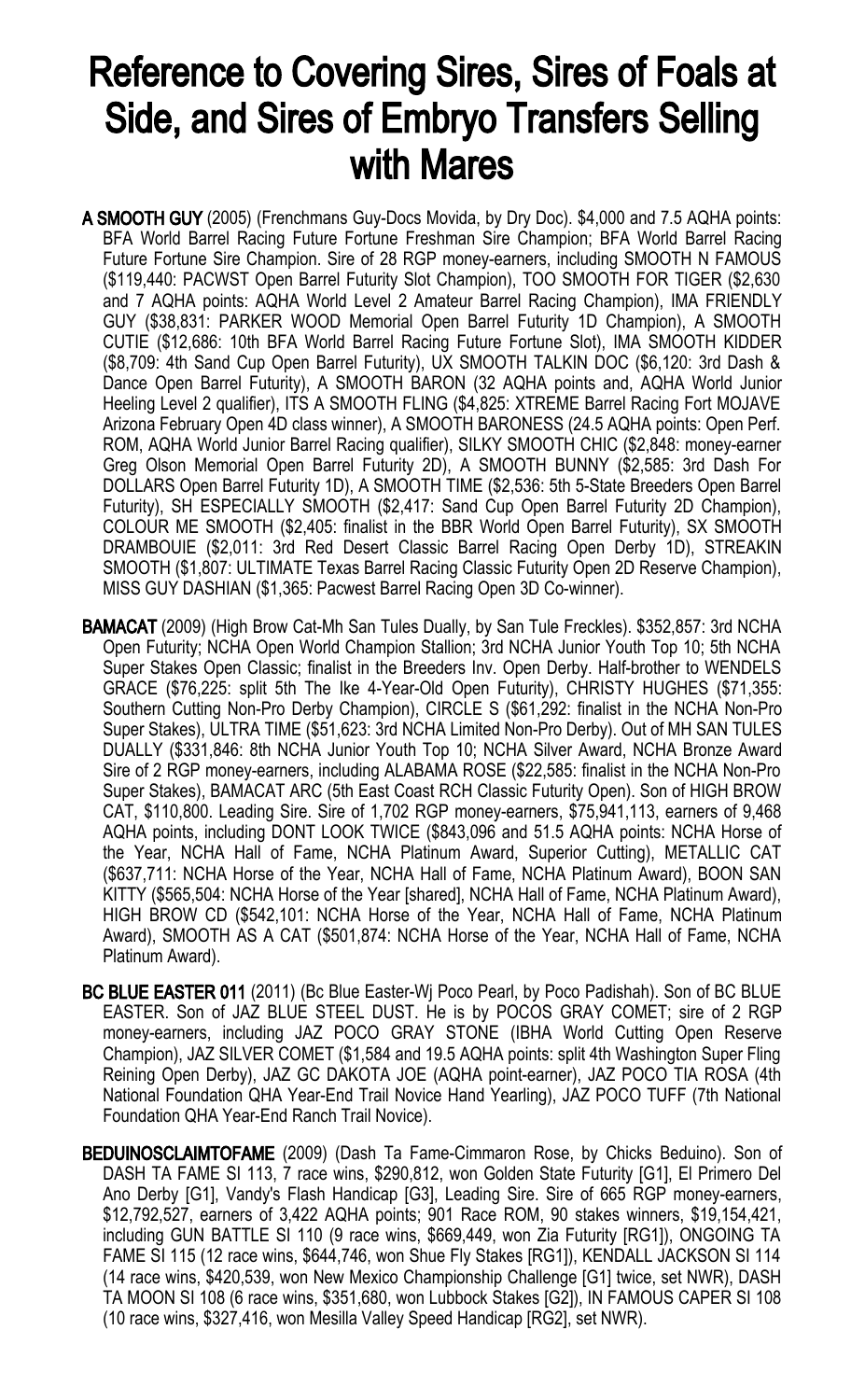- BOON A LITTLE (1999) (Smart Little Lena-Autumn Boon, by Dual Pep). \$118,405 and 31.5 AQHA points: AQHA Reserve World Champion Junior Cutting Horse; split 4th Breeders Inv. Open Derby; 3rd AQHA High Point Junior Cutting; finalist in the NCHA Open Derby; 3rd AQHA World Junior Cutting Open. Full brother to WILD THING DNA (\$109,061 and 40.5 AQHA points: 6th NCHA Open Super Stakes; NCHA Bronze Award), ABSOLUTELY STUNNING (\$107,877: Cotton Stakes Classic Open Reserve Champion), BOOGIE BOON (\$56,704: 5th Abilene Spectacular Open Derby); half-brother to IM COUNTIN CHECKS (\$514,757: 3rd NCHA Open Futurity; NCHA Hall of Fame, NCHA Platinum Award), ONCE IN A BLU BOON (\$319,002: AQHA World Champion Senior Cutting Horse), A TALE OF THE CAT (\$100,116: split 7th NCHA Open Futurity), AUTUMN KITTY (\$80,331: split 3rd Breeders Inv. Open Derby), SMOOTHEE (\$61,374: South Point Cutting Classic Open Reserve Champion). Out of AUTUMN BOON (\$258,185: NCHA Open Super Stakes Champion; NCHA Hall of Fame, NCHA Platinum Award Sire of 85 RGP money-earners, 27 AQHA point-earners, including SQUEAK A LITTLE (\$4,580 and 28 AQHA points: AQHYA World Team Penning Level 3 Reserve Champion).
- BOONLIGHTS MERADA (2003) (Boonlight Dancer-Meradas Last, by Freckles Merada). \$36,624: split 7th South Point Futurity Open; 10th Brazos Bash Open Futurity; semi-finalist in the NCHA Non-Pro Super Stakes; finalist in the Congress Cutting Classic Open; split 5th State of Missouri CHA Open Futurity. Sire of 2 RGP money-earners, including MERADAS SUGAR LIGHTS (6 AQHA points), GRACEFULL LIGHTS (\$1,250: semi-finalist in the NCHA Amateur Futurity), ROANALICIOUS (6th NO Bull Barrel Racing GRNDSLM North Augusta Open 3D). Son of BOONLIGHT DANCER, \$136,253: NRCHA Open Futurity Champion; split 5th NCHA Open Derby; 3rd Santa Ynez RCH Snaffle Bit Futurity Open. A Leading Sire. Sire of 208 RGP money-earners, \$2,211,077, earners of 1,328 AQHA points, including THIRD CUTTING (\$545,146: NCHA Open Super Stakes Champion; NCHA Hall of Fame, NCHA Certificate of Ability), DANCING WITH HEART (\$7,271 and 58 AQHA points: AQHA World Champion Junior Heading Horse, Superior Heading), NABISCO ROAN (\$92,292 and 29.5 AQHA points: AQHA Reserve World Champion Senior Working Cow Horse twice), SHINE DI LIGHT (\$22,919 and 36.5 AQHA points: AQHA World Level 2 Amateur Reserve Champion Working Cow Horse), STRAY KATZ (\$89,792: 6th NCHA Open Futurity), SCARLET CATDANCER (\$77,118: finalist in the NCHA Amateur Futurity), HARD EIGHT BBQ (\$75,052: 4th NCHA Limited Non-Pro Futurity), SHADY BOONLIGHT (\$55,598: 5th Tunica 4-Year-Old Open Futurity).
- CAT ICHI (2000) (High Brow Cat-Laney Doc, by Doc Quixote). \$306,191: NCHA Open Derby Champion; NCHA Open Super Stakes Co-Reserve Champion. A Leading Sire. Sire of 248 RGP money-earners, \$5,430,857, earners of 2,109 AQHA points, including ICHIS MY CHOICE (\$344,852: NCHA Horse of the Year), SAGUARO ICHI (\$294,128 and 44.5 AQHA points: NCHA Non-Pro Horse of the Year), SPOOKED BY A CAT (\$304,628 and 35.5 AQHA points: AQHA High Point Cutting Select Amateur Champion; NCHA Gold Award, NCHA Silver Award), IMA LITTLE ICHI (\$271,072 and 13.5 AQHA points: NCHA Junior Youth Co-World Champion), EE ICHI BAR (\$241,349: NCHA \$15,000 Novice Horse Non-Pro World Champion; NCHA Bronze Award, NCHA Certificate of Ability), RUE DU ICHI (\$173,191 and 31.5 AQHA points: NCHA \$5,000 Novice World Reserve Champion; NCHA Gold Award, NCHA Silver Award), ICHI SANGRIA (\$152,043: finalist in the NCHA Open Futurity), RPL ICH THIS (\$134,983: NCHA Open Derby Reserve Champion), SDP LIL ICHI MADDIE (\$134,400: 3rd Music City Cutting Futurity Open; NCHA Silver Award, NCHA Bronze Award), STARSTRUCK ICHI (\$104,302: NCHA Non-Pro Top Ten), SHEEZ ALL THAT (\$100,539: NCHA Super Stakes Limited Open Classic Reserve Champion), TORINO ICHI (\$126,652 and 47.5 AQHA points: NCHA Senior Youth Co-World Champion), ICHI LA ROO (\$116,594 and 59 AQHA points: AQHA World Level 2 Amateur Cutting Champion; NCHA Bronze Award, NCHA Certificate of Ability), ITCHMEALLOVER (\$3,437 and 93 AQHA points: AQHA World Heading Amateur Int. Exhibitor Champion, Superior Amateur Heading), RIPPING ICHI (\$97,857: Southern Open Derby Reserve Champion).
- CATS PAINTED ILLUSION (APHA) (2012 Bay Tobiano) (Cats Illusion-Brigalenas Easy Delta, by Brigalenas Delta). By Cats Illusion (2003). (High Brow Cat-JR Colored Oak, by Doc's Oak). \$21,653 and 66 APHA points: APHA World Champion Amateur Cutting; APHA Reserve World Champion Senior Cutting Horse; Augusta 4-Year-Old Limited Open Futurity Champion; split 4th, Memphis 4-Year-Old Limited Open Futurity; finalist, Cotton Stakes Open Derby; semi-finalist, NCHA Open Super Stakes, Breeders Invitational Non-Pro Classic; 6th, NCHA Senior Non-Pro Classic/Challenge; top 10, APHA World 5/6-Year-Old Open Cutting Challenge and APHA World Show Senior Cutting; APHA #1 Honor Roll Amateur Select Cutting Champion; Honor Roll Senior Cutting and All-Age Cutting Reserve Champion; APHA ROM Open & Amateur Cutting, 41 Open From his first foals to show he is the sire of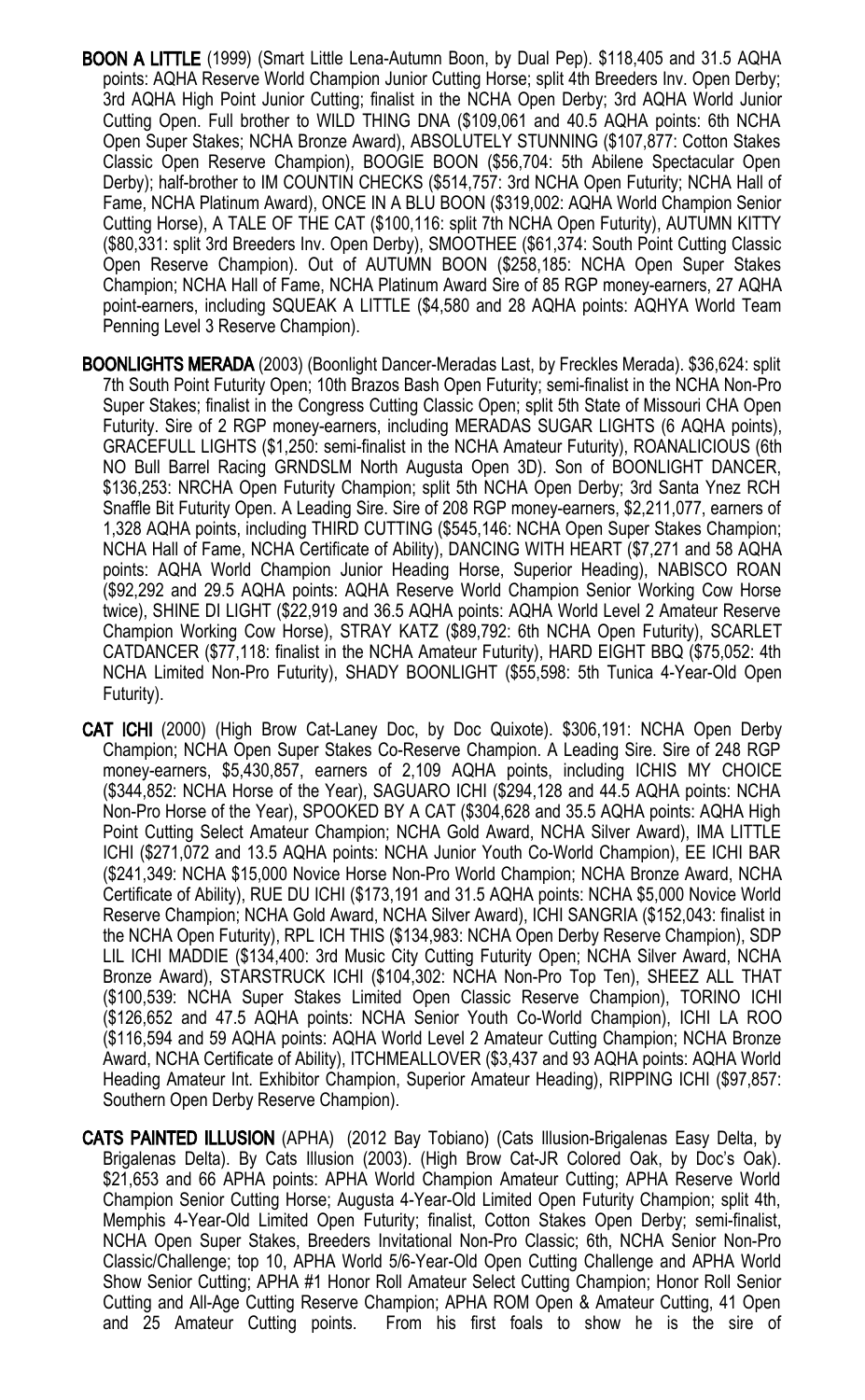PURDYILLUSIONOFCOLOR (\$21,288: APHA World 3-Year-Old Open Cutting Challenge Reserve Champion; finalist, PCCHA Fall Open Futurity), COLORFUL ILLUSION (\$18,299: 4th, 2016 NRCHA Non-Pro derby; 2016 Canadian Supreme Open to the World RCH Snaffle Bit/Hackamore Non-Pro Derby Champion).

- CD COMMAND (1997) (Cd Olena-Commander's Bay, by Commander King). \$29,273 and 16 AQHA points: finalist in the NCHA Eastern Nationals \$10,000 Novice; split 4th Fort Worth Stock Show Judge 1 Senior Cutting Open; finalist in the NCHA Eastern Nationals Open; finalist in the NCHA Eastern Nationals \$2,000 Limited Rider; 3rd Cowtown Cutters 5/6-Year-Old Open. Sire of including PRECIOUS CD (AQHA point-earner), TIPS CD COMMAND (ACHA money-earner). Son of CD OLENA, \$170,706: NCHA Horse of the Year. A Leading Sire. Sire of 685 RGP money-earners, \$17,344,671, earners of 4,314 AQHA points, including SISTER CD (\$852,710: NCHA Non-Pro Co-World Champion; NCHA Hall of Fame, NCHA Silver Award), CD BOONSMAL (\$339,668 and 27.5 AQHA points: 7th NCHA Non-Pro Top Ten; NCHA Gold Award, NCHA Silver Award), PATRICK LA DUAL (\$266,333: NCHA Non-Pro Co-World Champion), PALE FACE JOSE (\$264,846: 3rd Augusta Open Classic), VESPAA (\$245,095: 7th NCHA Non-Pro Top Ten), CD LIGHTS (\$233,383: NCHA World Champion Stallion; NCHA Gold Award, NCHA Silver Award), CLASSICAL CD (\$227,013: 6th NCHA Open Futurity), PLAYIN CDS (\$223,606: 9th NCHA Non-Pro Futurity), OPUS EX (\$223,571: 7th NCHA Non-Pro Top Ten), CD HOMBRE (\$221,738: split 9th NCHA Non-Pro Futurity), CD FANCY CHANCE (\$211,956: NCHA Junior Youth Co-World Champion), CD OLENA PEPPY (\$211,746: split 5th Breeders Inv. Non-Pro Derby). Son of DOC O'LENA, \$23,847 and an AQHA point-earner. A Leading Sire. Sire of \$16,940,109, earners of 6,927 AQHA points, including MONTANA DOC (\$213,592: 7th NCHA Non-Pro Top Ten; NCHA Hall of Fame, NCHA Platinum Award).
- COVERTS RISING STAR (2013) (Covert-Star Dancer Victress, by Panther Mountain). Son of COVERT SI 121, 3 race wins, \$73,448, 2nd Hobbs America Derby, Silver Cup Overnight Stakes, Easy Jet Overnight Stakes; sire of 1 RGP money-earner, 12 Race ROM, including COVERT OPS SI 101 (3 race wins, \$29,638), GEISHA NITE SI 81 (2 race wins, \$18,529), SHINE COVERT SI 99 (race winner, \$15,364), COVERT GIRL SI 94 (race winner, \$13,606), I AINT NO ANGEL SI 96 (race winner, \$8,837), COVERTS FORTUNE SI 100 (race winner, \$8,077), EASY COVERT SI 95 (race winner, \$7,650), MY UNICA SI 84 (race winner, \$6,564), TEMPLE ROSES (race winner), RESILIENCE CSE SI 80 (race winner), DASHINFRONT SI 82 (2 race wins), SS HIGHLYCOVERT SI 89 (race winner), NO TALKIN (race winner), STRAIGHTTOFAME SI 86 (race placed), SS LEADEROFTHEPACK (race placed). Son of DASH THRU TRAFFIC SI 95 ,; Champion Racing 2- Year-Old Colt. 6 race wins, \$1,056,943, won All American Futurity [G1], 3rd Rainbow Futurity [G1], finalist Kansas Futurity [G1]; sire of 9 RGP money-earners, 324 Race ROM, 29 stakes winners, \$8,157,399, including HAWKISH SI 106 (8 race wins, \$685,631, Champion Racing 2-Year-Old Colt, won Ed Burke Memorial Futurity [G1]), HES MY DASHER SI 102 (11 race wins, \$576,250, Champion Racing 2-Year-Old Gelding, won Rainbow Futurity [G1]), SIXY THRU TRAFFIC SI 111 (10 race wins, \$209,748, won AQHA Distaff Challenge Championship [G1]), CATSCAPE SI 114 (11 race wins, \$203,176, won Mr Jet Moore Stakes [G3]), DEALADASH SI 108 (7 race wins, \$182,483, 2nd Los Alamitos Winter Derby [G1]), ROJO DANCER SI 102 (7 race wins, \$164,873, won Los Alamitos Championship Challenge [G2]), RG SPECIAL N TRAFFIC SI 104 (6 race wins, \$159,579, won Casino Cash Derby [G2]), CRASH THRU TRAFFIC SI 108 (9 race wins, \$140,595, won Sunland Park Fall Handicap, set NWR), BUBBAS BULLET SI 101 (4 race wins, \$133,281, won QHBC Juvenile Classic [G3]), MAJOR TRAFFIC SI 103 (13 race wins, \$132,466, New Mexico High Point Distance Race Horse, finalist in the Special Hank Handicap [G3], New Mexico High Point Claiming Race Horse), DYNAGLIDE SI 104 (2 race wins, \$130,447, 2nd Remington Park Futurity [G1]), HOT HOOFS N TRAFFIC SI 101 (8 race wins, \$125,847, won Minnesota Derby [R]).
- DELTA BUNNYS CAT (APHA) (2002 sorrel tobiano) (High Brow Cat-Deltas Bunny, by Delta Olena). Sire of GAY BARS CAT (P) (APHA World Barrel Racing Novice Youth Reserve Champion), HEAVENLYS HIGHBROW (P) (Houston Stock Show APHA Judge 2 All-Age Heading Amateur Class winner), ALL THAT AND A CAT (P) (Houston Stock Show APHA Judge 1 Steer Stopping Amateur Class Reserve winner. Son ofHIGH BROW CAT, \$110,800. Leading Sire. Sire of 1,701 RGP money-earners, \$75,900,032, earners of 9,468 AQHA points, including DONT LOOK TWICE (\$843,096 and 51.5 AQHA points: NCHA Horse of the Year, NCHA Hall of Fame, NCHA Platinum Award, Superior Cutting), METALLIC CAT (\$637,711: NCHA Horse of the Year, NCHA Hall of Fame, NCHA Platinum Award), BOON SAN KITTY (\$565,504: NCHA Horse of the Year [shared], NCHA Hall of Fame, NCHA Platinum Award), HIGH BROW CD (\$542,101: NCHA Horse of the Year, NCHA Hall of Fame, NCHA Platinum Award), SMOOTH AS A CAT (\$501,874: NCHA Horse of the Year, NCHA Hall of Fame, NCHA Platinum Award), HE BEA CAT (\$358,641: NCHA Horse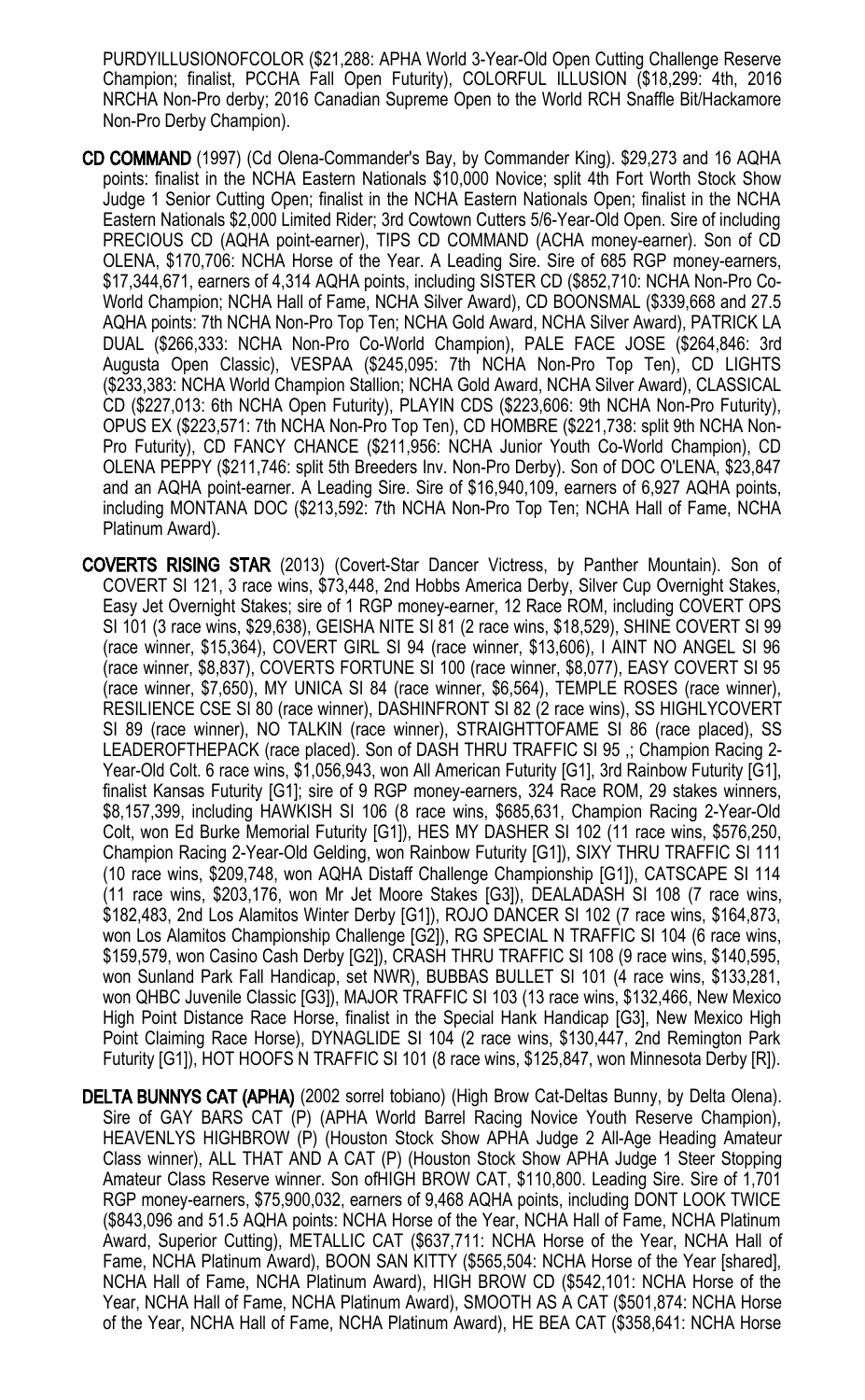of the Year), FAITH IN MY CAT (\$543,908 and 122 AQHA points: NCHA \$10,000 Novice World Champion; NCHA Hall of Fame, NCHA Platinum Award, Superior Cutting).

- DOC DUAL PEPTO (1998) (Peptoboonsmal-Miss Dual Doc, by Doc's Remedy). Full brother to NITRO DUAL DOC (\$53,827: finalist in the NCHA Open Futurity); half-brother to DUAL PEP (\$313,192: split 3rd NCHA Open Super Stakes), JUST MISTER DUAL (\$143,549: PCCHA 4-Year-Old Open Cutting Stakes Champion; NCHA Silver Award, NCHA Bronze Award), DUAL PEPPY (\$89,450 and 24.5 AQHA points: NCHA \$10,000 Novice World Champion; NCHA Bronze Award), IM CHAIRMAN (\$70,358 and 120 AQHA points: AQHA Reserve World Champion Senior Cutting Horse, Superior Cutting), MISS PLAIN DUAL (\$51,694: 3rd Reno Western Futurity Open). Sire of 4 RGP money-earners, including PEPTO CT REY (AQHA point-earner; NRHA money-earner), DOC DUAL REY (AQHA point-earner), DELTAS PEPTO DREAM (P) (\$1,315: 6th APHA World 4-Year-Old Cutting Challenge Open), DUAL PEPTO REY CT (NCHA money-earner), PEPTOS PLAYMATE CT (NCHA money-earner), PEPTO FLYER (P) (4th APHA World Steer Stopping Amateur). Son of PEPTOBOONSMAL, \$180,487. A Leading Sire. Sire of 888 RGP money-earners, \$26,494,981, earners of 7,232 AQHA points, including LITTLE PEPTO GAL (\$523,742: NCHA Horse of the Year, NCHA Hall of Fame, NCHA Certificate of Ability), COPASPEPTO (\$477,569: NCHA Horse of the Year, NCHA Hall of Fame, NCHA Certificate of Ability), ONE TIME PEPTO (\$331,097: NCHA Open Super Stakes Champion), ONCE IN A BLU BOON (\$319,002: AQHA World Champion Senior Cutting Horse).
- FRENCHMANS MAXIMUM (2008) (Frenchmans Guy-Lil Bit A Moon Luck, by Casady Casanova). Son of FRENCHMANS GUY, Barrel Racing money-earner. A Leading Sire. Sire of 421 RGP money-earners, \$4,800,923, earners of 2,049 AQHA points, including GUYS FRENCH JET (\$239,878: WPRA NFR Barrel Racing Average Reserve Champion), FRENCHMANS FUTURE (\$165,359: Lance Graves Pro Classic Slot Barrel Racing Open Reserve Champion), GUYS SIX PACK TO GO (\$164,983: money-earner San Antonio Rodeo Barrel Racing Open), SX FRENCHMANS VANILA (\$164,104: Old Fort Days Barrel Racing Derby Champion), BRING IT ON GUYS (\$136,591: 3rd Old Fort Days Open Barrel Futurity), FRENCHMANS PERKS (\$133,437: 5th Lance Graves Pro Classic Slot Barrel Racing Open), EASY FRENCH ALIBI (\$123,166: finalist in the BBR World Barrel Racing Open 1D), SKY HIGH GUY (\$121,168: 5th Canadian National Finals Rodeo Barrel Racing Open), GUYS FAMOUS GIRL (\$120,141: Lance Graves Pro Classic Futurity Slot Barrel Racing Open Champion), IMA SUPER FLY GUY (\$109,526: Diamonds & Dirt Barrel Racing Open Futurity Champion), FRENCHMANS LIL LADY (\$100,245: 4th BBR World Barrel Racing Open 2D), FRENCHMANS TRAFFIC (57 AQHA points and \$2,106: AQHA Reserve World Champion Junior Pole Bending Horse), THE TALKINS OVER (167.5 AQHA points: AQHA World Amateur Int. Exhibitor Stake Racing Reserve Champion, Superior Barrel Racing), MORNING TRAFFIC (\$88,517: All American Rodeo Barrel Champion).
- GUNNER ON ICE (2008) (Colonels Smoking Gun-Dancin For Joy, by Boonlight Dancer). \$28,752 and an AQHA point-earner: 7th NRHA Non-Pro Futurity; 3rd Scottsdale Classic Reining Non-Pro Futurity; NRHA Futurity Primetime Non-Pro Reserve Champion; Canada PINK Limited Open Reining Derby Champion; split 9th NRHA Cowtown Classic Non-Pro Futurity. Son of COLONELS SMOKING GUN (Q)COLONELS SMOKINGUN (P), \$177,386: NRHA Hall of Fame; NRHA Open Futurity Reserve Champion; APHA World Champion; USET Finals Champion. A Leading Sire. Sire of 755 RGP money-earners, \$9,760,862, earners of 4,647 AQHA points, including TINKER WITH GUNS (\$344,118: 4th NRHA Open Futurity), GUNNERS TINSELTOWN (\$307,328: NRHA Open Futurity Reserve Champion), AMERICASNEXTGUNMODEL (\$290,486: NRHA Open Futurity Champion), GUNNERS SPECIAL NITE (\$242,724 and 75 AQHA points: NRHA Open Futurity Reserve Champion, Superior Reining), GUNNATRASHYA (\$233,757: NRHA Open Futurity Champion), ALWAYS GOTYER GUNSUP (\$175,399: split 7th NRHA Open Futurity), THE GREAT GUNTINI (P) (\$144,260: 3rd NRHA Open Futurity), HF MOBSTER (\$122,338: NRHA Open Derby Champion), SNOW GUN (\$121,974: 3rd NRHA Open Futurity), GUNS R FOR SHOOTIN (\$114,124: split 4th NRHA Open Derby), COLONELS SHINING GUN (\$112,239: 9th NRHA Open Futurity), GUNNER DUN IT AGAIN (\$108,474: NRBC Int. Open Reining Derby Champion), GUNNER GUMP (\$93,480 and 28.5 AQHA points: NRHA Junior Youth World Champion).
- HOTTISH (2008) (Spots Hot-Stylish Play Lena, by Docs Stylish Oak). \$301,843: NCHA Reserve Horse of the Year; Breeders Inv. Open Derby Champion; finalist in the NCHA Open Futurity; NCHA Open Derby Champion; NCHA Non-Pro Super Stakes Champion. Half-brother to PEPTO BOOM (\$316,511: 4th NCHA Non-Pro Top Ten twice; NCHA Silver Award, NCHA Bronze Award), SMOOTH TALKIN STYLE (\$300,379: NCHA Horse of the Year), HALREYCIOUS (\$227,459: NCHA Super Stakes Open Classic Champion), REYDICULOUS (\$149,054: 5th NCHA Open Super Stakes), COPPERISH (\$101,805: 5th West Texas Open Derby). Out of STYLISH PLAY LENA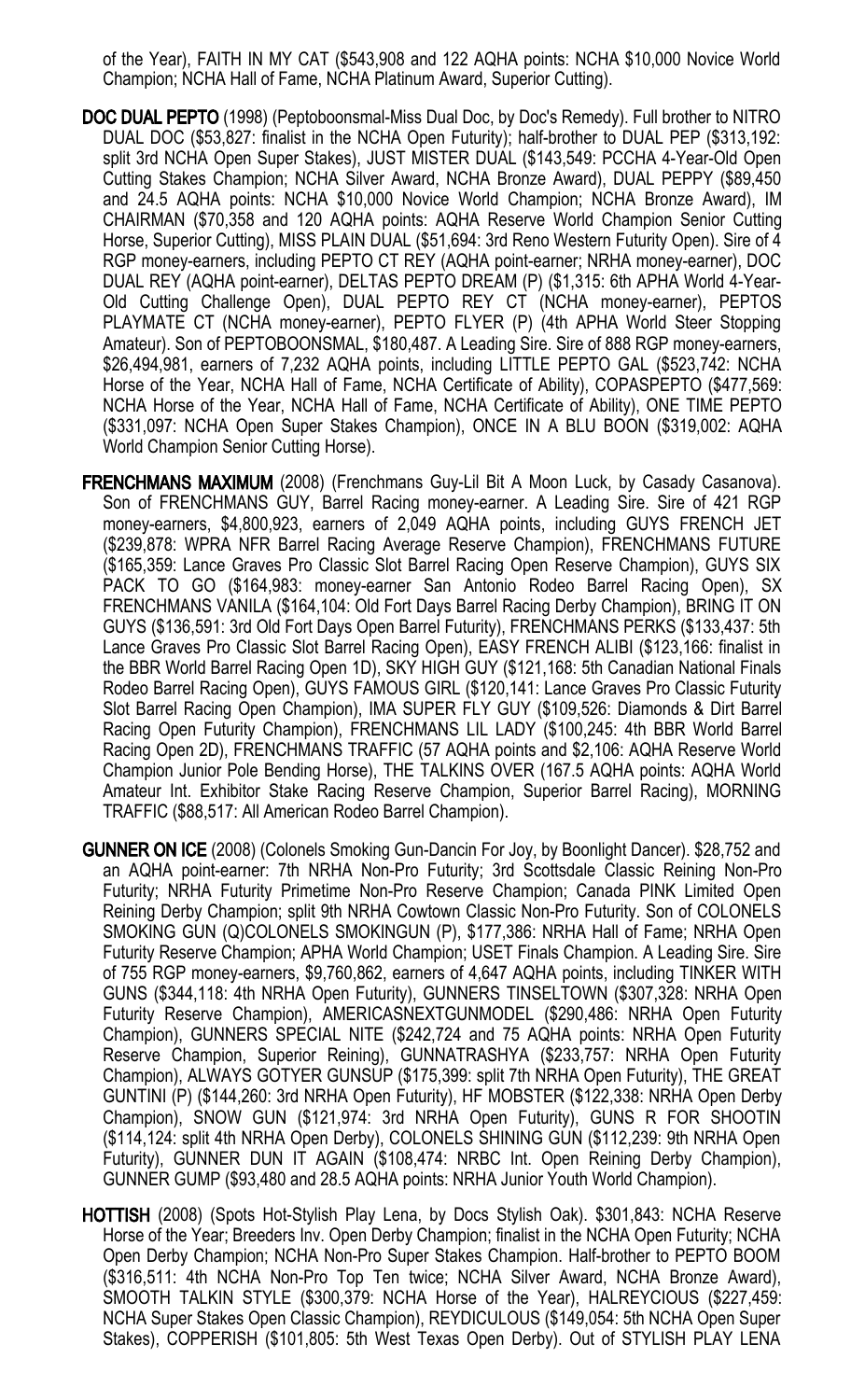(\$289,524: NCHA Open Classic/Challenge Champion Sire of 2 RGP money-earners, including PEPPYS HOT CAT (\$1,118: Red Willow Cutting Sun Open Futurity Champion), ASHADOS HOT (NCHA money-earner). Son of SPOTS HOT, \$527,682: NCHA Open Futurity Champion; 4th NCHA Non-Pro Futurity. A Leading Sire. Sire of 189 RGP money-earners, \$4,343,319, 44 AQHA pointearners, including HOTTISH (\$301,843: NCHA Reserve Horse of the Year), SECOND SPOT (\$241,874: NCHA Open Futurity Champion), TATTOOS ON THIS TOWN (\$208,244: NCHA Senior Youth Top Ten), HARLEY (\$197,511: finalist in the NCHA Open Futurity), SOME LIKE IT HOTT (\$183,383: NCHA Open Futurity Reserve Champion), HES A HOT CAT (\$176,516: NCHA Open Super Stakes Champion), HIGH CLASSED HOTTIE (\$159,308: split 5th NCHA Super Stakes Open Classic), CINCA IM HOT (\$123,566: Breeders Inv. Open Derby Champion).

- HYDRIVE CAT (2003) (High Brow Cat-Ruby Tuesday Dna, by Peppy San Badger). \$416,709: NCHA Open Futurity Reserve Champion; PCCHA 4-Year-Old Open Cutting Stakes Champion. A Leading Sire. Sire of 223 RGP money-earners, \$3,292,171, 19 AQHA point-earners, including ONCE YOU GO BLACK (\$184,836: 6th NCHA Non-Pro Top Ten), OVERDRIVE (\$151,928 and 15.5 AQHA points: NCHA Open Derby Reserve Champion), SDP HYDRIVEN HICAPOO (\$136,647: 6th NCHA Non-Pro Top Ten), TUNED UP TO DRIVE (\$117,268: NCHA Non-Pro Futurity Reserve Champion), SWING THRU THE DRIVE (\$58,815 and 54 AQHA points: NCHA Senior Youth Co-World Champion), DRIVING MISS DREAMER (AUS) (\$90,323: Australia NCHA Open Derby Champion), SHORT DRIVE (\$87,718: finalist in the NCHA Open Super Stakes), HY ON TURPS (AUS) (\$84,525: Australia NCHA Open Futurity Champion), SOMETHINGTOBELIEVEIN (\$84,408: NCHA Limited Non-Pro Futurity Champion), SDP GOT THE CAT GENE (\$82,934: 4th NCHA Non-Pro Derby), CRYOGENIC (\$79,126: semi-finalist in the NCHA Open Futurity), FLIRTEN CAT (\$76,924: finalist in the NCHA Open Derby), SDP HICAPOO CAT (\$74,049: 5th NCHA Super Stakes \$100,000 Amateur Classic), HY LIGHTS (\$74,009: 6th NCHA Super Stakes \$100,000 Amateur Classic), SUGAR HY (\$72,163: split 4th NCHA Non-Pro Super Stakes), WORLD SERIES CAT (AUS) (\$71,843: Australia NCHA Non-Pro Derby Champion), PLAN SMART RIDE ACAT (\$71,516: Congress Open Derby Champion), SDP OVERDRIVE (\$66,458: Wrangler Classic Open Co-Champion), DRIVEN DIRTY (\$64,951: split 5th NCHA Top 10 Co-Champion Senior Youth), HYDRIVE COUGAR (\$64,586: split 6th PCCHA Fall Futurity Open).
- LIL TRUMP CAT (2010) (Sophisticated Catt-Lil Roan Ricochet, by Smart Lil Ricochet). \$7,594: finalist in the NCHA Eastern Nationals \$2,000 Limited Rider. Son of SOPHISTICATED CATT, \$192,509: AQHA World Champion Senior Cutting Horse 3 times; finalist in the NCHA Open Super Stakes; South Point Winter Cutting Classic Open Champion; 6th NCHA Super Stakes Open Classic. Sire of 252 RGP money-earners, \$1,541,206, earners of 1,080 AQHA points, including DUCKS DUX (AUS) (\$143,335: Australia NCHA Open Futurity Champion; Australian NCHA Hall of Fame), CASEY CATT (\$112,582: finalist in the NCHA Open Futurity), LIL SOPHIE BAKER (81.5 AQHA points and \$2,583: AQHA World All-Age Ranch Sorting Level 2 Open Champion), SORTA CATTY (75 AQHA points and \$1,096: AQHA World Ranch Sorting Level 2 Amateur Reserve Champion), BAKERS MISS KITTY (\$73,035: 7th Congress Cutting Classic Open), STREY CATT (\$60,981 and 10 AQHA points: 5th NCHA Non-Pro Futurity), SOPHOSTICATED PAT (68.5 AQHA points and \$1,089: AQHA High Point Junior Ranch Sorting Champion), CEE SOPHI KAT (\$49,425: NCHA Amateur Super Stakes Reserve Champion), BK UEVERCACATLIKE ME (\$25,717: Canada Open to the World Cutting Open Futurity Reserve Champion), SUICIDE BLONDE (AUS) (\$25,475: Australia NCHA Non-Pro Classic Reserve Champion), SOPHISTICATED SHANIA (\$25,189: 7th NCHA Super Stakes \$100,000 Amateur), TRAVELING CATT (\$25,142: Magnolia CHA Non-Pro Derby Champion).
- LITTLE TRONA (1989) (Freckles Playboy-Trona, by Leon Bars). \$101,205: split 4th NCHA Non-Pro Super Stakes Classic; Bonanza Non-Pro Derby Champion; 5th Bonanza 4-Year-Old Open; split 3rd Abilene Summer Cutting 5/6-Year-Old Open; Abilene Summer Cutting 5/6-Year-Old Non-Pro Reserve Champion. Half-brother to LYNX MELODY (\$113,682: NCHA Open World Champion Mare; NCHA Hall of Fame, NCHA Platinum Award), DOX TRONALENA (\$79,949: NCHA Open Derby Co-Champion). Sire of 126 RGP money-earners, \$2,062,955, earners of 1,216 AQHA points, including LITTLE LACEY (P) (\$149,123: NCHA Non-Pro Super Stakes Classic Champion twice), SMOKIN TRONA (\$114,449: 3rd NCHA Open Classic/Challenge), MK LITTLE MISS TRONA (\$106,559: finalist in the NCHA Open Derby), TRONAS CHEX (\$192,674: NCHA Junior Youth Co-Reserve World Champion; NCHA Platinum Award, NCHA Gold Award), LITTLE TRONA LENA (\$28,312 and 380.5 AQHA points: AQHA Reserve World Champion Senior Tie-Down Roping Horse, Superior Tie-Down Roping), TRONAS LITTLE COWBOY (\$95,642: Congress Spring Spectacular NCHA \$10,000 Amateur Champion), COLONEL FUZZY TRONA (\$91,443: NCHA \$50,000 Amateur Co-Reserve World Champion; NCHA Silver Award, NCHA Bronze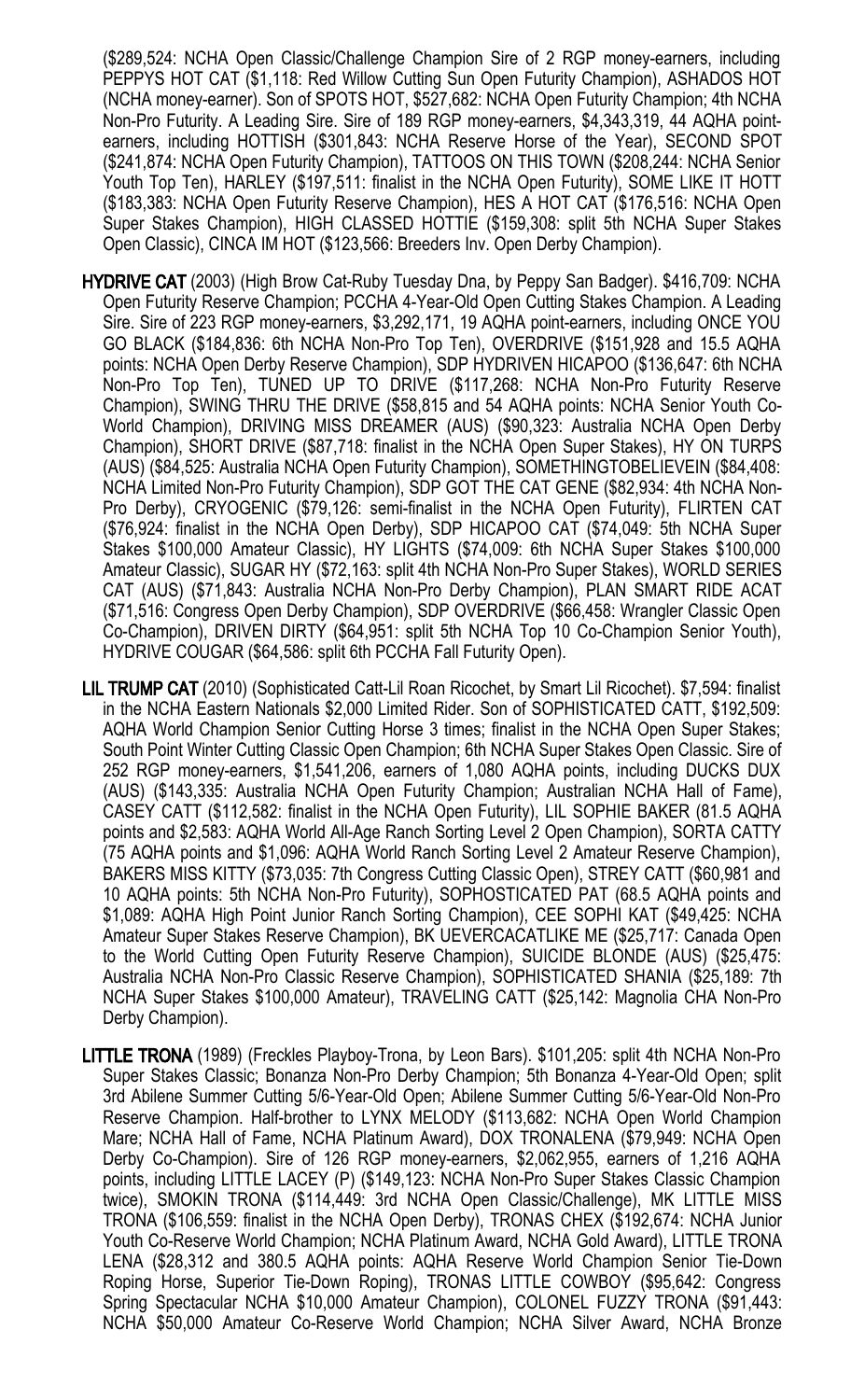Award), MISSIS TRONA (\$86,633: finalist in the NCHA Non-Pro Futurity), ANNABELLA LEA (\$82,570: Augusta Non-Pro Classic Champion), MISSING ADDITION (\$67,534: Augusta 4-Year-Old Cutting Non-Pro Futurity Champion), TRONAS ELAINALENA (\$62,060: split 10th Congress Cutting Classic Non-Pro), CHEX PARTY MIX 601 (\$59,663: 9th NCHA Non-Pro Top Ten), TELETRONA (\$54,874: Music City Open Futurity Champion).

- MAGIC BOONSHINE (2011) (Smart Boons-Magic Sparkles, by Shining Spark). Son of SMART BOONS, \$192,773 and 48.5 AQHA points: NRCHA Open Derby Champion; 3rd NRCHA Stakes Open; 3rd NRCHA Derby Bridle Spectacular Open; NSHA Stockhorse Classic RCH Open Champion; Magnificent 7 RCH Open Champion. A Leading Sire. Sire of 15 RGP money-earners, 14 AQHA point-earners, including SIPPIN BOONS FARM (\$62,966 and 20.5 AQHA points: AQHA World Champion Junior Working Cow Horse), MALIBLU BARBIE (\$25,410: NRCHA Celebration of Champions Open Derby Reserve Champion), MY GUN GOES BOOM (\$21,478: finalist in the NRCHA Open Futurity), SPARKS ON THE FENCE (\$21,100 and an AQHA point-earner: 4th NRCHA Non-Pro Stakes), ON THE FENCE (\$20,773 and 12.5 AQHA points: 4th NRCHA Limited Open Futurity), SMART BOONS RESPONSE (\$15,344: split 5th Idaho RCHA Open Futurity), DIGGIN UP BOONS (\$6,567: 4th South Dakota RCHA Road To Texas Non-Pro Derby), LOOKSLIKELUCKTOME (\$6,134 and 12.5 AQHA points: 3rd Dirt & Diamonds Reined Cow Horse Open Derby), BOONYLICIOUS (27 AQHA points and \$2,317: 6th NRCHA Stakes Novice Horse Open), DT SMART SERGIO (38.5 AQHA points: Open Perf. ROM, AQHA World Junior Heading Level 2 qualifier), SMART SUPER MODEL (6 AQHA points: AQHA World Junior Working Cow Horse Level 2 qualifier), DEZ SHE BOON (\$1,127 and an AQHA point-earner: 6th Colorado RCHA Mid America Futurity Open).
- METALLIC REBEL (2012) (Metallic Cat-Sweet Abra, by Abrakadabracre). \$356,531: NCHA Super Stakes Open Classic Champion; 5th NCHA Open Derby; The Ike 4-Year-Old Open Futurity Champion; NCHA Open Classic/Challenge Reserve Champion; PCCHA Summer Open Derby Champion. Full brother to MAGISTIC MOON (\$178,118: Arbuckle Mountain 4-Year-Old Open Futurity Co-Champion), SWEET METALLIC (\$157,607: Arbuckle Mountain Classic Open Co-Champion), MAGIC METALLIC (\$139,204: 3rd The Ike Classic Open), MAGIC METALMAN (\$72,394 and 13 AQHA points: split 3rd The Ike 4-Year-Old Open Futurity). Out of SWEET ABRA (\$120,151 and 18.5 AQHA points: finalist in the NCHA Super Stakes Open Classic; NCHA Bronze Award), Son of METALLIC CAT, \$637,711: NCHA Horse of the Year. Leading Sire. Sire of 563 RGP money-earners, \$15,142,764, earners of 1,208 AQHA points, including PURPLE REYN (\$364,059: NCHA Non-Pro Horse of the Year), METELES CAT (\$436,764: AQHA World Champion Junior Cutting Horse twice), METALLIC REBEL (\$356,531: NCHA Super Stakes Open Classic Champion), STEVIE REY VON (\$343,423: NCHA Open Futurity Champion), HASHTAGS (\$240,367: 8th NCHA Open Futurity), SANNMAN (\$200,039: split 3rd Breeders Inv. Open Derby), MAGISTIC MOON (\$178,118: Arbuckle Mountain 4-Year-Old Open Futurity Co-Champion). Son of HIGH BROW CAT, \$110,800. Leading Sire. Sire of 1,702 RGP money-earners, \$75,941,113, earners of 9,468 AQHA points, including DONT LOOK TWICE (\$843,096 and 51.5 AQHA points: NCHA Horse of the Year, NCHA Hall of Fame, NCHA Platinum Award, Superior Cutting).
- METALLIC STYLE (2011) (Metallic Cat-Keep Me In Style, by Docs Stylish Oak). Half-brother to SPOONFULA STYLE (\$56,011: 5th NCHA Senior Youth Top Ten). Son of METALLIC CAT, \$637,711: NCHA Horse of the Year. Leading Sire. Sire of 563 RGP money-earners, \$15,142,764, earners of 1,208 AQHA points, including PURPLE REYN (\$364,059: NCHA Non-Pro Horse of the Year), METELES CAT (\$436,764: AQHA World Champion Junior Cutting Horse twice), METALLIC REBEL (\$356,531: NCHA Super Stakes Open Classic Champion), STEVIE REY VON (\$343,423: NCHA Open Futurity Champion), HASHTAGS (\$240,367: 8th NCHA Open Futurity), SANNMAN (\$200,039: split 3rd Breeders Inv. Open Derby), MAGISTIC MOON (\$178,118: Arbuckle Mountain 4-Year-Old Open Futurity Co-Champion), METALLIC MANZIEL (\$177,924: split 6th Breeders Inv. Open Derby), COPPERISH (\$174,163: 5th West Texas Open Derby), MAID OF METAL (\$167,983: NCHA Super Stakes Open Classic Champion), METALLIKA (\$166,004: Breeders Inv. Open Derby Champion), METALLIC JONES (\$165,666: split 4th Breeders Inv. Non-Pro Derby), PEDEL TO THE METALL (\$163,822: Showdown in Cowtown Summer 4/6-Year-Old Slot Cutting Open Champion), MISTRESSSIS (\$163,296: split 4th NCHA Open Futurity), SWEET METALLIC (\$157,607: Arbuckle Mountain Open Classic Co-Champion), METALLIC LITTLE CAT (\$153,486: top 10 NCHA Open Futurity). Son of HIGH BROW CAT, \$110,800. Leading Sire. Sire of 1,702 RGP money-earners, \$75,941,113, earners of 9,468 AQHA points, including DONT LOOK TWICE (\$843,096 and 51.5 AQHA points: NCHA Horse of the Year, NCHA Hall of Fame, NCHA Platinum Award, Superior Cutting).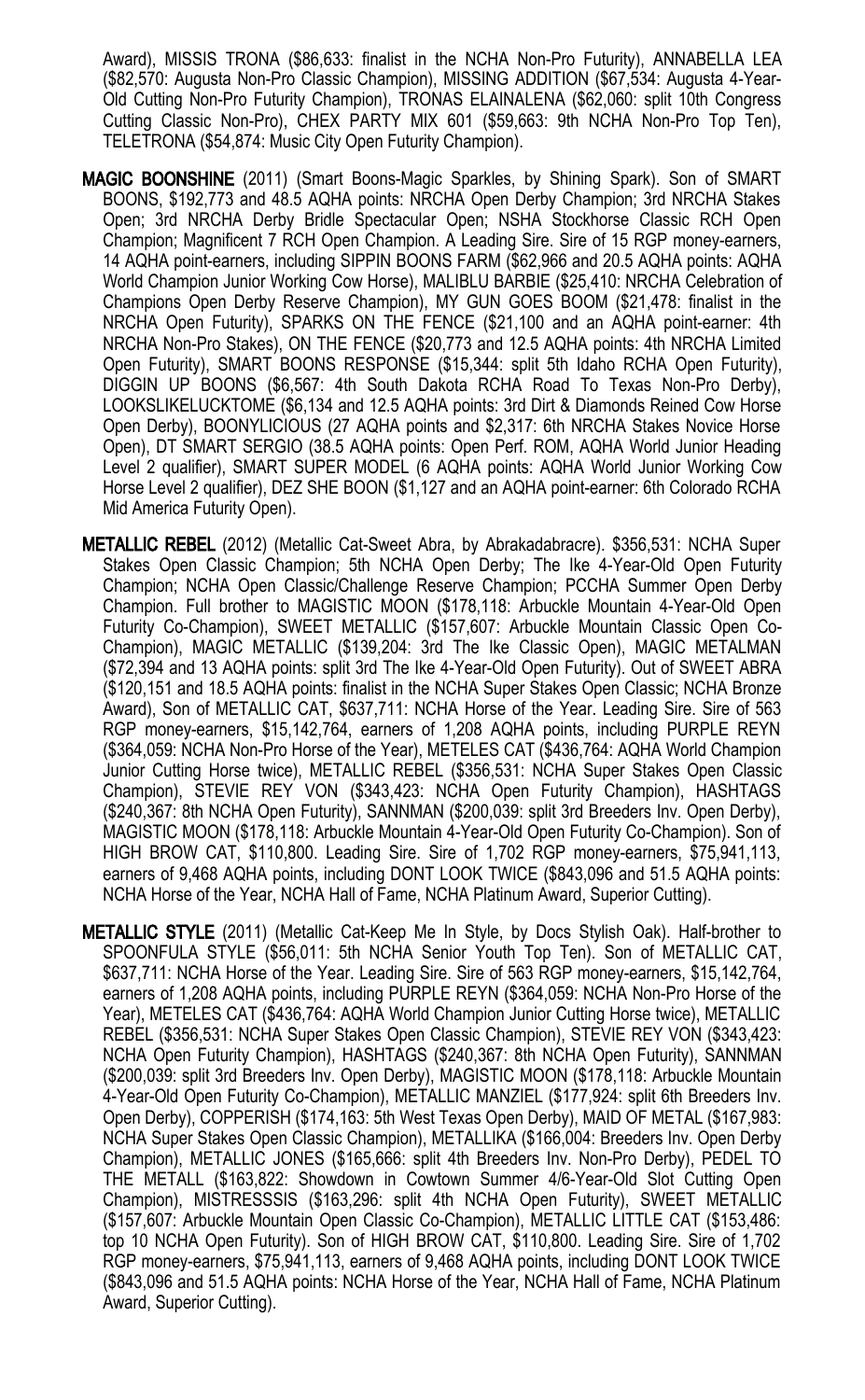- ONCE IN A BLU BOON (2008) (Peptoboonsmal-Autumn Boon, by Dual Pep). \$319,002: AQHA World Champion Senior Cutting Horse; NCHA Open Classic/Challenge Champion; 3rd NCHA Open Derby; Arbuckle Mountain 4-Year-Old Open Futurity Champion; Brazos Bash Open Classic Champion. Half-brother to IM COUNTIN CHECKS (\$514,757: 3rd NCHA Open Futurity; NCHA Hall of Fame, NCHA Platinum Award), BOON A LITTLE (\$118,405 and 31.5 AQHA points: AQHA Reserve World Champion Junior Cutting Horse; NCHA Bronze Award), WILD THING DNA (\$109,061 and 40.5 AQHA points: 6th NCHA Open Super Stakes; NCHA Bronze Award), ABSOLUTELY STUNNING (\$107,877: Cotton Stakes Classic Open Reserve Champion), A TALE OF THE CAT (\$100,116: split 7th NCHA Open Futurity), AUTUMN KITTY (\$80,331: split 3rd Breeders Inv. Open Derby), SMOOTHEE (\$61,374: South Point Cutting Classic Open Reserve Champion), BOOGIE BOON (\$56,704: 5th Abilene Spectacular Open Derby). Out of AUTUMN BOON (\$258,185: NCHA Open Super Stakes Champion; NCHA Hall of Fame, NCHA Platinum Award Sire of including LA BELLA BOON (\$1,147: West Texas Limited Open Futurity Reserve Champion).
- PLAY DUAL REY (2003) (Dual Rey-Hiccup N Play, by Doc's Hickory). \$134,031 and 439.5 AQHA points: AQHA World Show Superhorse; AQHA Reserve World Champion Senior Reining Horse; AQHA World NRHA CRI3 Reserve Champion; Congress Team Roping Challenge Open Champion; 3rd NRCHA Derby Bridle Spectacular Open; AQHA Performance Champion; Superior Tie-Down Roping; Superior Heading; Superior Heeling; Superior Reining. Sire of 12 RGP moneyearners, including MR HOO RAY (\$41,557 and 18.5 AQHA points: split 10th NRCHA Open Futurity), PLAYING WITH REY (\$8,048: split 5th NRCHA \$7,500 Limited Open Futurity), MIZZEN OUR PARTNER (\$7,027: split 7th NRHA Int. Non-Pro Derby), REYCHELL (California RCHA LIFETIME \$7,500 Limited Open Futurity Reserve Champion), HH PLAY DUAL BAY (\$3,625: CHA Nebraska Open Futurity Reserve Champion), REYBA MCENTIRE (8.5 AQHA points: 3rd AQHA West Level 1 Championship Reining Jackpot Level 1 Amateur), PLAY REY CHARLES (AQHA point-earner; NRHA money-earner).
- REYS DUAL BADGER (2000) (Dual Rey-Lipshy, by Haidas Little Pep). \$313,563: NCHA Horse of the Year; NCHA Super Stakes Open Classic Co-Reserve Champion; Cotton Stakes Classic Open Champion. A Leading Sire. Sire of 142 RGP money-earners, \$3,269,636, 39 AQHA point-earners, including DUAL WITH STYLE (\$134,034: NCHA Non-Pro Horse of the Year), BADGERS PERSCRIPTION (\$130,419: NCHA Non-Pro Horse of the Year), MOMS DUAL N BADGER (\$179,502: 5th Brazos Bash Open Classic; NCHA Bronze Award, NCHA Certificate of Ability), DUALS FOR AMANDA (\$156,528: NCHA \$15,000 Novice World Champion), A PLAY REY (\$123,122: split 8th NCHA Non-Pro Derby), SWEET REYVENGE (\$119,826: split 4th Abilene Spectacular Open Derby), DUALS DANCER (\$105,891: finalist in the NCHA Open Super Stakes), GRACIEREY (\$103,141: 9th NCHA Non-Pro Super Stakes Classic), ALL REYS A LEFTY (\$100,958: finalist in the NCHA Non-Pro Super Stakes), CATS DOUBLE DOWN (\$96,479: The Ike Classic Non-Pro Co-Champion), REYS YOUR BET (\$94,780: 3rd NCHA Derby \$50,000 Amateur), PURELY BADGER (\$94,160: 4th NCHA Junior Youth Top 10), LETS SMOKE THIS DEAL (\$90,557: split 8th NCHA Non-Pro Super Stakes Classic), PRF BADGERS GOLDMINE (\$76,300: finalist in the NCHA Open Super Stakes), DUAL WITH A SHINER (\$75,772 and 10 AQHA points: NRCHA Stakes Open Reserve Champion), REYS LECTRIC BADGER (\$63,661: 5th Breeders Inv. Classic \$50,000 Amateur), BOBS SMART BADGER (\$57,229: PCCHA Fall Open Futurity Champion), DUAL TICKET (\$56,605: finalist in the NCHA Non-Pro Classic/Challenge), REYS CUPID (\$52,441: split 5th NCHA Super Stakes Open Classic).
- ROCKIN W (2006) (Dual Rey-Boon San Kitty, by High Brow Cat). \$329,722: NCHA Open Futurity Champion; 9th NCHA Open Derby; 4th NCHA Limited Open Futurity; split 3rd Brazos Bash Open Derby; finalist in the NCHA Open Classic/Challenge. Full brother to RW ROCKIN (\$202,578: Breeders Inv. Open Derby Reserve Champion); half-brother to BOON SAN SPOON (\$171,207: NCHA Open Classic/Challenge Champion), THE BOON (\$76,156: NCHA Open Classic/Challenge Co-Reserve Champion). Out of BOON SAN KITTY (\$565,504: NCHA Horse of the Year [shared], NCHA Hall of Fame, NCHA Platinum Award. A Leading Sire. Sire of 47 RGP money-earners, including ROCKIN SALLYCAT (\$124,496: split 3rd NCHA Open Futurity), ROCKIN HISTORY (\$100,000: Road to the Horse 3-Year-Old Challenge Champion), SMART ALICE LOUISE (\$47,406: finalist in the NCHA Open Futurity), SHESMISSCONGENIALITY (\$44,434: finalist in the NCHA Non-Pro Futurity), ONE GOOD LOOKIN BABE (\$38,497: split 6th NCHA Non-Pro Futurity), ROCKIN CAT MORIA RG (\$35,812: split 8th NCHA Non-Pro Super Stakes), PATTIE ROCKS (\$23,299: finalist in the Breeders Inv. Open Derby), ROCKIN A LIL (\$21,101: Barrel Racing Daze Futurity Open 1D Champion), ROCKIN HANGEM HIGH (\$13,382: finalist in the NCHA \$100,000 Amateur Futurity), ROCKIN SMART (\$6,384: 7th Bonanza Cutting Derby \$100,000 Amateur),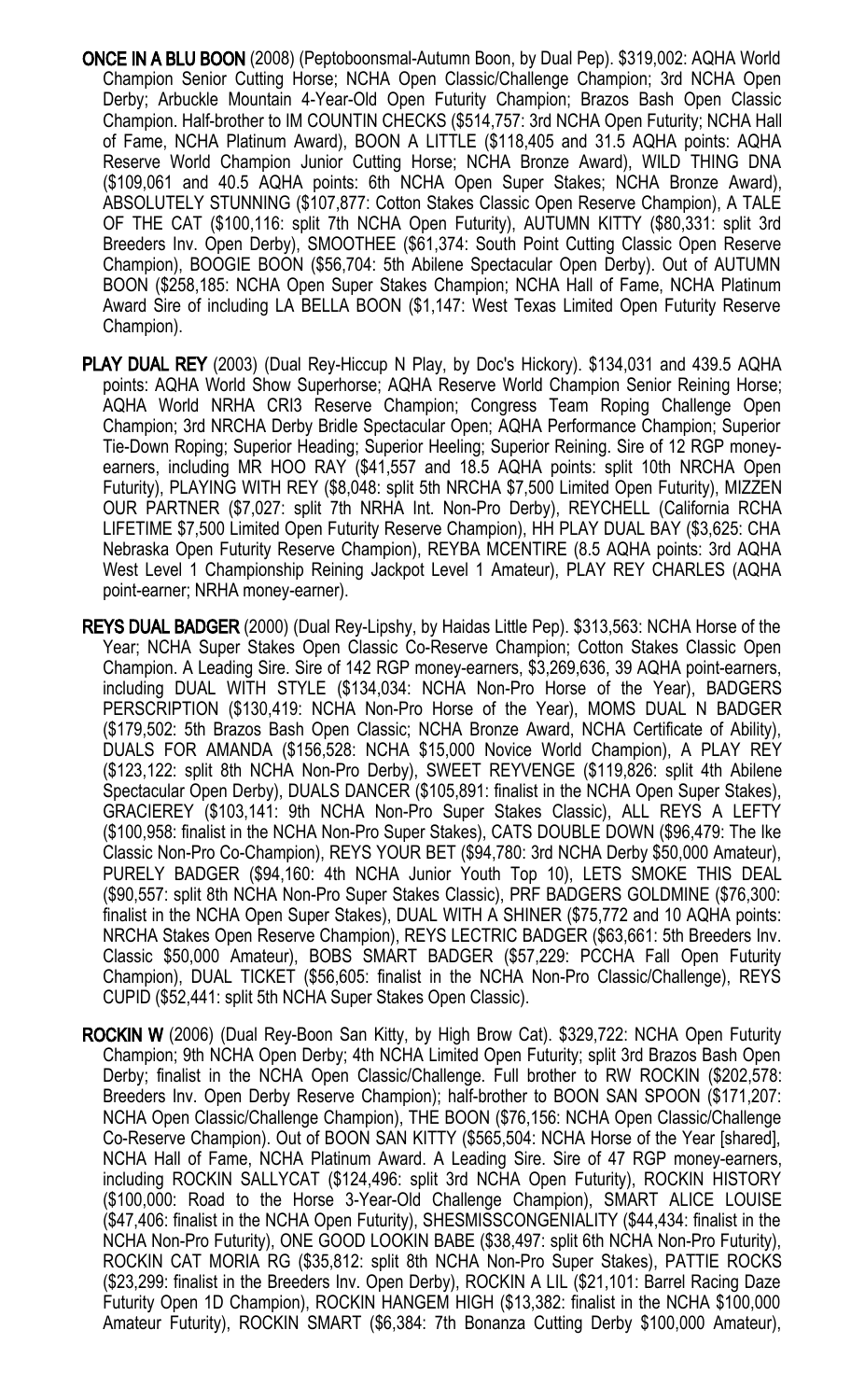ROCKIN COOLHAND LUKE (\$6,346: Magic Valley RCHA Open Futurity Champion), ROCKS NO SALT (\$5,366: split 10th Canada Open to the World Cutting Futurity Open), ROCKIN IS STYLISH (\$5,193: NCHA Certificate of Ability), JQH MIST ONTHE ROCKS (NCHA \$3,760), ROCKIN ECLIPSE (\$3,145: 7th Congress Cutting Futurity Open).

- RUN FOR HONOR (2006) (Honor Lady Bug-Hortons Happy Hawker, by Mr Horton). Son of HONOR LADY BUG, \$5,173 and an AQHA point-earner: Canadian Open Futurity Champion. Sire of 4 RGP money-earners, including HONOR SKIP DE DOC (\$2,629: Battle River Barrel Futurity Champion), HONOR MISS SONITA (\$1,552: 8th Canadian Gra Barrel Futurity), HONOR DOUBLE D MONEY (\$1,394: 6th Greg Olson Memorial Barrel Racing Open 3D), HONOR LOU C BUG (money-earner Fizz Bomb Classic Barrel Futurity). Son of JET OF HONOR SI 102, 8 race wins, \$15,780, won G Rollie White Downs Championship; sire of 159 RGP money-earners, \$1,026,284, earners of 5,470 AQHA points; 171 Race ROM, 17 stakes winners, \$1,364,073, including JETTIN BOONE (\$42,904 and 367 AQHA points: AQHA World Champion Jumping Horse twice, Superior Jumping), RENE DAN JET (\$25,951 and 711.5 AQHA points: AQHA World Champion Senior Pole Bending Horse, Superior Barrel Racing), JETS IN THE HOUSE (\$37,455 and 39 AQHA points: AQHA Reserve World Champion Junior Barrel Racing Horse), EASY HONOR JET (\$13,744 and 131.5 AQHA points: AQHA Reserve World Champion Senior Barrel Racing Horse, Superior Barrel Racing), JETS ON THREE (151 AQHA points and \$4,863: AQHA World Barrel Racing Amateur Int. Exhibitor Reserve Champion, Superior Barrel Racing), ANTIQUE JET SI 108 (17 race wins, \$100,912, won Pot O'Gold Futurity [G3]), JET EFFORT JET SI 101 (11 race wins, \$64,591, NTR, won Pot O'Gold Futurity), MISS WANDERING JET SI 99 (9 race wins, \$60,727, NTR, won Evergreen Derby [R]), TEASPOON OF HONOR (\$61,057 and 20 AQHA points: 10th Old Fort Days Super Derby), PLEASE CASSY GO SI 97 (9 race wins, \$48,900, won Evergreen Futurity [R]), EFFORT N HONOR SI 103 (15 race wins, \$37,768, won Yakima Meadow Derby), JET MCGOWAN SI 102 (20 race wins, \$36,289, NTR, won Autumn Handicap).
- **SHOCKN YAW SI 103** (2003) (Amigo Menor TB-Chicks Barry D Cash, by Chicks Beduino). 3 race wins, \$11,709, finalist Arizona Stallion Owners Assn Futurity [RG3], Son of AMIGO MENOR TB; sire of 13 Race ROM, including SLR LEAVIN LAUGHING SI 117 (11 race wins, \$95,180, NTR, won Yavapai Downs Derby [G3]), WHOS LAUGHIN LAST SI 102 (race winner, \$20,662, won Arizona Stallion Owners Assn Futurity [R]), SHOCKN YAW SI 103 (3 race wins, \$11,709, finalist in the Arizona Stallion Owners Assn Futurity [RG3]), TUFF TYPHOON SI 100 (race winner, \$8,894, 3rd Arizona Stallion Owners Assn Futurity [R]), SLR SUPERMANS CAPE SI 97 (9 race wins, \$51,452, 2nd California Distance Challenge), A TYPICAL AFFAIR SI 102 (race winner, \$5,847), MENDIGO AMIGO SI 94 (race winner), CR RUNNING LAUGHIN SI 90 (race winner), LA DON JUAN SI 91 (race winner), DREAM HIGH SI 82 (race winner), NEWT BUNYARD 98 SI 87 (race placed), AMIGOS FIRST DASH SI 90 (race winner), MTZ LEAP FACTOR (race placed), ORACLES LUCKY SEVEN (race placed), SLR LUCK BE A LADY SI 85 (race winner). Son of WHISTLING DEER TB. He is by WHISTLING WIND TB.
- SPOTS HOT (2001) (Chula Dual-Sweet Shorty Lena, by Shorty Lena). \$527,682: NCHA Open Futurity Champion; 4th NCHA Non-Pro Futurity. A Leading Sire. Sire of 189 RGP money-earners, \$4,285,438, 44 AQHA point-earners, including HOTTISH (\$301,843: NCHA Reserve Horse of the Year), SECOND SPOT (\$241,221: NCHA Open Futurity Champion), TATTOOS ON THIS TOWN (\$206,480: NCHA Senior Youth Top Ten), HARLEY (\$193,414: finalist in the NCHA Open Futurity), SOME LIKE IT HOTT (\$183,383: NCHA Open Futurity Reserve Champion), HES A HOT CAT (\$175,797: NCHA Open Super Stakes Champion), HIGH CLASSED HOTTIE (\$159,308: split 5th NCHA Super Stakes Open Classic), CINCA IM HOT (\$123,571: Breeders Inv. Open Derby Champion), SPOTS ON MY TUMMY (\$109,549: split 6th NCHA Non-Pro Futurity; NCHA Bronze Award, NCHA Certificate of Ability), STICKY SPOT (\$108,982: NCHA Open Super Stakes Co-Reserve Champion), MK CATS KITTY (\$106,308: NCHA Open Derby Reserve Champion), LITTLE SWEET SPOT (\$106,067: 5th NCHA Junior Youth Top 10), SPOTS LIL LEGEND (\$4,595 and 14 AQHA points: AQHA World Level 2 Open Junior Tie-Down Roping Reserve Champion), HOT REVOLVER (\$94,368: 3rd NCHA Open Super Stakes), DARK AND SULTRY (\$89,679: 3rd Breeders Inv. Open Derby), SPOT OF LIGHTNING (\$79,572: finalist in the NCHA Non-Pro Futurity), SPOTIFIED (\$67,773: finalist in the NCHA Non-Pro Futurity), FOUND THE SPOT (\$64,881: 10th NCHA Non-Pro Derby), SWEET SPOTS (\$63,854: finalist in the NCHA Non-Pro Classic/Challenge), CAROLENAS HOT (\$59,501: finalist in the NCHA Non-Pro Futurity).
- SURELY A PEPTO (2002) (Peptoboonsmal-Freckles O Lena, by Doc O'Lena). \$13,397: finalist in the NRHA Int. Open Futurity; 7th Wimpys Little Step Int. Open Reining Derby; Sandhills Slide Open Reining Futurity Reserve Champion; finalist in the NRHA Int. Open Derby twice; Sandhills Slide Reining Int. Open Futurity Champion. Full brother to LITTLE PEPTO GAL (\$523,742: NCHA Horse